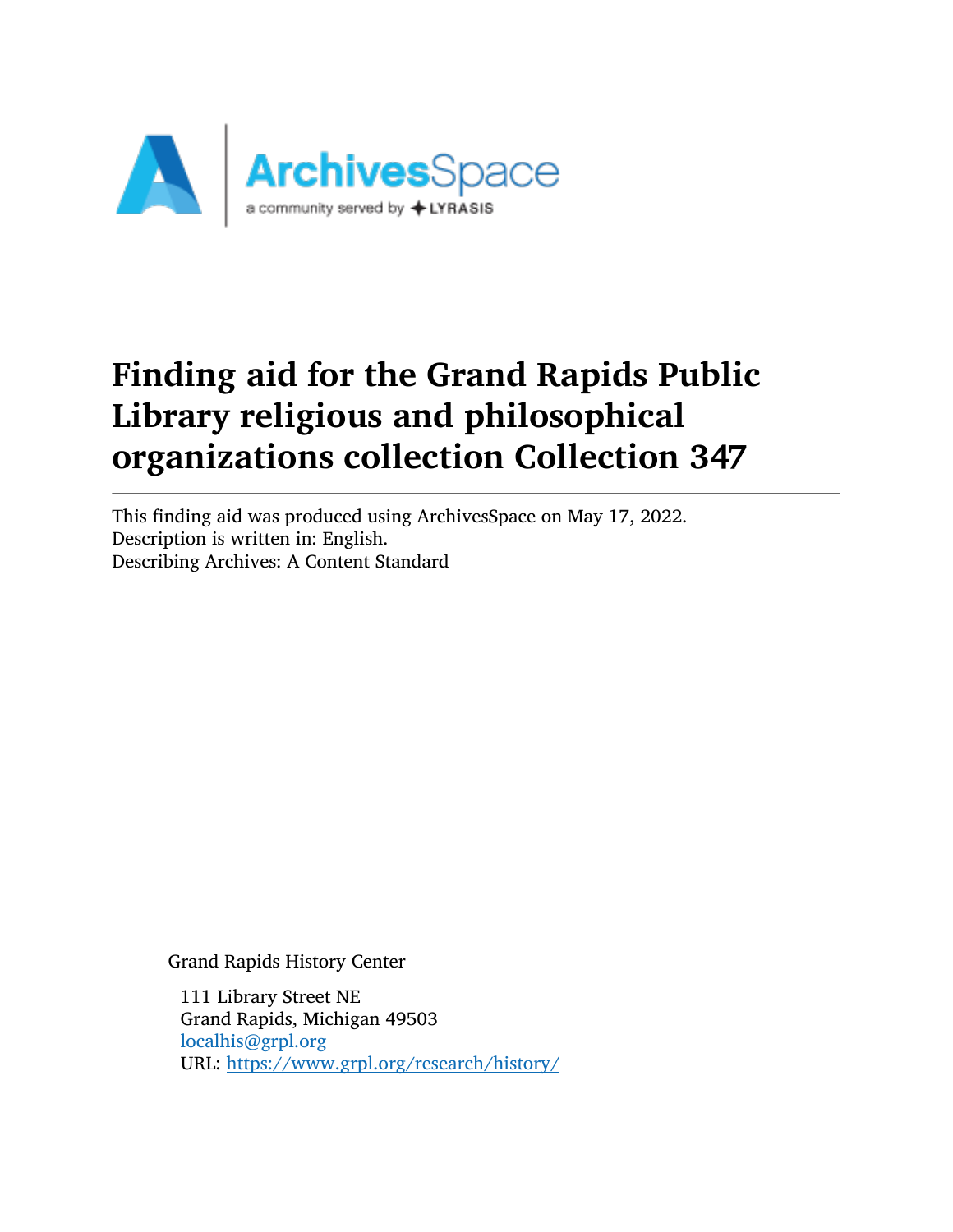## <span id="page-1-0"></span>Table of Contents

| Series I. Documents on Grand Rapids Churches in General or Denominations in General.  6 |  |
|-----------------------------------------------------------------------------------------|--|
|                                                                                         |  |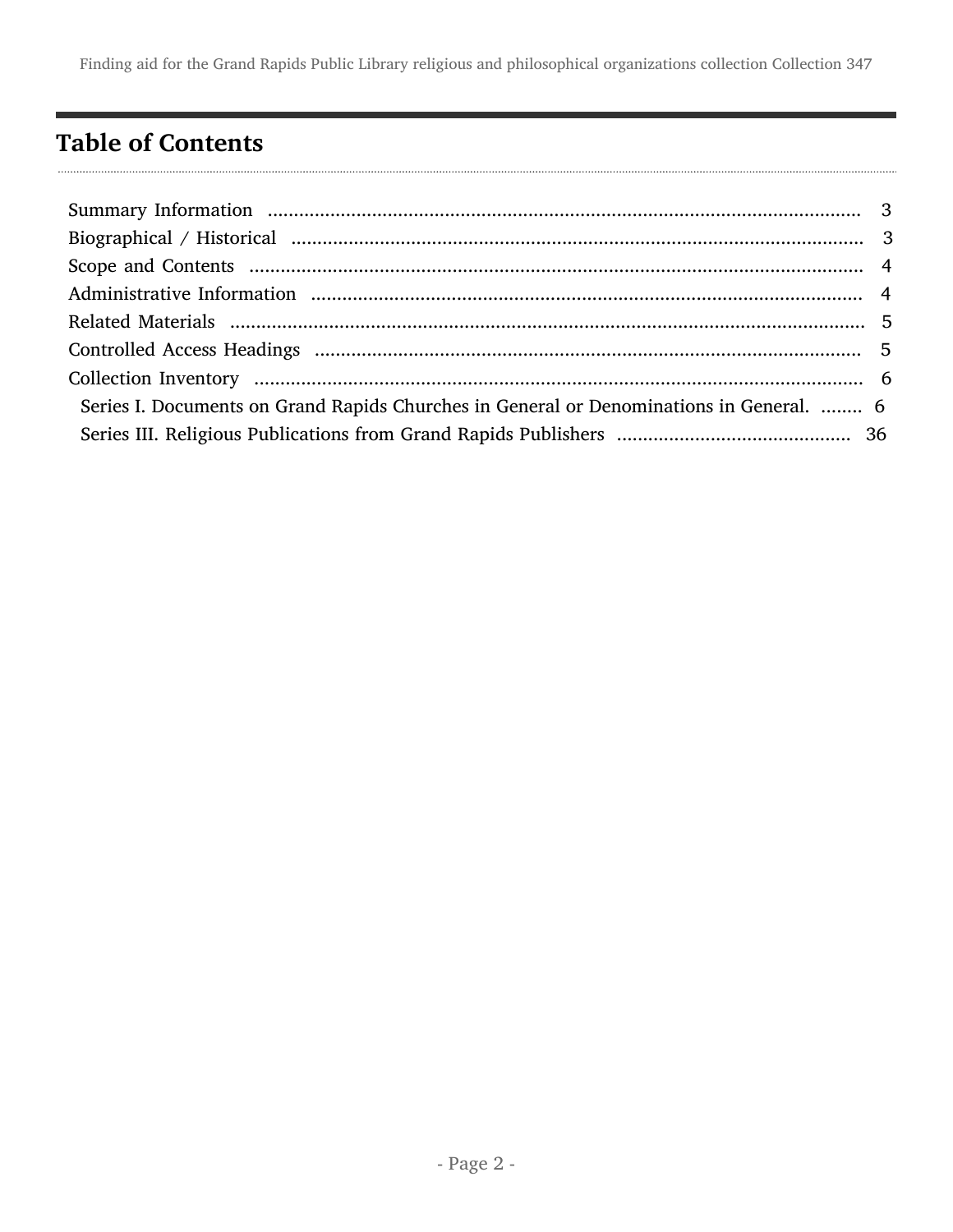### <span id="page-2-0"></span>Summary Information

| <b>Repository:</b>                  | <b>Grand Rapids History Center</b>                                                                                                                                                                                                                                                                                                                                                                                                                                                                                                                                                                                                                                                                                                                                  |
|-------------------------------------|---------------------------------------------------------------------------------------------------------------------------------------------------------------------------------------------------------------------------------------------------------------------------------------------------------------------------------------------------------------------------------------------------------------------------------------------------------------------------------------------------------------------------------------------------------------------------------------------------------------------------------------------------------------------------------------------------------------------------------------------------------------------|
| Title:<br>ID:                       | Grand Rapids Public Library religious and philosophical<br>organizations<br>Collection 347                                                                                                                                                                                                                                                                                                                                                                                                                                                                                                                                                                                                                                                                          |
| Date:                               | 1830s-2000s                                                                                                                                                                                                                                                                                                                                                                                                                                                                                                                                                                                                                                                                                                                                                         |
| Physical<br>Description:            | 13.4 Linear Feet 32 boxes                                                                                                                                                                                                                                                                                                                                                                                                                                                                                                                                                                                                                                                                                                                                           |
| Language of the<br><b>Material:</b> | English.                                                                                                                                                                                                                                                                                                                                                                                                                                                                                                                                                                                                                                                                                                                                                            |
| Abstract:                           | This devised collection is one of several which includes<br>histories, directories and other documentation of Grand Rapids,<br>Michigan and Kent County churches. This collection brings<br>together various found or transferred items, along with small<br>accession of historical documents and publications from select<br>area churches. The bulk of the items are from the 20th century,<br>though some items are dated in the 19th century. Several of the<br>documents are histories and provide information on individual<br>churches or denominations from the early 19th century to<br>various anniversary dates. Some original manuscript items are<br>found here, but the bulk of the materials are publications such<br>as histories and directories. |

^ [Return to Table of Contents](#page-1-0)

## <span id="page-2-1"></span>Biographical / Historical

Grand Rapids has been a city of churches even before it was officially a city at all. From the first settlers who encountered the natives of the Grand River, the Odawa Indians, missions were instituted for both religious and educational reasons. The first church was built on the west bank of the Grand River in 1833. This was a mission site and it was called the Catholic Indian Chapel, and it was by Reverend Frederic Baraga.

From this time, churches of all different denominations began to root themselves in the newly founded city of Grand Rapids. After the Catholic Church came the Christian Reformed Churches, followed by Lutherans and African-American Baptist. It was not until later that the offshoots of the English-speaking Protestant churches came along. Episcopalians, Presbyterians, Christian Church and Northern Baptists were a large section of early American religion. This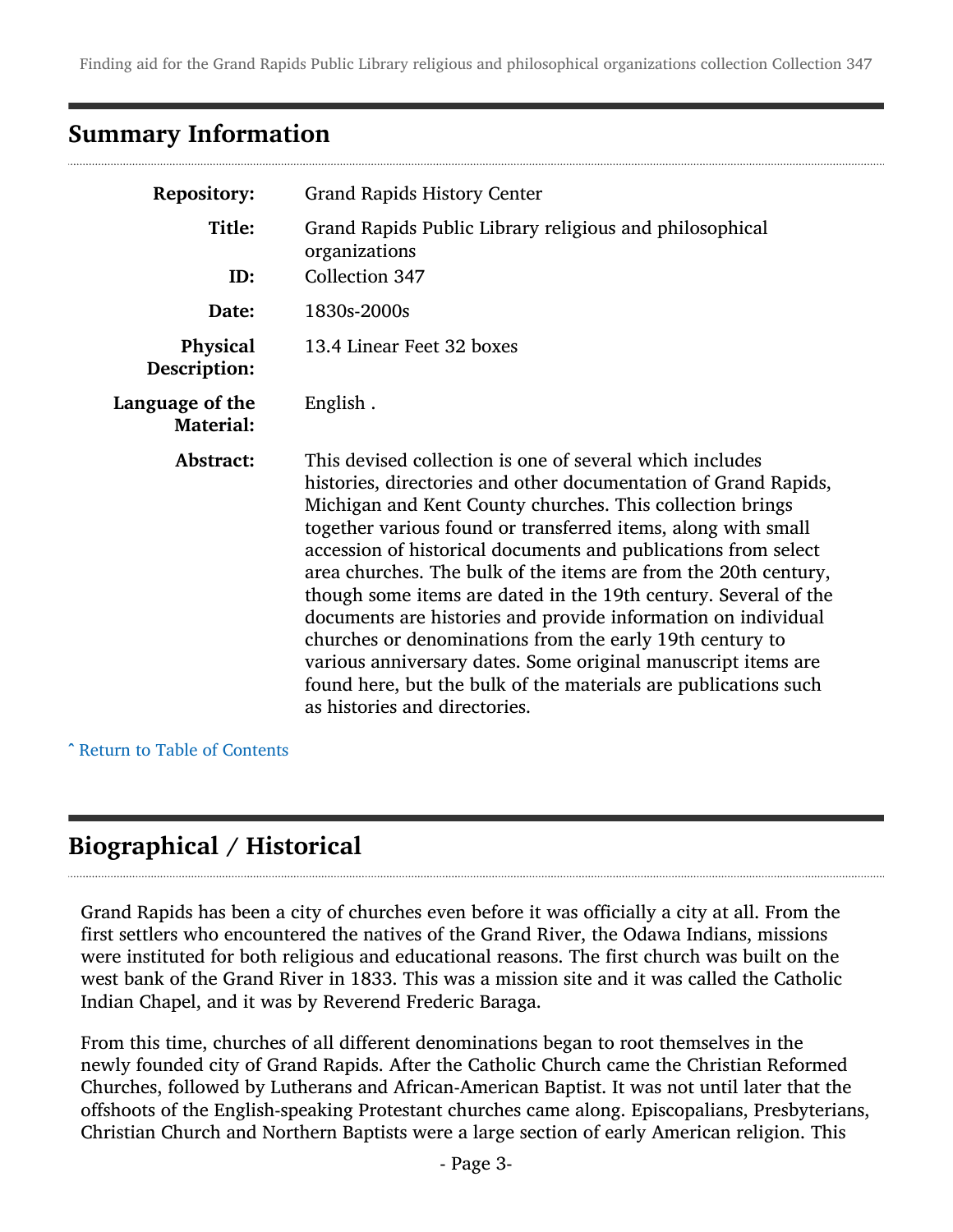makes Grand Rapids churches unique, because they did not fit the Anglomorphic pattern that so much of the United States did in developing religious roots in a city.

The church reference collection contains many different important and interesting documents from an array of churches throughout the Grand Rapids area. The first series in the collection contains items that contain general information on churches or denominations. The second series is made up of documents from a large variety of specific churches. These documents include short histories, church directories, historic sermons, financial records and minutes of board meetings. Names of many of the churches in Grand Rapids have been altered throughout the years, so the "Gathered At The River" provided much for the proper and current names of churches. "Gathered At the River" has a collection to itself, as does the Fountain Street Church, though the collections are related in subject matter.

^ [Return to Table of Contents](#page-1-0)

### <span id="page-3-0"></span>Scope and Contents

This is not a comprehensive collection, but rather a gathering of random materials on Grand Rapids, Michigan area churches which have been received in the collections over many years.

Included are documents that talk about churches in general, by denomination or as a representation of the churches as a whole. Also included are documents related to individual churches and organizations or clubs associated with that church.

^ [Return to Table of Contents](#page-1-0)

## <span id="page-3-1"></span>Administrative Information

#### Publication Statement

Grand Rapids History Center

111 Library Street NE Grand Rapids, Michigan 49503 [localhis@grpl.org](mailto:localhis@grpl.org) URL: <https://www.grpl.org/research/history/>

#### Immediate Source of Acquisition

Various and unknown donors and accession numbers.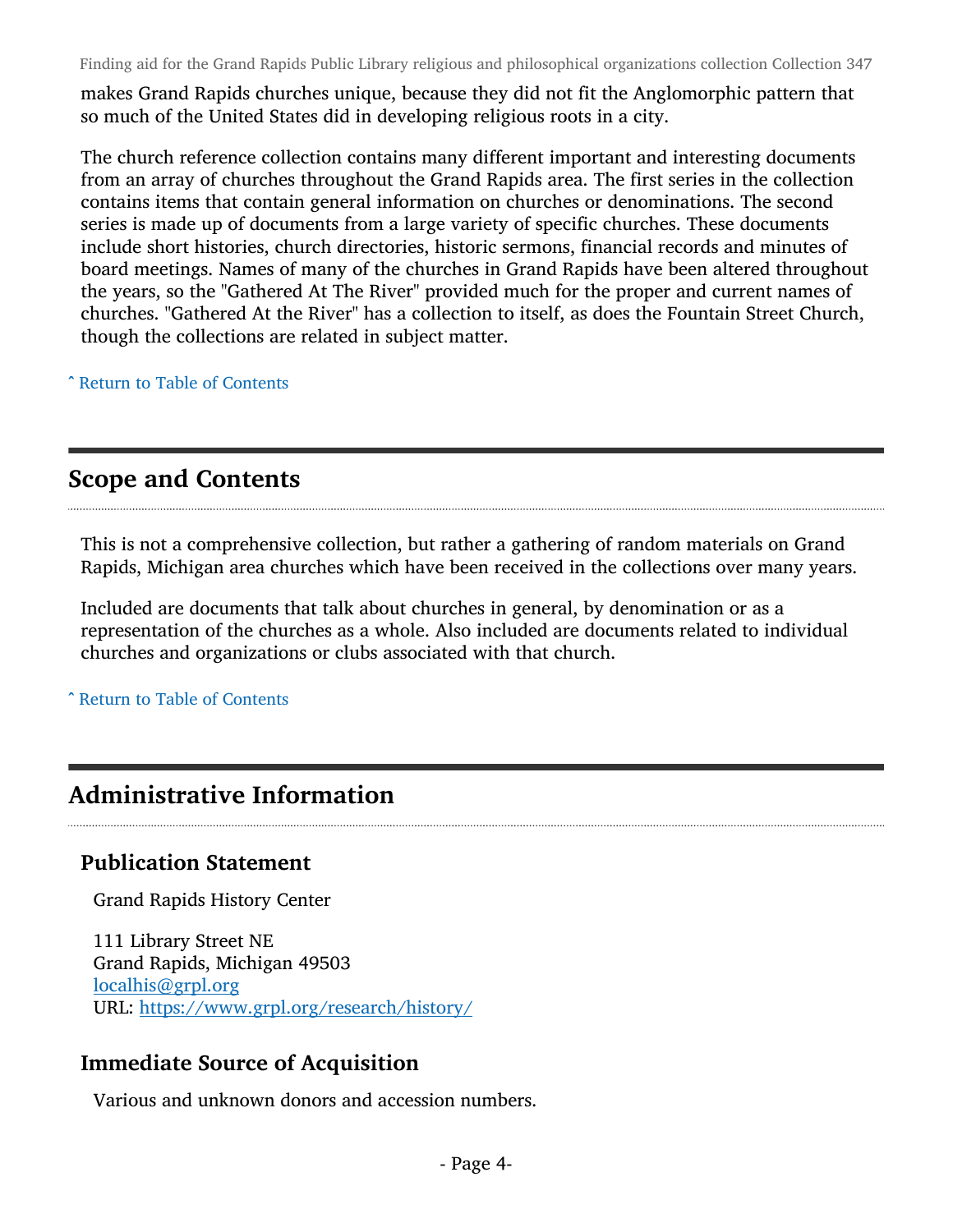#### Processing Information

The authority used for determining the correct name of each church is first the publication "Gathered at the River," and second the items themselves and/or the telephone book from the era of the document's publication.

Items are listed under the name of the church at the time of the document's publication, with cross references from earlier or later names, if known.

^ [Return to Table of Contents](#page-1-0)

### <span id="page-4-0"></span>Related Materials

#### Related Materials

Coll. 096, the Western Michigan Genealogical Society Church Records Collection. This collection includes microfiche copies of most early documents, supplied by area churches. See the finding aid for lists of participating churches, types of documents and time periods covered. See also a name index to some of these documents.

Coll. 270, Gathered at the River. The research done during this Humanities Council sponsored project led to a publication by the same name of the collection. Gathered at the River, the book, includes general historical essays on Grand Rapids church history, and a directory of churches with addresses. A later index to the book is available only at the Local History service desk in the Library.

Coll. 277, Hellenic Horizons, documents the local Greek Community and churches.

Coll. 299, Eduard Skendzel Collection, documents the local Polish collection and churches.

Coll. 311, Fountain Street Church Collection.

^ [Return to Table of Contents](#page-1-0)

#### <span id="page-4-1"></span>Controlled Access Headings

- Grand Rapids (Mich.) -- Church history
- church records
- Grand Rapids (Mich.) -- History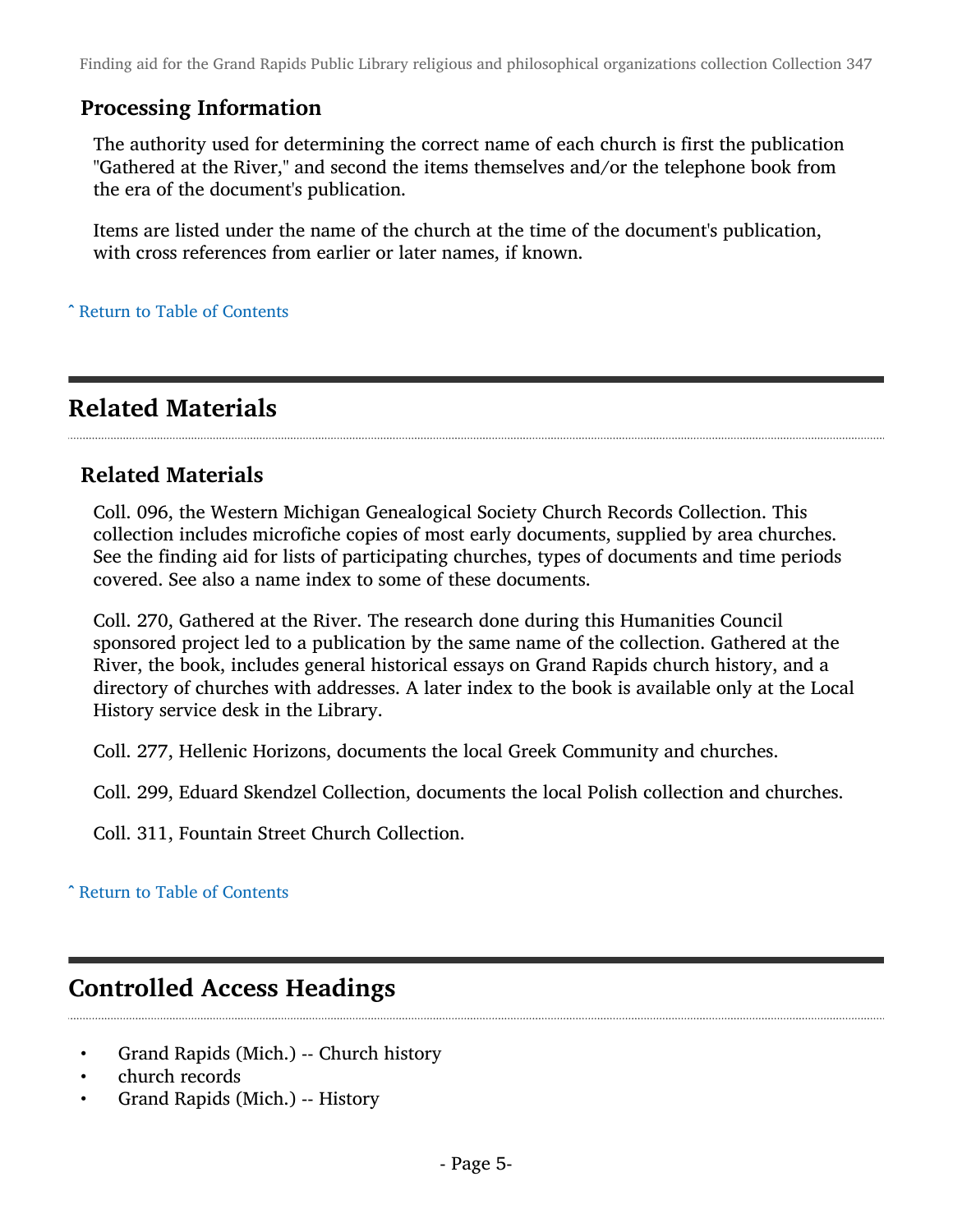## <span id="page-5-0"></span>Collection Inventory

#### <span id="page-5-1"></span>Series I. Documents on Grand Rapids Churches in General or Denominations in General.

| Title/Description                                                                                                                                                                                                                                                                   | <b>Instances</b> |            |
|-------------------------------------------------------------------------------------------------------------------------------------------------------------------------------------------------------------------------------------------------------------------------------------|------------------|------------|
| Appeal for aid in behalf of the Valley of the Grand River,<br>State of Mich. 1846 / Rev. F.H. [Francis H.] Cuming,<br>at churchman's bookstore, 161 Fulton St. Formerly<br>M283.C911a. 00.[1848].1                                                                                  | Box 1            | Folder 0.3 |
| Gatherings of Hope: how religious congregations contribute<br>to the quality of life in Kent County: report on the 2007<br>Kent County Congregations Study / Edwin I. Hernandez,<br>Neil Carlson and others. G.R.: Center for Social Research, a<br>Center of Calvin College, 2008. | Box 1            | Folder 0.5 |
| Grand Rapids Church Directory and Souvenir / publ. By<br>The American Church Directory Co., Owosso, Mi.: Rookus<br>Printing House, ca. 1890's.? Includes numerous images<br>of churches, pastors and others, as well as advertising.<br>Formerly MKG260Am3v. 00.[1481].1            | Box 1            | Folder 1   |

^ [Return to Table of Contents](#page-1-0)

#### Grand Rapids Area Church and Religious Worshiping Communities / GRACE (Grand Rapids Area Center For Ecumenism). Formerly R280.09774.D628. 00.[1180].1-3 .

| Title/Description | <b>Instances</b> |          |
|-------------------|------------------|----------|
| Directory, 1974   | Box 1            | Folder 2 |
| Directory, 1981   | Box 1            | Folder 3 |
| Directory, 1985   | Box 1            | Folder 4 |

#### Grand Rapids – Kent Council of Churches, Grand Rapids, Michigan. Social Action Committee.

| Title/Description                                                                                                      | <b>Instances</b> |          |
|------------------------------------------------------------------------------------------------------------------------|------------------|----------|
| Better Place to Live, 1949 (?) Formerly MKG331.833.G762.<br>00. [3099]. 1                                              | Box 1            | Folder 5 |
| Sixth Annual Convention Michigan Christian Endeavor<br>Union. March 29-30, 1892. 00.[2989].15                          | Box 1            | Folder 6 |
| Bicentennial Worship Service, Calder Plaza, July 4, 1976.<br>[program]. Ecumenical service involving several churches. | Box 1            | Folder 7 |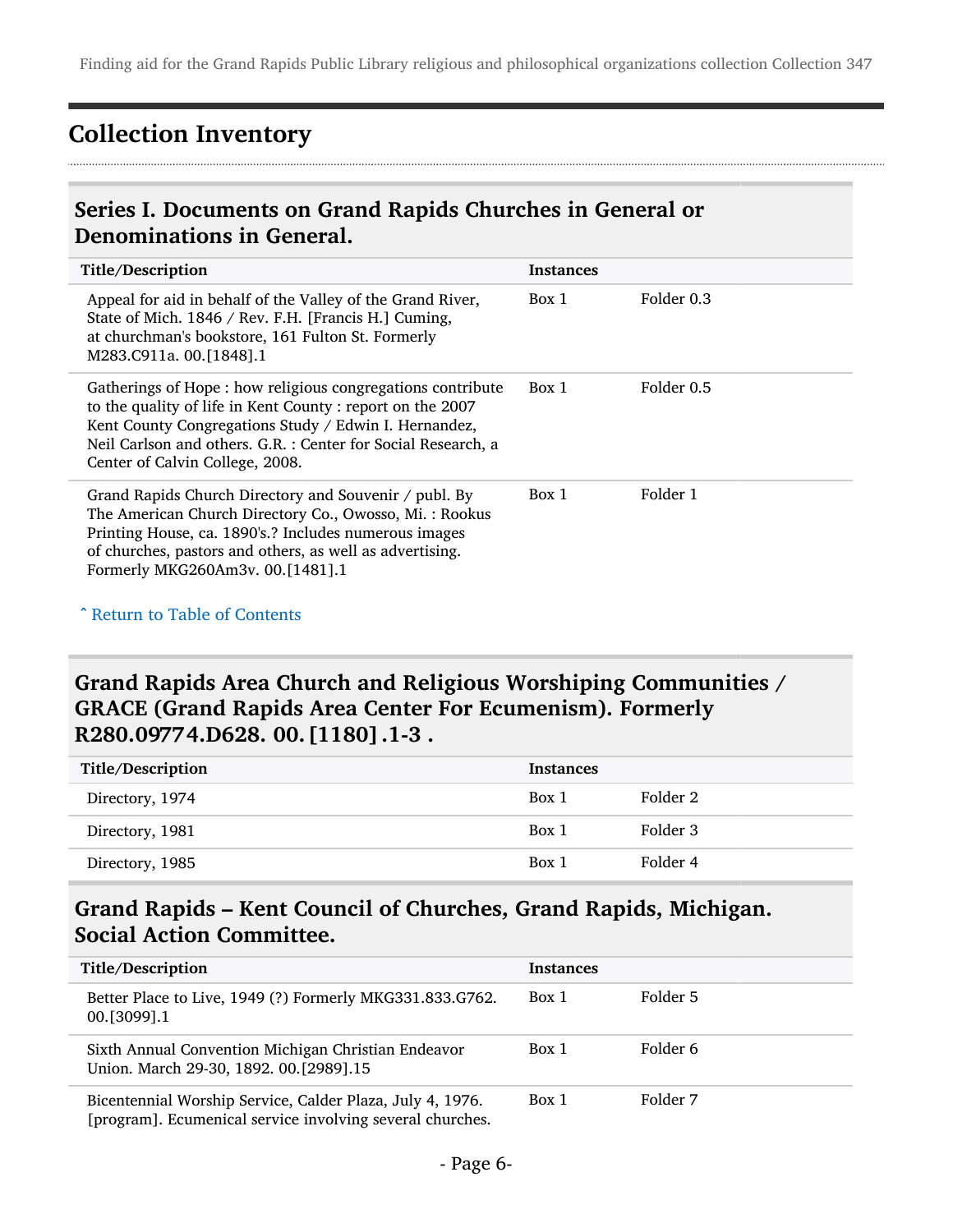Includes a section "Grand Rapids Church Histories", with brief histories of the participating churches / denominations.

| Title/Description                                                                                                                                                                                                                               | <b>Instances</b> |
|-------------------------------------------------------------------------------------------------------------------------------------------------------------------------------------------------------------------------------------------------|------------------|
| Grace Through Every Generation : Commemorative booklet,<br>Christian Reformed Church in North America, 1950th<br>Anniversary, 2007. 2007.078.                                                                                                   | Box 1.5          |
| <b>Christian Reformed Church.</b>                                                                                                                                                                                                               |                  |
| Title/Description                                                                                                                                                                                                                               | <b>Instances</b> |
| Why Reformed Young Men's Societies? Address delivered<br>by Prof. L. Berkhof, 19th Annual Convention, American<br>Federation of Reformed Young Men's Societies, Chicago,<br>Oct. 10, 1929. Formerly MKG267.B45. 00.[3035].1                     | Box 1.5          |
| <b>Theological School.</b>                                                                                                                                                                                                                      |                  |
| Title/Description                                                                                                                                                                                                                               | <b>Instances</b> |
| Cornerstone of the Christian School, or the Covenant of<br>Grace & its Educational Implications. Publ. By Nat. Union of<br>Christian Schools, Chicago, Il. Dogmatical Content by Louis<br>Berkhof, Calvin. Formerly MKG 377.5.B45c. 00.[3734].1 | Box 1.5          |
| History of Christian Schools / from B.J. Bennick. May 5,<br>1939. Formerly M377.85.H629. 00.[3315].1                                                                                                                                            | Box 1.5          |
| Proposed Calvinistic College at Grand Rapids / by B.<br>Kuiper. G.R.: B. Sevensma, 1903. Formerly MKG294.K95.<br>00.[3000].1                                                                                                                    | Box 1.5          |
| Includes a newspaper clipping attached to the inside back<br>cover of the old pamphlet binder: Historical Sketch of Our<br>Seminary & College / J.G. Van Den Bosch. Banner, Sept. 3,<br>1908.                                                   |                  |
| Theological Bibliography / compiled by Clarence Bouma.<br>G.R. : Grand Rapids Printing Co., 1925. Formerly<br>MKG016.B66. 00.[3005].1                                                                                                           | Box 1.5          |
| A Tree of Life : diamond Jubilee Pageant. Calvin College<br>& Seminary, 1876-1951. Formerly MKG378.C138.Z9. 00.<br>$[3693]$ .1                                                                                                                  | Box 1.5          |
| Nagedachtenis : een viertal magelaten leerredenen /<br>van wijlen G.J. Jansen. G.R. : J.B. Hulst, n.d. Formerly<br>MKG252.J26. 00.[3022].1                                                                                                      | Box 1.5          |

| Title/Description | Instances |
|-------------------|-----------|
|-------------------|-----------|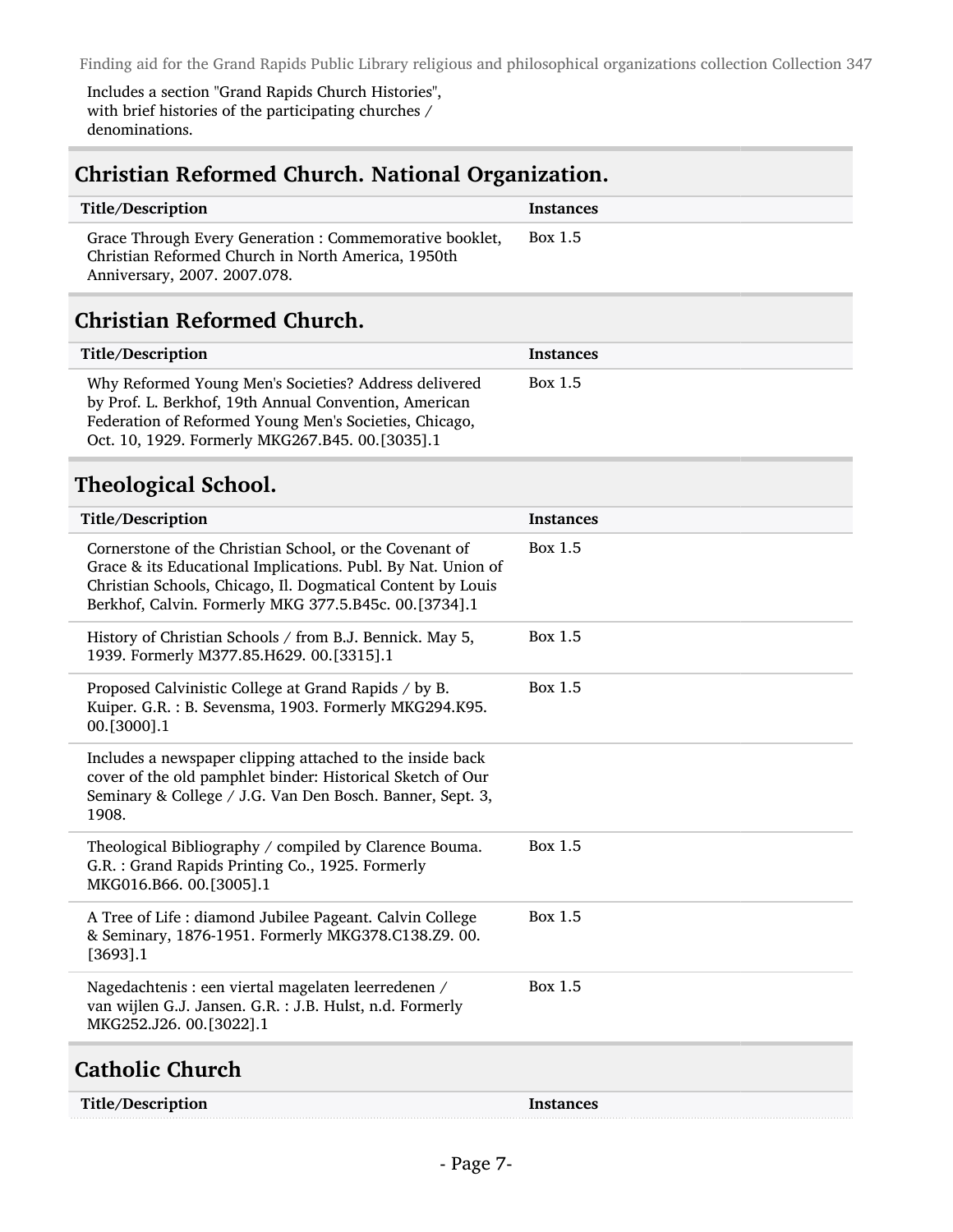| Diocesan Directory and Information Guide / publ. and<br>printed by the Western Michigan Catholic. 1977. 2004.059                                                  | Box 1.4   | Folder 1   |
|-------------------------------------------------------------------------------------------------------------------------------------------------------------------|-----------|------------|
| Discalced Carmelite Nuns Golden Jubilee, 1966, 00.<br>$[4007]$ .1                                                                                                 | Box 1.4   | Folder 2   |
| Information Guide and Directory of the Diocese of Grand<br>Rapids. v. 3, Aug. 1957 / July 1958                                                                    | Box $1.4$ |            |
| Information Guide and Directory of the Diocese of Grand<br>Rapids. v. 7, 1961/1962                                                                                | Box $1.4$ |            |
| Light of Truth? [periodical] v. 1, no. 7, May 1909. G.R. :<br>I.A. Anderson, Publ.                                                                                | Box $1.4$ |            |
| Points of Christian Doctrine. Publ. By Rev. John A. Schmitt.<br>n.d. "The Lessons Correspond to those of Butler's Catechism"<br>Formerly MKG282.Sch5. 00.[3148].1 | Box 1.4   | Folder 2.3 |

#### Polish Catholic Directory of Grand Rapids, Michigan. Dyrektoryum. Parafii Sw. Wojciecha / Parafii SW. Izydora / Parafii Serca Jezus.

| Title/Description                                                                                                                                                                                                                                                      | <b>Instances</b>    |  |
|------------------------------------------------------------------------------------------------------------------------------------------------------------------------------------------------------------------------------------------------------------------------|---------------------|--|
| Vol. I. 1928. Documented in Polish, although most of the<br>content is in English. Formerly M282.774.P759 1928. 00.<br>$[3254]$ .1                                                                                                                                     | Folder 6.5<br>Box 1 |  |
| Vol. II. 1935. Formerly P759 1935. 00.[3255].1                                                                                                                                                                                                                         | Folder 6.5<br>Box 1 |  |
| Report of the Subscriptions for the Education of the<br>Seminarians of the Diocese of Grand Rapids  G.R. :<br>Powers-Tyson Printing Co. [Annual serial?]. 1905.                                                                                                        | Box $1.4$           |  |
| Souvenir of the Centennial of the First Mass in Grand<br>Rapids, and the Golden Anniversary of the Consecration<br>of Bishop Richter. June 3, 1933. Campus of St. Joseph<br>Seminary. Note: Accompanied by the invitation to The<br>Jubilie, June 4, 1933. 00.[1459].1 | Box $1.4$           |  |
| St. Hyacinth Aid Society. Diamond Jubilee of St. Hyacintha<br>Aid Society, 1886-1961. Aug. 19, 1961. Formerly<br>M361.7.Sa23. 00.[2912].1                                                                                                                              | Box $1.4$           |  |
| St. Robert of Newminster: A Tribute to Three Centuries of<br>Catholic Life, 1641-1976, by Rev. John McGee. Accession<br>2017.040.                                                                                                                                      | Box 1.4             |  |

#### Diocese of Western Michigan tracts

| Title/Description                                                                                                                                                   | <b>Instances</b> |
|---------------------------------------------------------------------------------------------------------------------------------------------------------------------|------------------|
| "The Growing Edge": the Bishop's Missionary Fund. Has<br>financial information for 1936-1938.                                                                       | Box 1.4          |
| What Every Churchman Should Know: a summary of the<br>more important points toward Diocesan co-operation /<br>published under the auspices of the Field Department, | Box $1.4$        |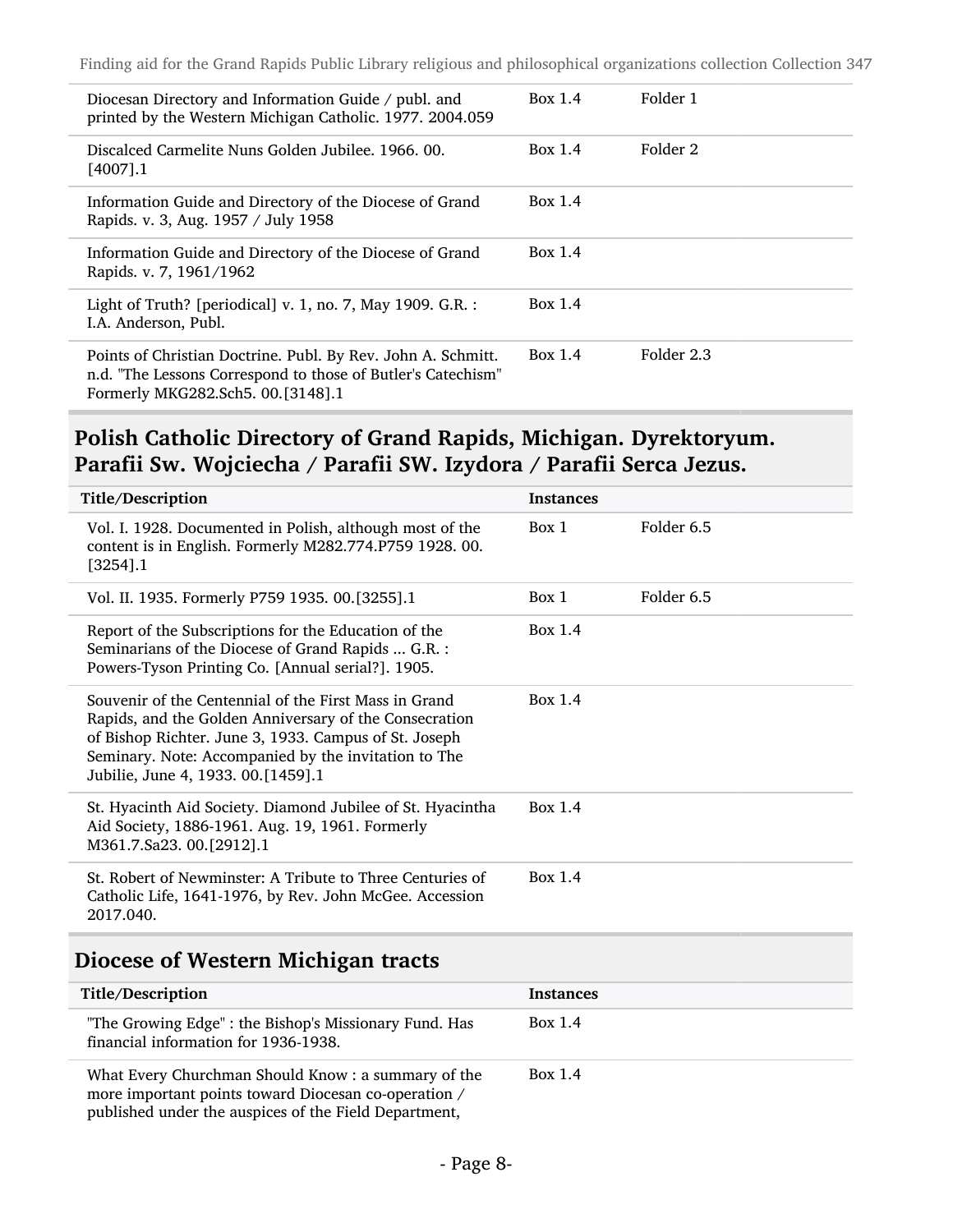Diocese of Western Michigan, 1939. Includes financial information.

#### Episcopal Church

| Title/Description                                                                                                                                                                                                 | <b>Instances</b> |                     |
|-------------------------------------------------------------------------------------------------------------------------------------------------------------------------------------------------------------------|------------------|---------------------|
| The Distinctive Marks of the Episcopal Church by Rev.<br>John Newton McCormick / The Young Churchman Co.,<br>Milwaukee. 00.[2987].1                                                                               | Box 1            | Folder <sub>8</sub> |
| The Spiritual Character of the Liturgy of the Protestant<br>Episcopal Church / by the Rev. F. H. Cuming, Rector of St.<br>Mark's Church, Grand Rapids, Mi. 4th ed. G.R. : Gordon &<br>Thompson, 1858. 00.[1640].1 | Box 1            | Folder 9            |
| Judaism                                                                                                                                                                                                           |                  |                     |
| Title/Description                                                                                                                                                                                                 | <b>Instances</b> |                     |
| Study of Recreational and Educational Resources and<br>Activities Jewish Community of Grand Rapids, Michigan,<br>July, 1944. 00.[2963].1                                                                          | Box 1            | Folder 10           |
| <b>Kent County Sunday School Association</b>                                                                                                                                                                      |                  |                     |
| Title/Description                                                                                                                                                                                                 | <b>Instances</b> |                     |
| Annual Report. March 1921 to April 1922. Formerly<br>MK268.K41.00.[5485].1                                                                                                                                        | Box 1            | Folder 11           |
| Lutheran Church                                                                                                                                                                                                   |                  |                     |
| Title/Description                                                                                                                                                                                                 | <b>Instances</b> |                     |
| History of the Evangelical Lutheran Church of Kent<br>County / prepared for the 60th Anniversary by Harold<br>Saur, 1926. Detroit, MI.: Robert E. Erickson, Formerly<br>MK284.H62. 00.[5486].1                    | Box 1            | Folder 12           |
| Lutheran Home for the Aged, 1706 S. Division Ave.<br>[brochure, n.d. After 1924]. P2008.006.                                                                                                                      | Box 1            | Folder 13           |
| <b>Methodist Church</b>                                                                                                                                                                                           |                  |                     |
| Title/Description                                                                                                                                                                                                 | <b>Instances</b> |                     |
| Constitution and By-Laws of the Methodist Union Of Grand<br>Rapids. n.d. 1986.015                                                                                                                                 | Box 1            | Folder 14           |
| Ministers' Conference of Grand Rapids. Vice Committee<br>of Forty-One. Report of the Investigations of the Vice<br>Committee of Forty-Once. 1911. Two Copies. 1 00.<br>$[1478]$ .1 / 2 00. $[1477]$ .2            | Box 1            | Folder 15           |
|                                                                                                                                                                                                                   |                  |                     |

## Presbyterian Church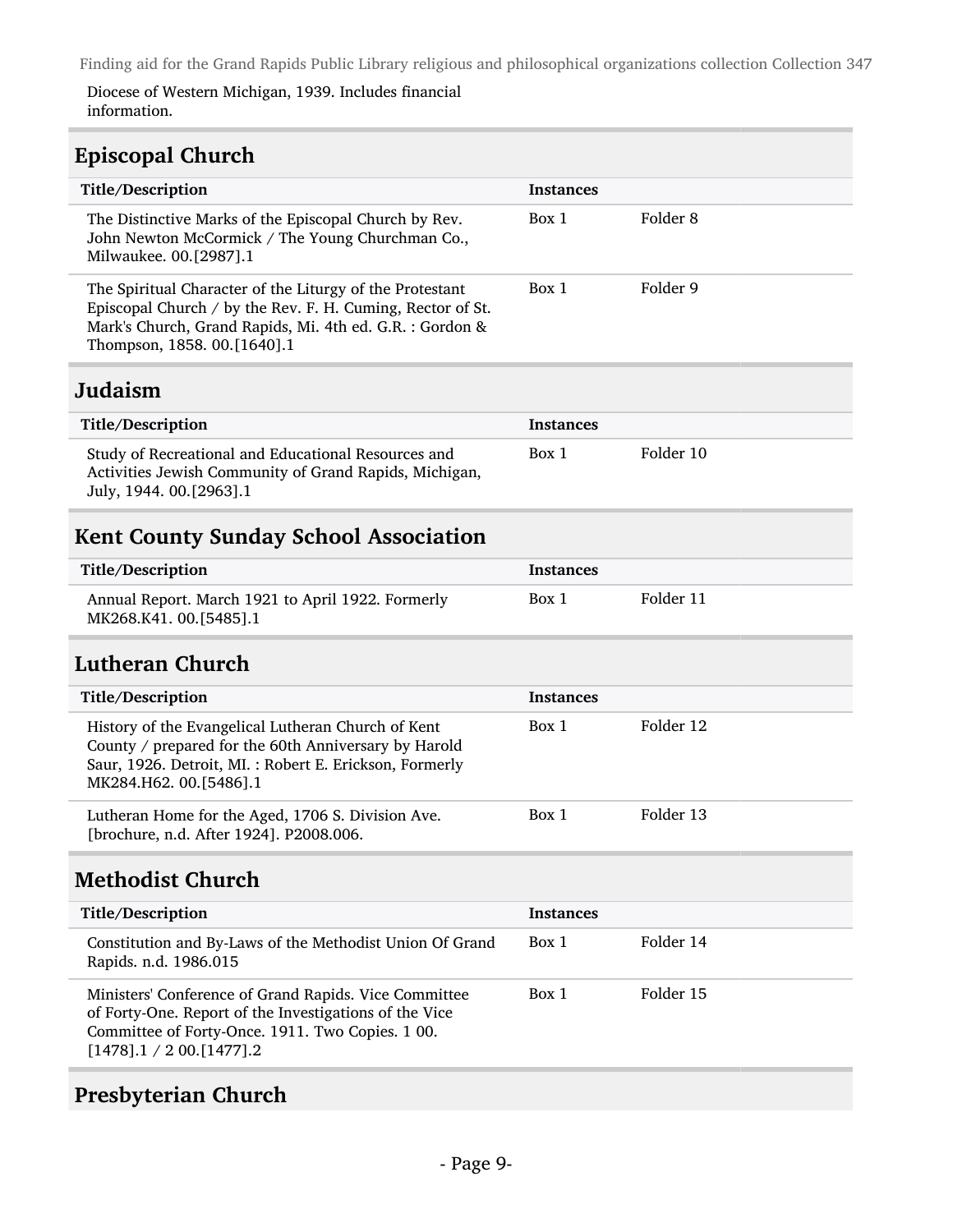| <b>Grand River Valley Presbytery</b>                                                                                                                                                                                                         |                  |            |
|----------------------------------------------------------------------------------------------------------------------------------------------------------------------------------------------------------------------------------------------|------------------|------------|
| Title/Description                                                                                                                                                                                                                            | Instances        |            |
| Confession of Faith and Covenant, adopted by the Grand<br>River Valley Presbytery, April. 1858. Grand Haven:<br>Printed by Henry S. Clubb & Co., 1859.                                                                                       | Box 1            | Folder 16  |
| The Gravel Presentation: 136th General Assembly of the<br>Presbyterian Church in the U.S.A., 1924. 00.[2986].12                                                                                                                              | Box 1            | Folder 17  |
| <b>Reformed Church of America</b>                                                                                                                                                                                                            |                  |            |
| Title/Description                                                                                                                                                                                                                            | <b>Instances</b> |            |
| "Pageant of the Word" / "300 Years of Thrilling Church<br>History of the Reformed Church of America" presented<br>by the Reformed Churches of Grand Rapids, Michigan.<br>June 5-6, ca. 1928. West Michigan State Fair Grounds.<br>[program]. | Box 1.5          |            |
| Unitarian                                                                                                                                                                                                                                    |                  |            |
| Title/Description                                                                                                                                                                                                                            | <b>Instances</b> |            |
| History of the Unitarian Church in Grand Rapids Michigan.<br>1908. 00.[1782].1                                                                                                                                                               | Box 4            | Folder OVE |
| <b>United Methodist</b>                                                                                                                                                                                                                      |                  |            |
| Title/Description                                                                                                                                                                                                                            | <b>Instances</b> |            |
| United Methodist Community House, Inc., 904 Sheldon<br>Ave., S.E., Grand Rapids                                                                                                                                                              | Box 1.2          |            |
| United Methodist Community House, a history, n.d., [after<br>1977]. 00.[1667].1                                                                                                                                                              | Box 1.2          |            |
| Annual Report. 1985 00.[1667].2                                                                                                                                                                                                              | Box 1.2          |            |
| News (newsletter). Fall 1982. Special 80th Anniversary<br>Issue. 00.[1667].4                                                                                                                                                                 | Box 1.2          |            |
| News (newsletter). Spring 1987. 00.[1667].3                                                                                                                                                                                                  | Box 1.2          |            |
| <b>YWCA (Young Womens Christian Association)</b>                                                                                                                                                                                             |                  |            |
| <b>Title/Description</b>                                                                                                                                                                                                                     | <b>Instances</b> |            |
| The Young Women's Christian Association Directory of<br>Members 1925-1926. 00.[2990].1                                                                                                                                                       | Box 1.2          |            |
| Data and Trends Report, 1956. 00.[2983].1                                                                                                                                                                                                    | Box 1.2          |            |
| Data and Trends Report, 1957. 00.[2983].2                                                                                                                                                                                                    | Box 1.2          |            |

- Page 10-

Data and Trends Report, 1958. 00.[2983].3 Box 1.2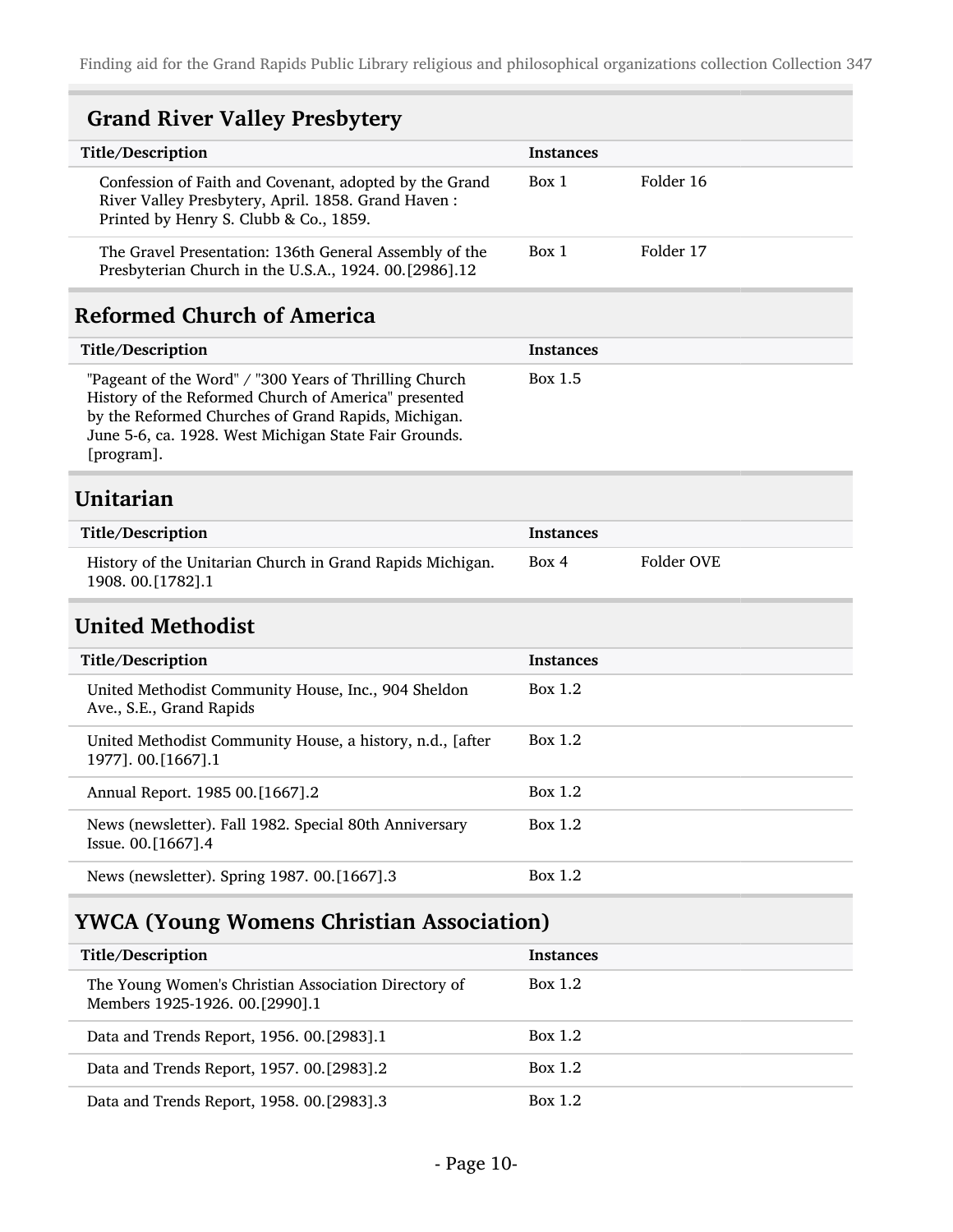#### Christian Schools

| Title/Description                                                                                                                                                                                                               | Instances |
|---------------------------------------------------------------------------------------------------------------------------------------------------------------------------------------------------------------------------------|-----------|
| Education in Grand Rapids Outside of the Public School<br>System. Ate? Dykstra. "Read Sunday Mar. 2, 1913" Includes<br>transcriptions of letters to Dykstra from public school<br>officials. Formerly MKG377.5.D99. 00.[3735].1 | Box $1.2$ |
| East Paris Christian School, Kentwood, Michigan.<br>"Memories" Elementary School Yearbook. 1967-1968.<br>Formerly M377.957.Ea77. 00.[3314].1                                                                                    | Box $1.2$ |

## Alger Park Christian Reformed Church

| Title/Description                                                                                                                                                                                                      | <b>Instances</b> |            |
|------------------------------------------------------------------------------------------------------------------------------------------------------------------------------------------------------------------------|------------------|------------|
| 25 Years, February 8, 1952-February 8, 1977. Accompanied<br>by: Church program, Feb. 6, 1977 [blue folded] and<br>a printed letter, Feb. 1, 1977. From Northern Virginia<br>Christian Reformed Church. P2009.005.4.1-3 | Box 2            | Folder 0.5 |

## Alpine Avenue Christian Reformed Church

| Title/Description                                                                                                                                                                                                                                                                                                                       | <b>Instances</b> |          |
|-----------------------------------------------------------------------------------------------------------------------------------------------------------------------------------------------------------------------------------------------------------------------------------------------------------------------------------------|------------------|----------|
| Fiftieth Anniversary of the Alpine Avenue Christian<br>Reformed Church 1881-1931 [1931]. 00. [2970]. 1 /<br>2011.040.                                                                                                                                                                                                                   | Box 2            | Folder 1 |
| De Troost der Liefde Bij Het Scheiden Op Aarde (The<br>Comfort of Love in Parting on Earth) by Ds. Samuel<br>Volbeda. Farewell speech delivered by Volbeda in the<br>Christian Reformed Church at Alpine Ave, Grand Rapids,<br>Mich, on Sunday, March 26, 1911 on the occasion of his<br>departure to the Netherlands. [2022.033], 1911 | Box 1.5          |          |

Language of the Material: Dutch.

## Alpine Avenue Christian Reformed Church, Alpine at Eleventh.

| Title/Description                                                                   | <b>Instances</b> |          |
|-------------------------------------------------------------------------------------|------------------|----------|
| Church Directory, 1953. 00.[5051].1                                                 | Box 2            | Folder 2 |
| Church Directory, 1955. 00.[5051].2                                                 | Box 2            | Folder 2 |
| Church Directory, 1956. 00.[5051].3                                                 | Box 2            | Folder 2 |
| Church Directory, 1958. 00. [5051]. 4                                               | Box 2            | Folder 2 |
| Church Directory, 1959. 00.[5051].5                                                 | Box 2            | Folder 2 |
| Alpine Avenue Christian Reformed Church. 75th<br>Anniversary Booklet, 1956. 2011.04 | Box 22           | Folder 1 |
| Alpine Avenue Christian Reformed Church. 1955 Sunday<br>Bulletin, 2011.04           | <b>Box 22</b>    | Folder 2 |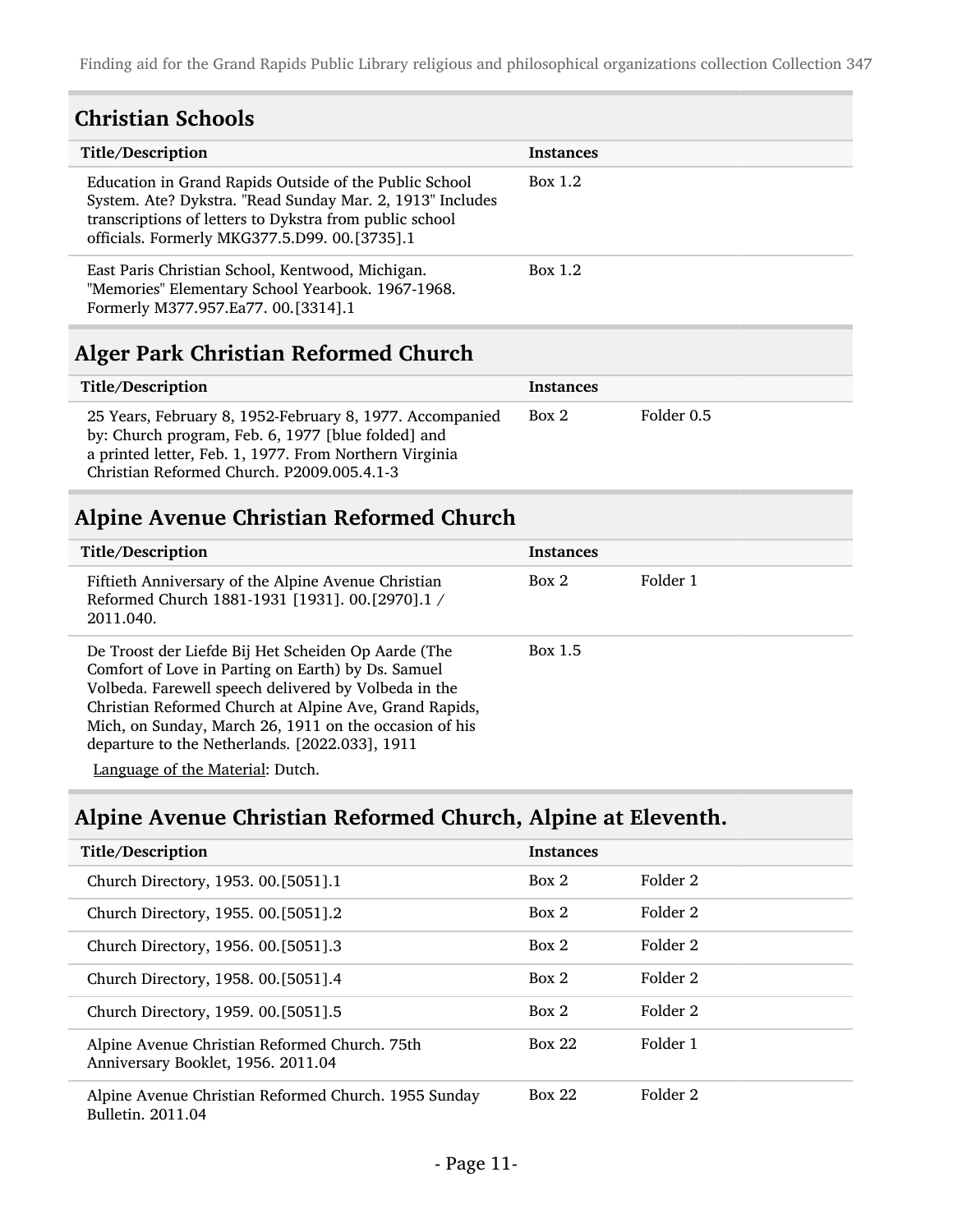| <b>B'nai B'rith</b>                                                                                                                                  |                  |                     |
|------------------------------------------------------------------------------------------------------------------------------------------------------|------------------|---------------------|
| Title/Description                                                                                                                                    | <b>Instances</b> |                     |
| Julius Housman Lodge, NO. 238 Diamond Jubilee Souvenir<br>Book 1877-1952. 00.[2964].1                                                                | Box 3.5          |                     |
| <b>Beckwith Hills Christian Reformed Church</b>                                                                                                      |                  |                     |
| Title/Description                                                                                                                                    | <b>Instances</b> |                     |
| Handboek der Gemeente Coldbrook. Directory, 1917. 00.<br>$[2959]$ .1                                                                                 | Box 2            | Folder 3            |
| Berean Baptist Church, N. Coit Ave.                                                                                                                  |                  |                     |
| Title/Description                                                                                                                                    | <b>Instances</b> |                     |
| Young People's Society. Schedule of Tuesday evening<br>programs, August to January, no year. A.G. Miller,<br>President.                              | Box 3.5          |                     |
| <b>Bethany Reformed Church</b>                                                                                                                       |                  |                     |
| Title/Description                                                                                                                                    | <b>Instances</b> |                     |
| Dedicatory Service of New Organ. July 10, 1908. Program,<br>and specifications of the organ.                                                         | Box 2            | Folder 4            |
|                                                                                                                                                      |                  |                     |
| <b>Calvary Church (Undenominational)</b>                                                                                                             |                  |                     |
| Title/Description                                                                                                                                    | Instances        |                     |
| Infant Baptism and the Covenant of Grace / by Dr. M.R.<br>DeHann, paster of Calvary Church. G.R. : Louis Kregel,<br>Formerly M265.1.D36. 00.[1512].1 | Box 2            | Folder 4.5          |
| <b>Calvin Christian Reformed</b>                                                                                                                     |                  |                     |
| Title/Description                                                                                                                                    | <b>Instances</b> |                     |
| Church Directory, 1968. P2005.035.8a                                                                                                                 | Box 2            | Folder 5            |
| Church Directory, 1973. P2005.035.8b                                                                                                                 | Box 2            | Folder 6            |
| Church Directory, 1978. 1978                                                                                                                         | Box 2            | Folder 7            |
| <b>Central Reformed Church</b>                                                                                                                       |                  |                     |
| Title/Description                                                                                                                                    | <b>Instances</b> |                     |
| Program, May 19, 1929. P2006.052.3                                                                                                                   | Box 2            | Folder <sub>8</sub> |
| Program, 1938. 00.[5748].2                                                                                                                           | Box 2            | Folder 8.5          |
| Weekly Bulletins, 1918. 00.[5748].3                                                                                                                  | Box 2            | Folder 8.5          |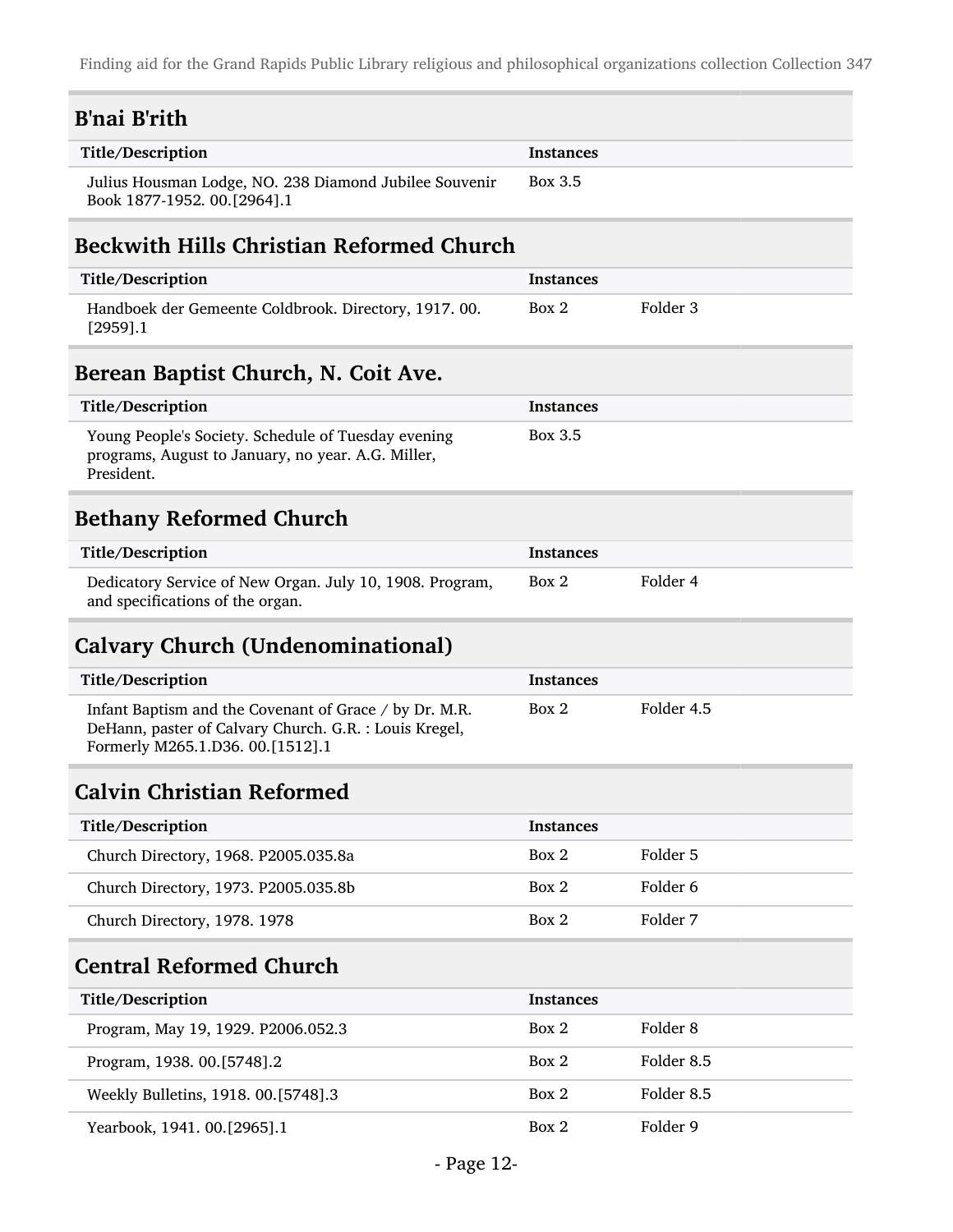| Church Directory, 2004.                                                                                                                                                                                               | Box 2            | Folder 10 |
|-----------------------------------------------------------------------------------------------------------------------------------------------------------------------------------------------------------------------|------------------|-----------|
| <b>Congregation Ahavas Israel</b>                                                                                                                                                                                     |                  |           |
| Title/Description                                                                                                                                                                                                     | <b>Instances</b> |           |
| Dedication, Congregation Ahavas Israel, January 23-25,<br>1953, Grand Rapids, Michigan. Formerly MKG296.G762a.<br>00. [5011]. 1                                                                                       | Box 3.5          |           |
| A Community-Wide Celebration, Rabbi David Krishef 25<br>years, Congregation Ahavas Israel 125 years; booklet with<br>brief history; two group photographs of unidentified people<br>[2021.124], 2019-05-31-2019-06-02 | Box 3.5          |           |
| Dedication Banquet of the New Synagogue program<br>[2021.124], 1953-01-25                                                                                                                                             | Box 3.5          |           |
| Fourth Annual President's Dinner program and menu<br>$[2021.124]$ , 1978-06-04                                                                                                                                        | Box 3.5          |           |
| <b>Congregational Church of Alpine and Walker</b>                                                                                                                                                                     |                  |           |
| Title/Description                                                                                                                                                                                                     | <b>Instances</b> |           |
| History of the Congregational Church of Alpine and Walker,<br>1869-1881. Formerly MK285.8.H62. 00.[1822].1                                                                                                            | Box 2            | Folder 11 |
| <b>Calvary Reformed Church</b>                                                                                                                                                                                        |                  |           |

| Title/Description                                                                      | <b>Instances</b> |           |
|----------------------------------------------------------------------------------------|------------------|-----------|
| Directories for 1925-28, 1940, 1946, 1954, 1956, 1975,<br>1988, 2002. 2017.082         | Box 2            | Folder 17 |
| 1924 Souvenir Program. 2017.082                                                        | Box 2            | Folder 18 |
| A Study of Calvary Reformed Church 1925-1929 by Stephen<br>Breen May 9, 1974. 2017.082 | Box 2            | Folder 19 |

## Congregational Emanuel (Temple)

| Title/Description                                                                                                                       | Instances |
|-----------------------------------------------------------------------------------------------------------------------------------------|-----------|
| Temple Emanuel's Contribution to Grand Rapids: A sermon<br>on the occasion of the Campau Centennial Celebration.<br>1926. 00. [1781]. 1 | Box 4     |

## Division St. Methodist Episcopal Church

| Title/Description                                                                                            | <b>Instances</b> |
|--------------------------------------------------------------------------------------------------------------|------------------|
| Yearbook, 1907-1908. 00.[1082].1                                                                             | Box 3.5          |
| Prospectus, 1891-1892. Young Ladies' Foreign Missionary<br>Society. Division St. Methodist Episcopal Church. | Box 3.5          |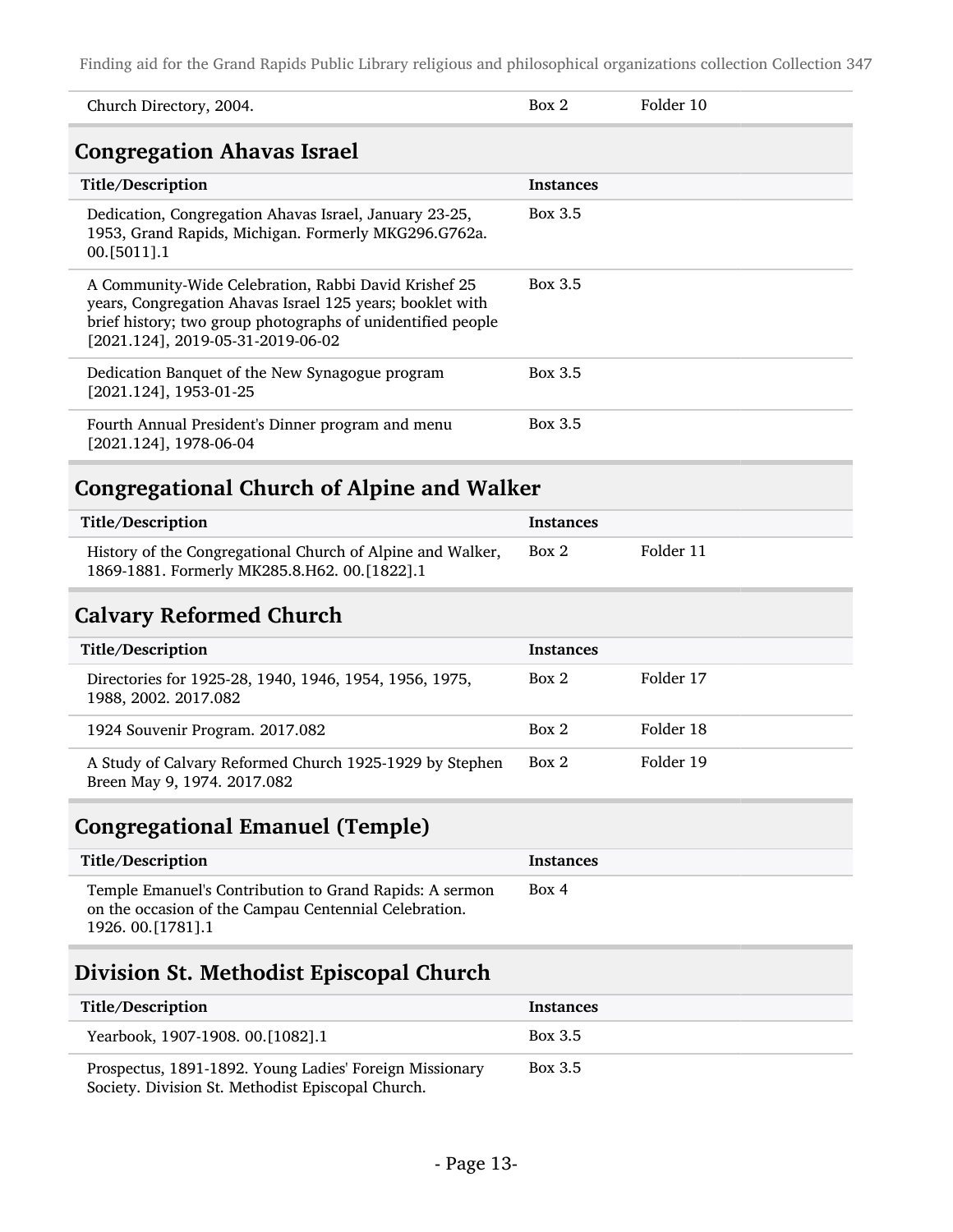Prospectus, 1892-1893. Young Ladies' Foreign Missionary Society. Division St. Methodist Episcopal Church.

#### Box 3.5

#### East Church UCC, [East Congregational United Church of Christ] 1005 Giddings Ave. S.E.

| Title/Description                                         | Instances |
|-----------------------------------------------------------|-----------|
| Les Celebrations du Chartres. Nov. 2005. Flyer. 2005.074D | Box 3.5   |

#### East Congregational Church, Norwood Ave. and Wealthy St.

| Title/Description                                                                       | <b>Instances</b> |            |
|-----------------------------------------------------------------------------------------|------------------|------------|
| The Dream Is Coming True. 1929. 00.[2971].1                                             | Box 4            | Folder OVE |
| Fiftieth Anniversary 1894-1944 East Congregational Church<br>$[1944]$ . 00. $[2962]$ .1 | Box 3.5          |            |
| Parish Directory, 1931. 00. [2960]. 1                                                   | Box 3.5          |            |
| Parish Directory [2021.065], 1933                                                       | Box 3.5          |            |
| Parish Directory, 1938. 00.[2960].2                                                     | Box 3.5          |            |
| East Congregational Church : Pictorial Directory. [1972].<br>00. [1982] . 1             | Box 3.5          |            |
| "Ye Olde Folks Concerte." Program. March 14, 1924                                       | Box 3.5          |            |

#### Eastern Avenue Christian Reformed Church

| Title/Description                                                                                                                                                 | <b>Instances</b> |          |
|-------------------------------------------------------------------------------------------------------------------------------------------------------------------|------------------|----------|
| Presenting Eastern's People. Vol. 1, no.4-5; 7 [1944].<br>2000.07                                                                                                 | Box 3            | Folder 1 |
| Presenting Eastern's People. Vol. 2, no.1; 3; 5; 10-12<br>$[1945]$ . 2000.07                                                                                      | $Box\ 3$         | Folder 2 |
| Presenting Eastern's People. Vol. 3, no. 2-3; 9/10 [1946].<br>2000.07                                                                                             | Box 3            | Folder 3 |
| Presenting Eastern's People. Vol. 1-2 [1952]. 2000.07                                                                                                             | $Box\ 3$         | Folder 4 |
| Presenting Eastern's People. Vol. 4, no. 3 [1968]. 2000.07                                                                                                        | Box 3            | Folder 5 |
| 75 Years On Eastern Avenue 1879-1954. [1954] 2000.07                                                                                                              | Box 3            | Folder 6 |
| 75 Years On Eastern Avenue 1879-1954. [1954] 2000.07                                                                                                              | Box 3            | Folder 7 |
| 100 Years in the Covenant [1979]. 2000.07                                                                                                                         | Box 3            | Folder 8 |
| 17th Annual Convention. American Federation of Reformed<br>Young Men's Societies(AFRYMS). Sept.23-24, 1936.<br>Program and white "Delegrate" ribbon. P2006.013.11 | Box 3            |          |

#### Fifth Reformed Church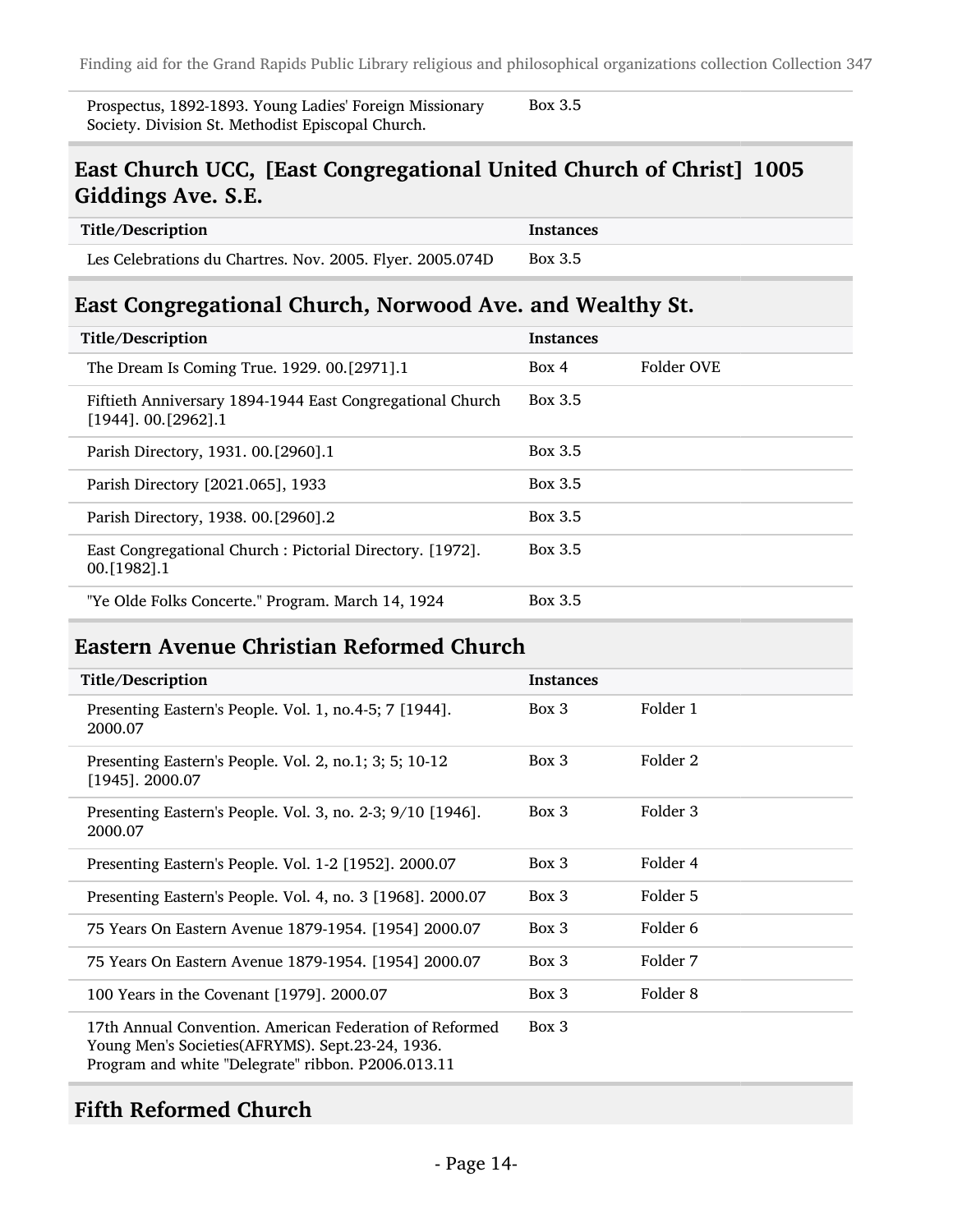| Title/Description                                                                                                           | Instances        |                     |
|-----------------------------------------------------------------------------------------------------------------------------|------------------|---------------------|
| Dedication Booklet. December, 1957.                                                                                         | <b>Box 22</b>    | Folder 3            |
| <b>First Baptist Church</b>                                                                                                 |                  |                     |
| Title/Description                                                                                                           | <b>Instances</b> |                     |
| Rev. George H. Ferris, "What is the Bible?" No. 6, Oct. 13,<br>1907.                                                        | Box 8            |                     |
| <b>First Christian Reformed Church</b>                                                                                      |                  |                     |
| Title/Description                                                                                                           | <b>Instances</b> |                     |
| Diamond Jubilee First Christian Reformed Church, Grand<br>Rapids. 1932. 00.[2969].1                                         | Box 2            | Folder 12           |
| <b>First Church of Christ, Scientist</b>                                                                                    |                  |                     |
| Title/Description                                                                                                           | <b>Instances</b> |                     |
| Rules and By-Laws of First Church of Christ, Scientist,<br>of Grand Rapids, Michigan. Adopted Dec. 4, 1933.<br>P2006.053.4  | Box 8            |                     |
| <b>First Congregational Church of Dorr</b>                                                                                  |                  |                     |
| Title/Description                                                                                                           | <b>Instances</b> |                     |
| Records of the First Congregational Church in Dorr Allegan<br>County Michigan [1857]. 1986.474                              | Box 4.5          | Folder 1            |
| Copy of book  "Records of the First Congregational Church<br>in Dorr, Allegan County Michigan." 1986.474                    | Box 4            |                     |
| Historic Sermons Delivered at North Dorr 1882; Records<br>of the First Congregational Church of Dorr 1877-1890.<br>1986.474 | Box 4.5          | Folder <sub>2</sub> |
| Copy of book at 4.5-3 "Historic Sermons Delivered at North<br>Dorr." 1986.474                                               | <b>Box 4.5</b>   | Folder 3            |

## First Congregational Church of Saugatuck

| Title/Description                   | Instances     |          |
|-------------------------------------|---------------|----------|
| Anniversary Booklet. 1930. [2427].1 | <b>Box 22</b> | Folder 2 |

## First (Park) Congregational Church

| Title/Description                                                                       | <b>Instances</b> |          |
|-----------------------------------------------------------------------------------------|------------------|----------|
| Park Congregational Church : the story of one hundred<br>years, 1836-1936. 00. [5050].1 | Box 5            | Folder 2 |
| Park Congregational Church, records, fragile condition.<br>1842-1900. P6: BL12.2        | Box 5.5          |          |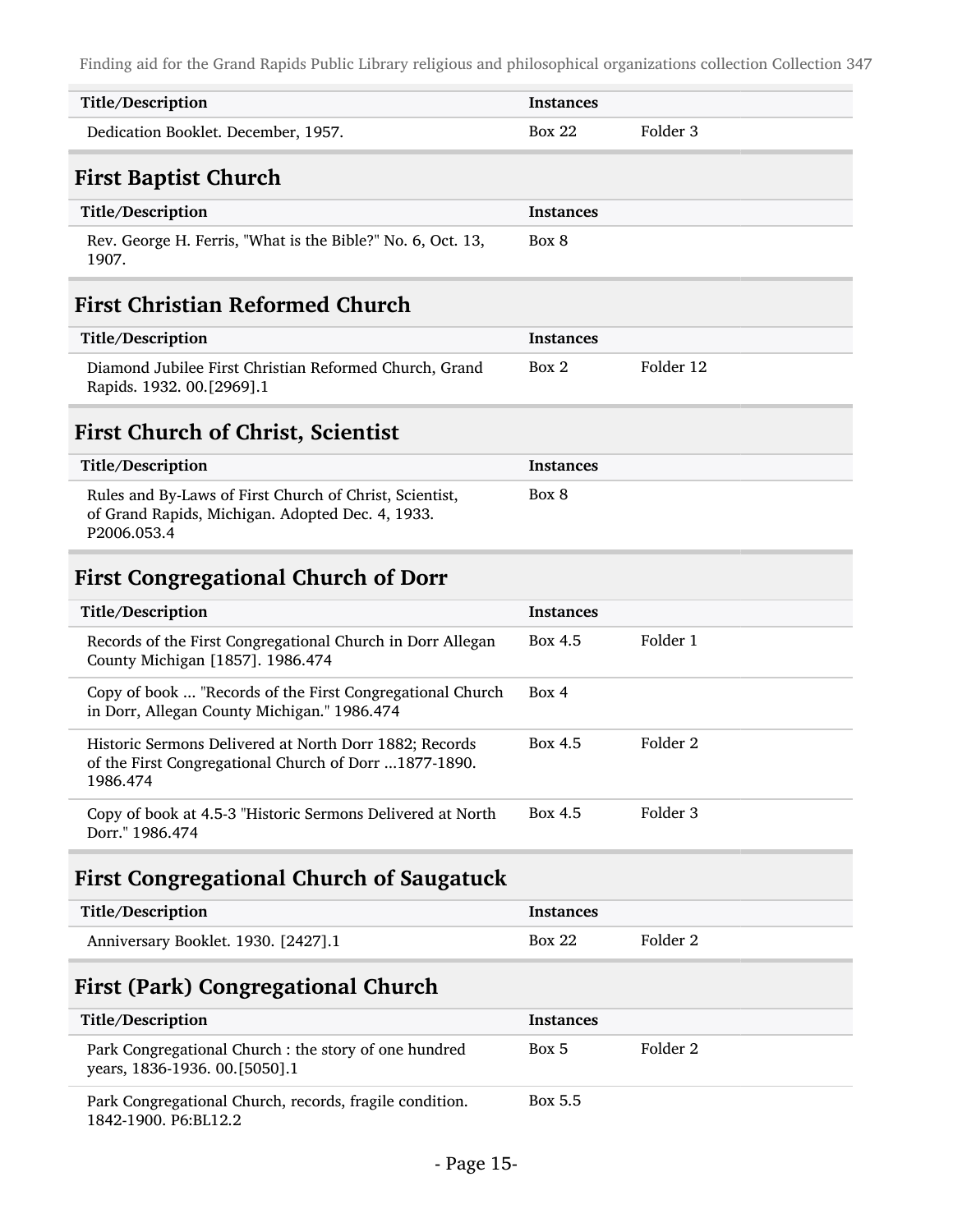| Manual of the First Congregational Church of Grand Rapids<br>With History, 1885. 00.[2958].1                                                                                                                                                     | Box 5 | Folder 3            |
|--------------------------------------------------------------------------------------------------------------------------------------------------------------------------------------------------------------------------------------------------|-------|---------------------|
| Manual of the First Congregational Church of Grand Rapids<br>With History, 1892. 00. [2958].3                                                                                                                                                    | Box 5 | Folder 4            |
| Manual of Park (First) Congregational Church, 1911. 00.<br>$[2958]$ .1                                                                                                                                                                           | Box 5 | Folder 5            |
| Grand Rapids First Congregational Church Annual Circular<br>1884. Formerly MKG2858.P22. 00.[2957].2                                                                                                                                              | Box 5 | Folder <sub>6</sub> |
| Annual Circular and Directory of the First Congregational<br>Church of Grand Rapids Michigan 1885. Formerly<br>MKG2858.P22. 00.[2957].1                                                                                                          | Box 5 | Folder 7            |
| Annual Circular, 1886. Formerly MKG2858.P22. 00.<br>$[1366]$ .1                                                                                                                                                                                  | Box 5 | Folder 7            |
| The Story of Park Congregational Church and its Windows,<br>Grand Rapids, Mich., 1916. 2006.034                                                                                                                                                  | Box 5 | Folder <sub>8</sub> |
| The Windows of Park / publ. First (Park) Congregational<br>Church, printed by Complete Source, Inc. Copyright 2002.<br>2004.031                                                                                                                  | Box 5 | Folder 9            |
| Diagram of Auditorium. n.d. Note: This appears to be a<br>list or chart of seating with numbers and prices. No actual<br>illustration of the auditorium accompanies the item, which<br>was found inside a book on a different topic. 00.[3047].1 | Box 5 | Folder 9.5          |
| Directory of the First Congregational Church, 1901. 00.<br>$[2956]$ .6                                                                                                                                                                           | Box 5 | Folder 10           |
| Parish Directory, 1911. 00.[2956].7                                                                                                                                                                                                              | Box 5 | Folder 11           |
| Parish Directory, 1912. 00.[2956].1                                                                                                                                                                                                              | Box 5 | Folder 12           |
| Parish Directory, 1916. 00.[2956].5                                                                                                                                                                                                              | Box 5 | Folder 13           |
| Parish Directory, 1922. 00.[2956].4                                                                                                                                                                                                              | Box 5 | Folder 15           |
| Parish Directory, 1933. 00.[2956].3                                                                                                                                                                                                              | Box 6 | Folder 1            |
| Parish Directory, 1936. 00.[2956].8                                                                                                                                                                                                              | Box 6 | Folder 1            |
| Parish Directory, 1938. 00.[2956].9                                                                                                                                                                                                              | Box 6 | Folder 2            |
| Parish Directory, 1940. 00.[2956].2                                                                                                                                                                                                              | Box 6 | Folder 3            |
| Yearbook, 1895.                                                                                                                                                                                                                                  | Box 5 |                     |
| Selections from Rev. D.F. Bradley, Pastor of Park<br>Congregational Church. (was 347-6-9) Formerly<br>MKG252.B72. 00.[3021].1                                                                                                                    | Box 6 | Folder 4.1          |
| The Discoverer: sermon by Rev. Dan F. Bradley, Oct. 23,<br>1892. Park Congregational Church. G.R.: Young People's<br>Guild, the Church, 00.[1653].1                                                                                              | Box 6 | Folder 4.2          |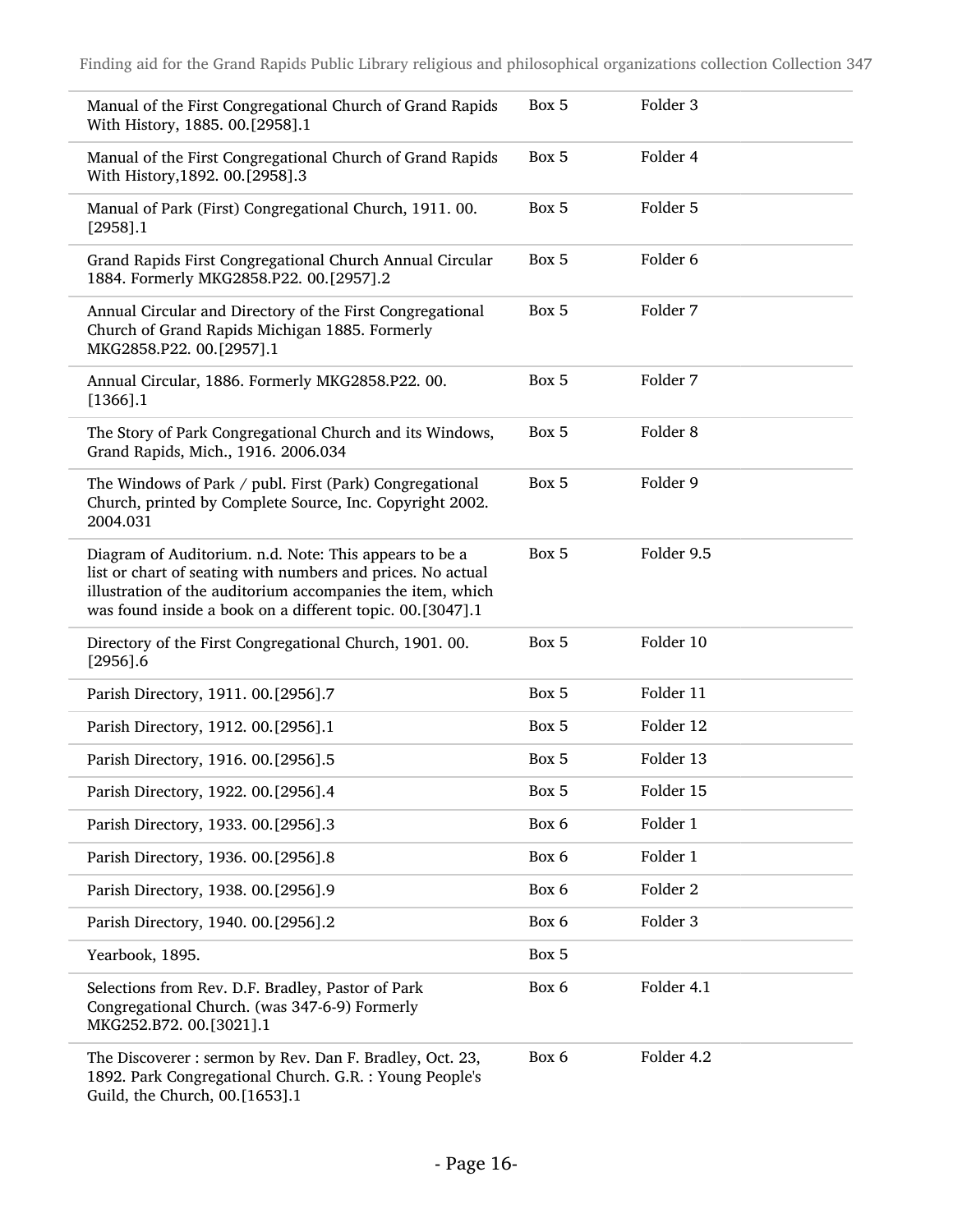| Woman's Work in Evangelization. Sermon by D.F. Bradley,<br>Park Congregational Church, G.R. G.R. : Valley City<br>Engraving & Printing Co., n.d. 00.[1654].1                                         | Box 6 | Folder 4.3 |
|------------------------------------------------------------------------------------------------------------------------------------------------------------------------------------------------------|-------|------------|
| America's Greatest Men / Dr. Bradley's Sermon, Jun 3<br>1900? + Aug. 5, 1894 Sermon notes. 00.[5710].1                                                                                               | Box 6 | Folder 4.4 |
| The Negro Problem : a sermon. Robert W. McLaughlin. Feb.<br>28, 1904. Formerly M325.26.M222n. 00.[2846].1                                                                                            | Box 6 | Folder 4.5 |
| Christ, the Revelation of God the Father & A Waiting<br>Guest: Sermons: Park Congregational Church / by T.W.<br>Nadal, Prof. Olivet College, Olivet, Mich. 1916. Formerly<br>MKG252.N12. 00.[1476].1 | Box 6 |            |

## Sermons by Charles Wolcott Merriam.

| Title/Description                                                                                            | <b>Instances</b> |            |
|--------------------------------------------------------------------------------------------------------------|------------------|------------|
| The Army YMCA work at Camp MacArthur: Sept. 17,<br>1917. Formerly MKG252.M55S. 00.[1214].1-00.[1219].1       | Box 6            | Folder 5   |
| The Heroic Qualities of Life: Dec. 10, 1916. Formerly<br>MKG252.M55S. 00.[1214].1-00.[1219].1                | Box 6            | Folder 5   |
| The Application of Love: Jan. 28, 1917. Formerly<br>MKG252.M55S. 00. [1214]. 1-00. [1219]. 1                 | Box 6            | Folder 5   |
| World Conquest: Dec. 23, 1917. Formerly MKG252.M55S.<br>00. [1214] . 1 - 00. [1219] . 1                      | Box 6            | Folder 5   |
| The Ideals for which America Fights: April 15, 1917.<br>Formerly MKG252.M55S. 00.[1214].1-00.[1219].1        | Box 6            | Folder 5   |
| Victory Sunday: Nov. 17, 1918. Formerly MKG252.M55S.<br>00. [1214] .1-00. [1219] .1                          | Box 6            | Folder 5   |
| Are We Crowding Out the Home? n.d. Receipt date stamp<br>is Dec. 12, 1922. Formerly MKG252.M55. 00.[3029].1. | Box 6            | Folder 5.5 |

## Sermons by Edwin W. Bishop D.D.

| Title/Description                                                                                                                           | <b>Instances</b> |          |
|---------------------------------------------------------------------------------------------------------------------------------------------|------------------|----------|
| Seventy-five Years Ago Sept. 17, 1911. Formerly<br>MKG252.B54.11'-15 (10 items bound together). 00.<br>$[1203]$ .1                          | Box 6            | Folder 6 |
| Micah vs. Mars Dec. 17,1911. Formerly<br>MKG252.B54.11'-15 (10 items bound together). 00.<br>$[1204]$ .1                                    | Box 6            | Folder 6 |
| Some Permanent Lessons from the Loss of the Titanic<br>April 21, 1912. Formerly MKG252.B54.11'-15 (10 items<br>bound together). 00.[1205].1 | Box 6            | Folder 6 |
| Spiritual Suggestions from the Flowers June 9. 1912.<br>Formerly MKG252.B54.11'-15 (10 items bound together).<br>$00. [1206]$ .1            | Box 6            | Folder 6 |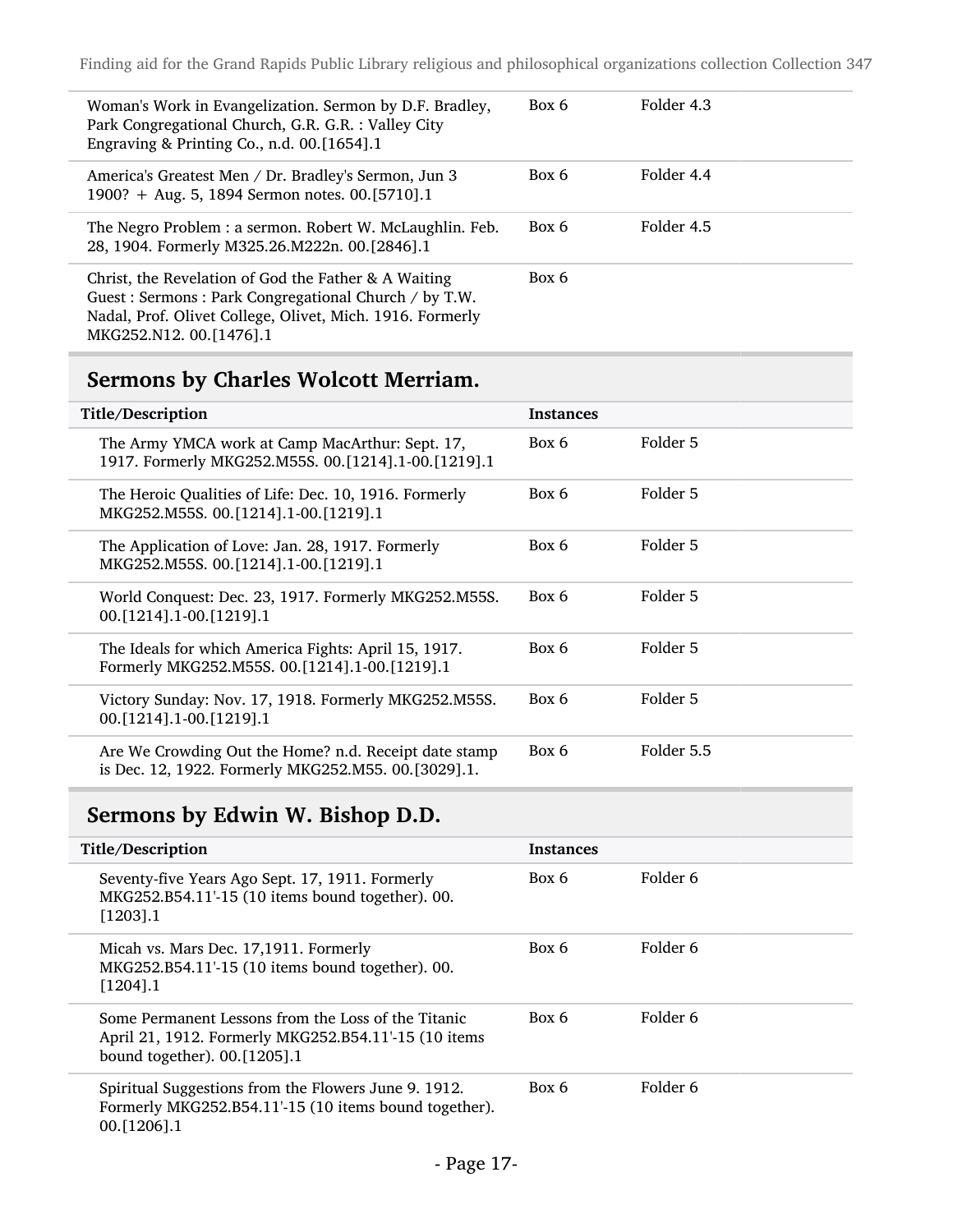| The Basis of Government Nov. 1912. Formerly<br>MKG252.B54.11'-15 (10 items bound together). 00.<br>[1207].1                                                                                                                                         | Box 6   | Folder 6            |
|-----------------------------------------------------------------------------------------------------------------------------------------------------------------------------------------------------------------------------------------------------|---------|---------------------|
| What Shall we Say about the Floods? April 1913.<br>Formerly MKG252.B54.11'-15 (10 items bound together).<br>00.[1208].1                                                                                                                             | Box 6   | Folder <sub>6</sub> |
| Christmas without Christ Dec. 28, 1913. Formerly<br>MKG252.B54.11'-15 (10 items bound together). 00.<br>[1209].1                                                                                                                                    | Box 6   | Folder <sub>6</sub> |
| Our Country for All Nov. 1913. Formerly<br>MKG252.B54.11'-15 (10 items bound together). 00.<br>$[1210]$ .1                                                                                                                                          | Box 6   | Folder <sub>6</sub> |
| Park Church White Papers I. Vote No II. The Coming<br>of Internationalism Nov. 26 and 29, 1914. Formerly<br>MKG252.B54.11'-15 (10 items bound together). 00.<br>$[1211]$ .1                                                                         | Box 6   | Folder 6            |
| An Autumn Sermon Oct. 17, 1915. Formerly<br>MKG252.B54.11'-15 (10 items bound together). 00.<br>[1212].1                                                                                                                                            | Box 6   | Folder <sub>6</sub> |
| 1911 Christmas Sermon Dec 25,1911?                                                                                                                                                                                                                  | Box 6   | Folder 6.1          |
| What is it to be a Christian Minister? Dec. 9, 1909.<br>Formerly MKG252.B54 '09'-11 (5 items bound together).<br>00.[1198].1                                                                                                                        | Box 6   | Folder 7            |
| Some Spiritual Pearls of the Business Life Jan. 15, 1911.<br>Formerly MKG252.B54 '09'-11 (5 items bound together).<br>00.[1199].1                                                                                                                   | Box 6   | Folder 7            |
| Jesus Christ, Pioneer in Personality March 12, 1911.<br>Formerly MKG252.B54 '09'-11 (5 items bound together).<br>00.[1200].1                                                                                                                        | Box 6   | Folder 7            |
| Jesus Christ, Gentlemen. March 26, 1911. Formerly<br>MKG252.B54 '09'-11 (5 items bound together). 00.<br>$[1201]$ .1                                                                                                                                | Box 6   | Folder 7            |
| Mother and Grandmother May 14,1911. Formerly<br>MKG252.B54 '09'-11 (5 items bound together). 00.<br>[1202].1                                                                                                                                        | Box 6   | Folder 7            |
| The Church of To-Morrow July 25, 1915. Formerly<br>MKG252.B72c. 00.[1197].1                                                                                                                                                                         | Box 6.5 |                     |
| The Social Evil in Grand Rapids : an address by Judge<br>John S. McDonald. Delivered at the Park Congregational<br>Church, Grand Rapids, Michigan, Jan. 5, 1913. Published<br>by the "Committee of Forty-one." Formerly MKG252.B72c.<br>00.[1663].1 | Box 6.5 |                     |
| Following the Star: Address delivered on the occasion of<br>Dedication of Park Church Parish House, Jan. 5, 1917 by                                                                                                                                 | Box 6.5 |                     |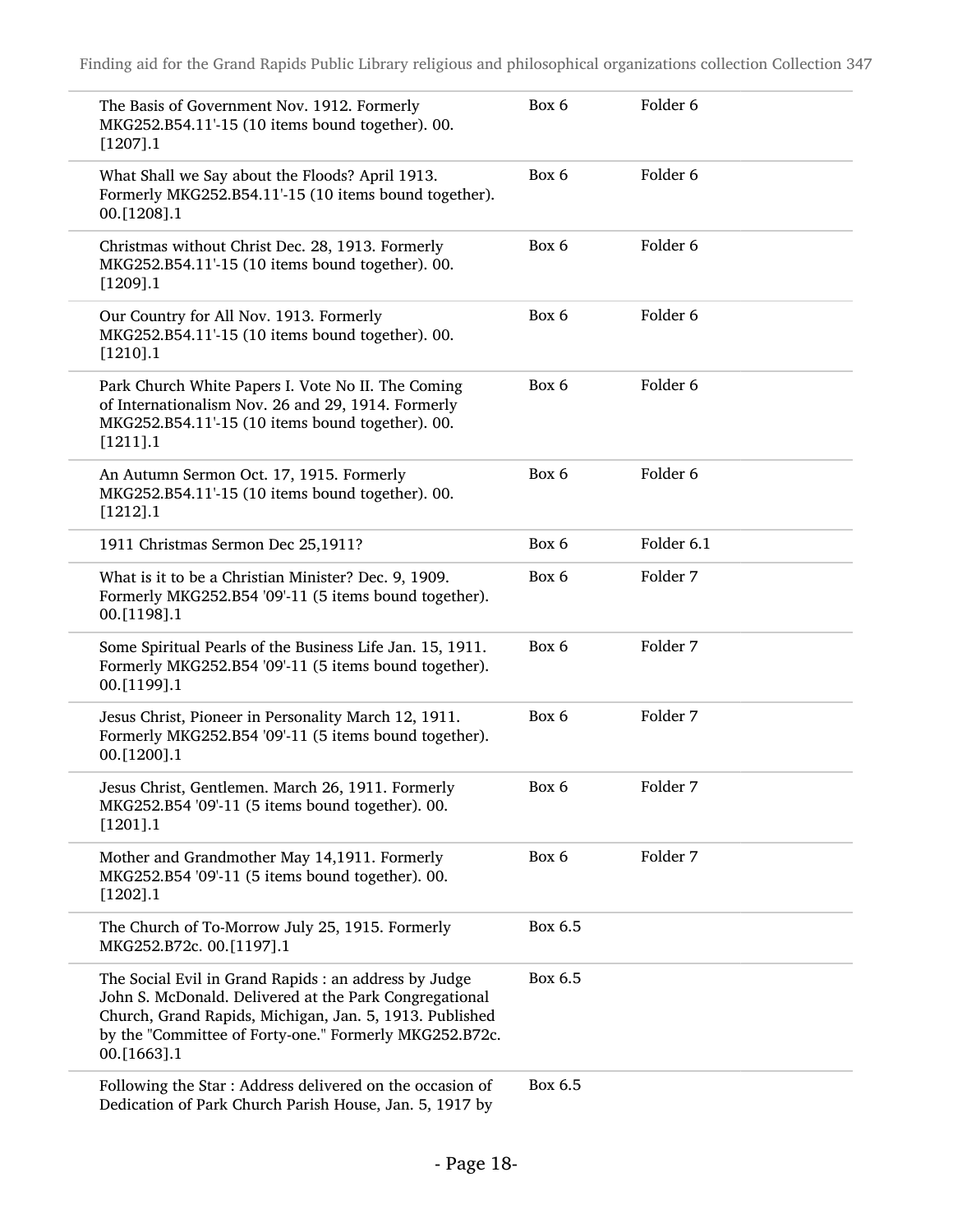Dr. Edwin Whitney Bishop. Includes an image of Bishop. Formerly MKG232.G54. 00.[2908].1

#### First Methodist Church/First Methodist Episcopal Church/First United Methodist Church

| Title/Description                                                                                                                                                                                                                                           | <b>Instances</b> |          |
|-------------------------------------------------------------------------------------------------------------------------------------------------------------------------------------------------------------------------------------------------------------|------------------|----------|
| 75th Anniversary, May 20-21, 1911 : History, First<br>Methodist Episcopal Church, GR, Michigan, 1835-1911 /<br>Joseph B. Ware. For Vol. 2 history, 1911-1976, see under<br>First United Methodist Church.                                                   | Box 7            | Folder 1 |
| [History] First United Methodist Church, Grand Rapids,<br>Michigan, 1911-1976, v. 2. Includes a color view of Chancel<br>Setting, with Tiffany stained glass window, 1916, attached<br>at page 1, and also loose as a postcard, Bernie Photographs,<br>Inc. | Box 7            | Folder 2 |

### First Methodist Episcopal Church

| Title/Description                                                                                                     | <b>Instances</b> |                     |  |  |
|-----------------------------------------------------------------------------------------------------------------------|------------------|---------------------|--|--|
| Dedication Program First Methodist Episcopal Church,<br>1916. 00.[2976].1                                             | Box 7            | Folder 3            |  |  |
| Sunday Programs/Bulletins, October 25, 1914                                                                           | Box 7            | Folder 4            |  |  |
| Sunday Programs/Bulletins, July 16, 1916                                                                              | Box 7            | Folder 4            |  |  |
| Sunday Programs/Bulletins, Feb. 23, 1934                                                                              | Box 7            | Folder 4            |  |  |
| Sunday Programs/Bulletins, Jan. 13, 1935                                                                              | Box 7            | Folder 4            |  |  |
| Sunday Programs/Bulletins, Feb 10, 1935                                                                               | Box 7            | Folder 4            |  |  |
| Membership Directory and Calender of Women's<br>Organizations of The First Methodist Church, 1921/1922<br>00.[1084].1 | Box 7            | Folder 5            |  |  |
| Membership Directory and Calender of Women's<br>Organizations of The First Methodist Church, 1922/1923<br>00.[1085].1 | Box 7            | Folder 5            |  |  |
| Membership Directory and Calender of Women's<br>Organizations of The First Methodist Church, 1924/1925<br>00.[1086].1 | Box 7            | Folder <sub>6</sub> |  |  |
| Membership Directory and Calender of Women's<br>Organizations of The First Methodist Church, 1925/1926<br>00.[1087].1 | Box 7            | Folder <sub>6</sub> |  |  |
| Membership Directory and Calender of Women's<br>Organizations of The First Methodist Church, 1934 00.<br>$[1093]$ .1  | Box 7            | Folder 7            |  |  |
| Yearbooks of the Women's Societies, 1910/1911 to<br>1920/1921. 00.[1083].1-11                                         | <b>Box 7.5</b>   | Folder 1            |  |  |
| Women's Organizations, 1925/1926 00.[1088].1                                                                          |                  |                     |  |  |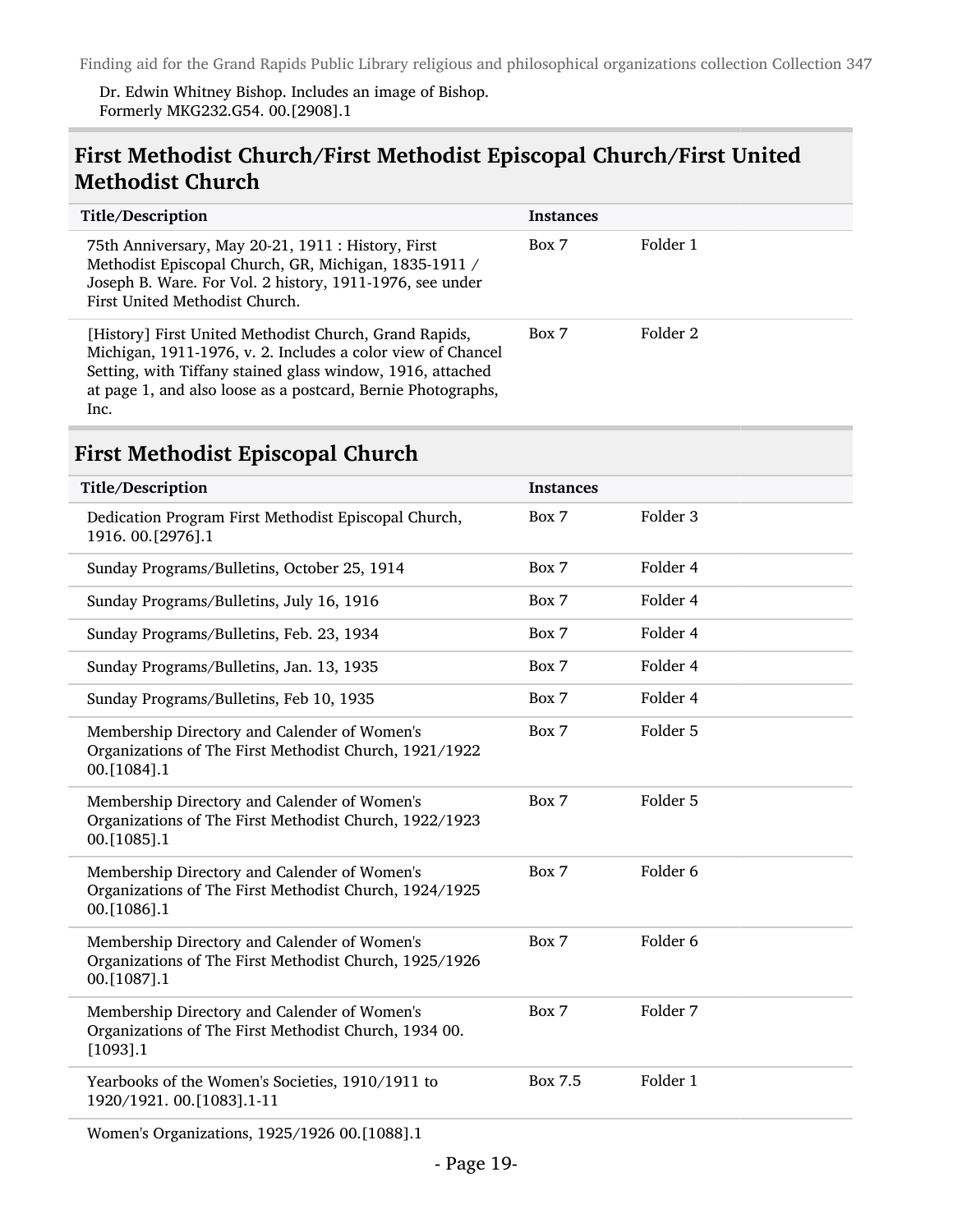|                                                                                                                                              | Box 7.5 | Folder 2            |
|----------------------------------------------------------------------------------------------------------------------------------------------|---------|---------------------|
| Women's Organizations, 1926/1927 00.[1089].1                                                                                                 | Box 7.5 | Folder <sub>2</sub> |
| Women's Organizations, 1927/1928 00.[1090].1                                                                                                 | Box 7.5 | Folder 3            |
| Women's Organizations, 1928/1929 00.[1092].1                                                                                                 | Box 7.5 | Folder 3            |
| Women's Organizations, 1929/1930 00. [1091].1                                                                                                | Box 7.5 | Folder 3            |
| Women's Organizations, 1933/1934 00. [1094].1                                                                                                | Box 7.5 | Folder 4            |
| Women's Organizations, 1934/1935 00. [1095].1                                                                                                | Box 7.5 | Folder 4            |
| Women's Organizations, 1935/1936 00. [1096].1                                                                                                | Box 7.5 | Folder 5            |
| Women's Organizations, 1936/1937 00. [1097].1                                                                                                | Box 7.5 | Folder 5            |
| Women's Organizations, 1937/1938 00. [1098].1                                                                                                | Box 7.5 | Folder 5            |
| Women's Organizations, 1945 00. [1099].1                                                                                                     | Box 7.5 | Folder 6            |
| Women's Organizations, 1946 00. [1100]. 1                                                                                                    | Box 7.5 | Folder 6            |
| Woman's Home Missionary Society, 21st Annual Meeting,<br>Grand Rapids District, May 23-24, 1912. Program                                     | Box 7.5 | Folder 7            |
| Woman's Home Missionary Society, 48th Annual Meeting,<br>Board of Managers, Oct. 9-15, 1929. Includes a picture of<br>Dr. George H. McClung. | Box 7.5 | Folder 7            |

## First Netherlands Reformed Congregation

| Title/Description                                                                        | Instances |           |
|------------------------------------------------------------------------------------------|-----------|-----------|
| 100th Anniversary of the First Netherlands Reformed<br>Congregation, 1870-1970. 2006.038 | Box 2     | Folder 13 |

## First Presbyterian Church

| Title/Description                                                                                                                                                                                     | <b>Instances</b> |          |
|-------------------------------------------------------------------------------------------------------------------------------------------------------------------------------------------------------|------------------|----------|
| First Presbyterian, records, 1836-1868. P6:BL12.1                                                                                                                                                     | Box 5.5          | Folder 1 |
| First Presbyterian Church, Scribner St., cor. First. Sabbath,<br>Jan. 10, '97 [1897]. Small sheet with the program, and<br>other information, including a financial statement for the<br>end of 1896. | Box 8            |          |
| Form of Admission of Members. Adopted by the First<br>Presbyterian Church, Jan. 1882. Formerly MKG285.F51. c.<br>$100.$ [1482].2 / c. 200.[1482].1.                                                   | Box 8            |          |
| Historical Address Delivered on the Fiftieth Anniversary<br>Oct. 23, 1905. 1905 00. [2997]. 1                                                                                                         | Box 8            | Folder 1 |
| Manual of the First Presbyterian Church, Scribner Street,<br>corner of First, 1893. Has a picture of the church on the<br>cover. Includes a list of members and officers.                             | Box 8            |          |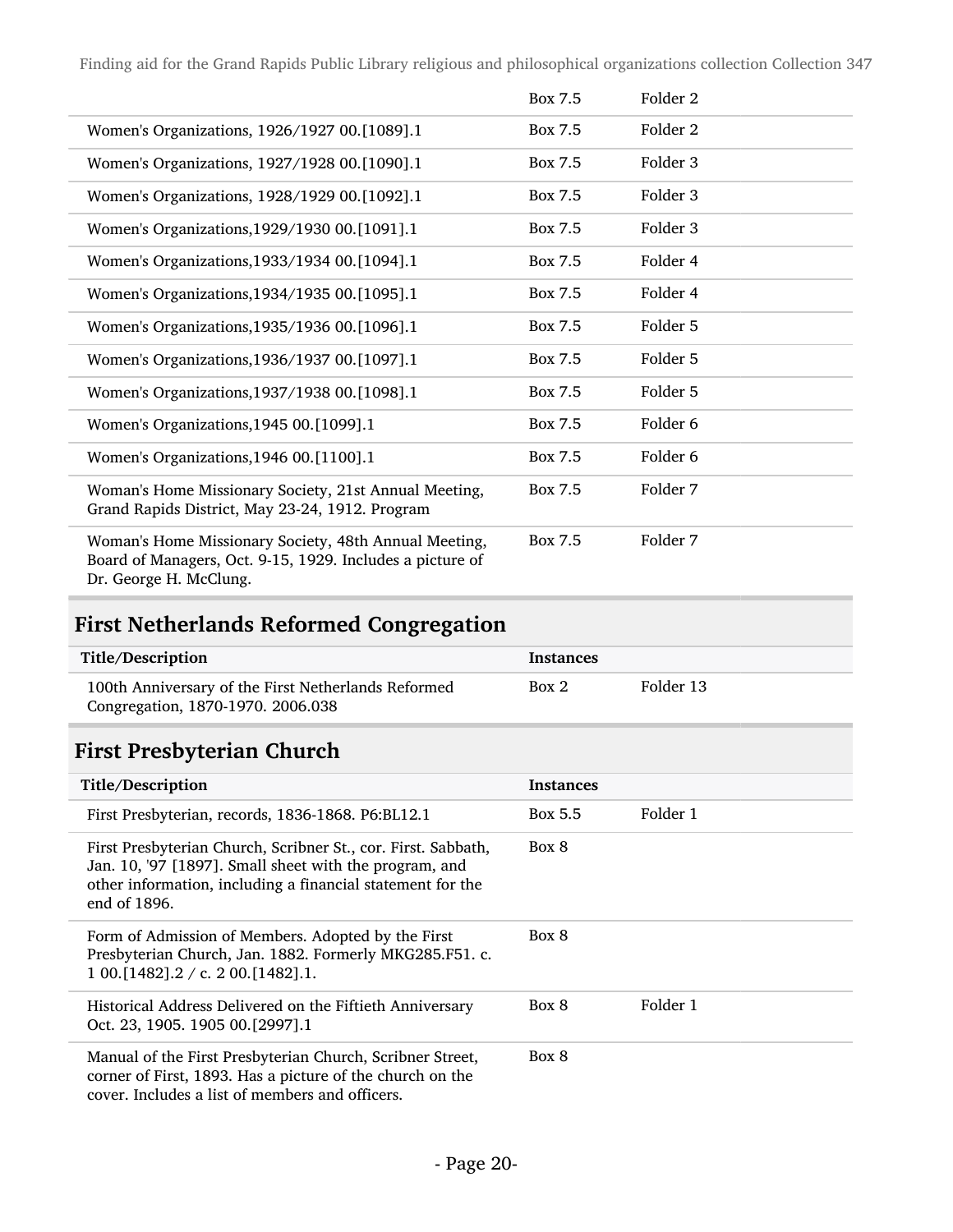| 90th Anniversary, 1855-1945. Program, Oct. 26 and 28,<br>1945.                                                             | Box 8 |                     |
|----------------------------------------------------------------------------------------------------------------------------|-------|---------------------|
| Record: a monthly journal of the work of the First<br>Presbyterian Church. [periodical] v. 1, no.3, March 1886.            | Box 8 |                     |
| Women's Home and Foreign Missionary Society. 1916-1917<br>00.[2985].11.                                                    | Box 8 | Folder <sub>2</sub> |
| Women's Societies of the First Presbyterian Church.<br>Formerly MKG2674.F51, 1920-1921 (two copies) c.1 00.<br>$[2985]$ .1 | Box 8 | Folder <sub>3</sub> |
| Women's Societies of the First Presbyterian Church.<br>Formerly MKG2674.F51, 1921-1922 00.[2985].2                         | Box 8 | Folder <sub>3</sub> |
| Women's Societies of the First Presbyterian Church.<br>Formerly MKG2674.F51, 1922-1923 00.[2985].3                         | Box 8 | Folder <sub>3</sub> |
| Women's Societies of the First Presbyterian Church.<br>Formerly MKG2674.F51, 1923-1924 00.[2985].4                         | Box 8 | Folder 3            |
| Women's Societies of the First Presbyterian Church.<br>Formerly MKG2674.F51, 1924-1925 00.[2985].5                         | Box 8 | Folder 3            |
| Women's Societies of the First Presbyterian Church.<br>Formerly MKG2674.F51, 1925-1926 00.[2985].6                         | Box 8 | Folder 3            |
| Women's Societies of the First Presbyterian Church.<br>Formerly MKG2674.F51, 1926-1927 00.[2985].7                         | Box 8 | Folder <sub>3</sub> |
| Women's Societies of the First Presbyterian Church.<br>Formerly MKG2674.F51, 1927-1928 00.[2985].8                         | Box 8 | Folder 3            |
| Women's Societies of the First Presbyterian Church.<br>Formerly MKG2674.F51, 1928-1929 00.[2985].9                         | Box 8 | Folder <sub>3</sub> |
| Women's Societies of the First Presbyterian Church.<br>Formerly MKG2674.F51, 1929-1930 00.[2985].10                        | Box 8 | Folder 3            |

### First Reformed, 164 Fountain St.

| Title/Description                                                                                        | <b>Instances</b> |
|----------------------------------------------------------------------------------------------------------|------------------|
| The Church Calendar [periodical], 1915, No. 1, Jan. 2. 00.<br>$[5748]$ .1.                               | Box 8            |
| The Church Calendar [periodical], 1916 Nos. 2-11, 13,<br>15-16, 25, 27, 32-34, 30, 47-48, 00. [5748]. 1. | Box 8            |
| The Church Calendar [periodical], 1917, Nos. 3, 29 and 50.<br>$00. [5748]$ .1.                           | Box 8            |

## First United Methodist Church

### Fountain Street Baptist Church

| Title/Description |  |
|-------------------|--|
|-------------------|--|

**Instances**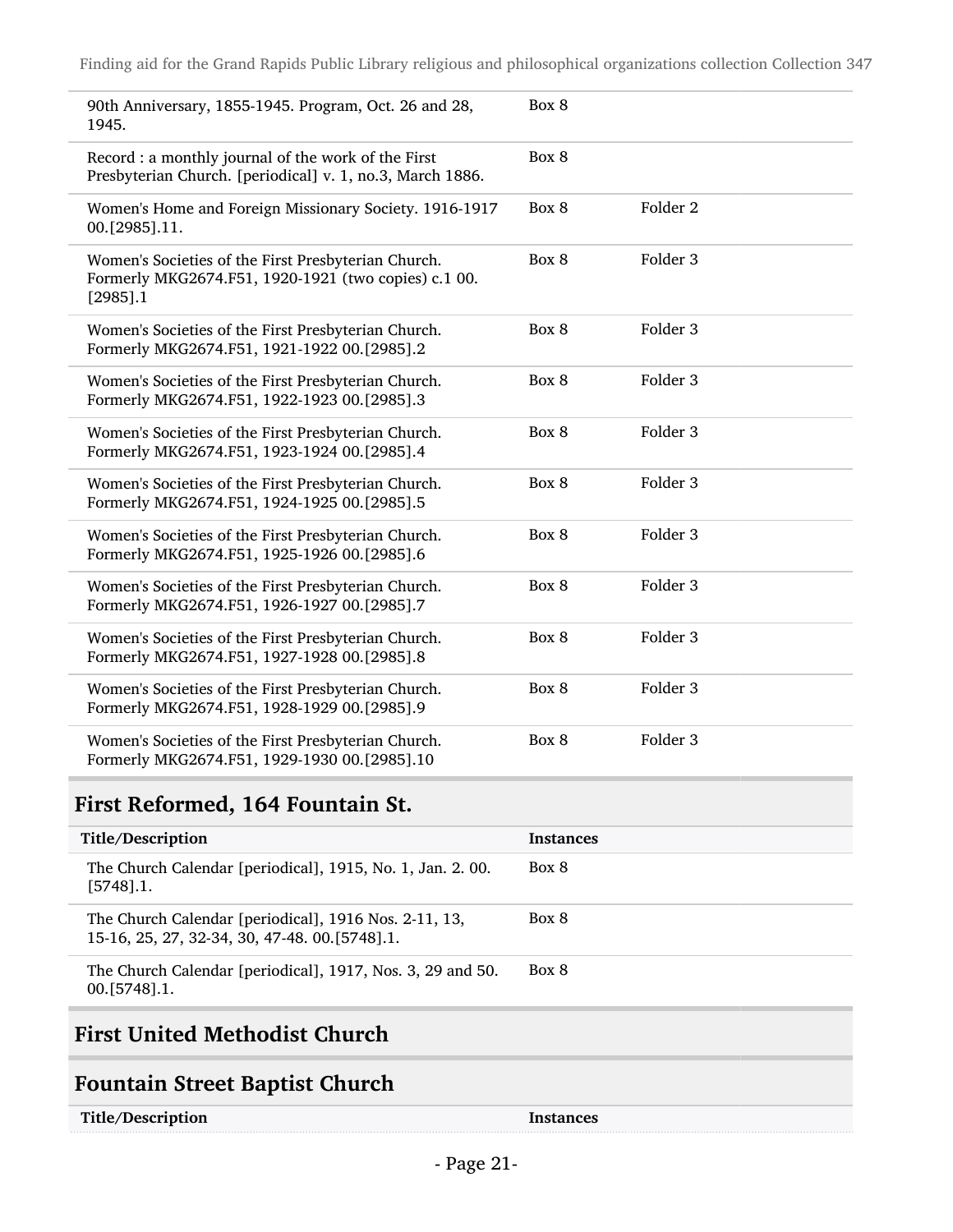Order of Service for the Dedication of the Fountain Street Baptist Church ... Alfred Wesley Wishart, Minister. Feb. 3, 1924

Box 8

#### Fuller Avenue Christian Reformed Church

| Title/Description                                        | <b>Instances</b> |           |
|----------------------------------------------------------|------------------|-----------|
| 25th Anniversary publication, July 1925-1950. 2006.017B. | Box 2            | Folder 14 |
| 50th Anniversary publication, July 1925-1975. 2006.017B. | Box 2            | Folder 14 |
| 75th Anniversary publication, July 1925-2000. 2006.017B. | Box 2            | Folder 14 |

### Grace Church Parish (Episcopal) / Grace Episcopal Church

| Title/Description                                                                                                                                                                                     | <b>Instances</b> |                     |
|-------------------------------------------------------------------------------------------------------------------------------------------------------------------------------------------------------|------------------|---------------------|
| Index, Baptisms, Grace Episcopal Church, Grand Rapids,<br>Mich., 1871-1914 / compiled by Ianthe Bond hebel, Grace<br>Church historian, 1942. Formerly MKG265.9.G75i. 00.<br>$[3149]$ .1.              | Box 8            |                     |
| History of Grace Church / by Edgar W. Hunting, 1922.<br>Formerly MKG283.H92. 00.[2972].1.                                                                                                             | Box 4            | Folder OVE          |
| Order for the consecration of the Rev. Lewis Bliss<br>Whittemore as Bishop Coadjutor(?) of the Diocese of<br>Western Michigan. G.R. : Grace Church, May 1, 1936.<br>Formerly MKG252.M17. 00.[3027].1. | Box 8            |                     |
| Year book of Grace Church Parish, GR, Rev. R.H. Fortesque<br>Gairdner, Rector, 1905. Formerly M283.G762. 00.[1844].1                                                                                  | Box 8            | Folder 4            |
| Year book of Grace Church Parish, GR, Rev. R.H. Fortesque<br>Gairdner, Rector, 1906. Formerly M283.G762. 00.[1843].1                                                                                  | Box 8            | Folder 5            |
| Year book of Grace Church Parish, GR, Rev. R.H. Fortesque<br>Gairdner, Rector, 1907. Formerly M283.G762. 00.[1845].1                                                                                  | Box 8            | Folder 6            |
| Playbill for Play Jappyland, 1915, Produced by Grace<br>Church Guilds                                                                                                                                 | Box 8            | Folder <sub>8</sub> |
| St. Monicas Favorite Recipes, from St. Monicas Guild.<br>2009.088                                                                                                                                     | Box 8            | Folder 9            |
| <b>Grace Lutheran Church</b>                                                                                                                                                                          |                  |                     |

| Title/Description                                                                                     | Instances |          |
|-------------------------------------------------------------------------------------------------------|-----------|----------|
| Graphic Clipping. Interior view toward alter. Color. Printed<br>image, perhaps from a Christmas card. | Box 8     | Folder 7 |

#### Grand Rapids Baptist Association

| Title/Description                                                       | Instances |          |
|-------------------------------------------------------------------------|-----------|----------|
| Association Minutes. Thirty-Fifth Anniversary, 1878.00.<br>$[1875]$ .1. | Box 9     | Folder 1 |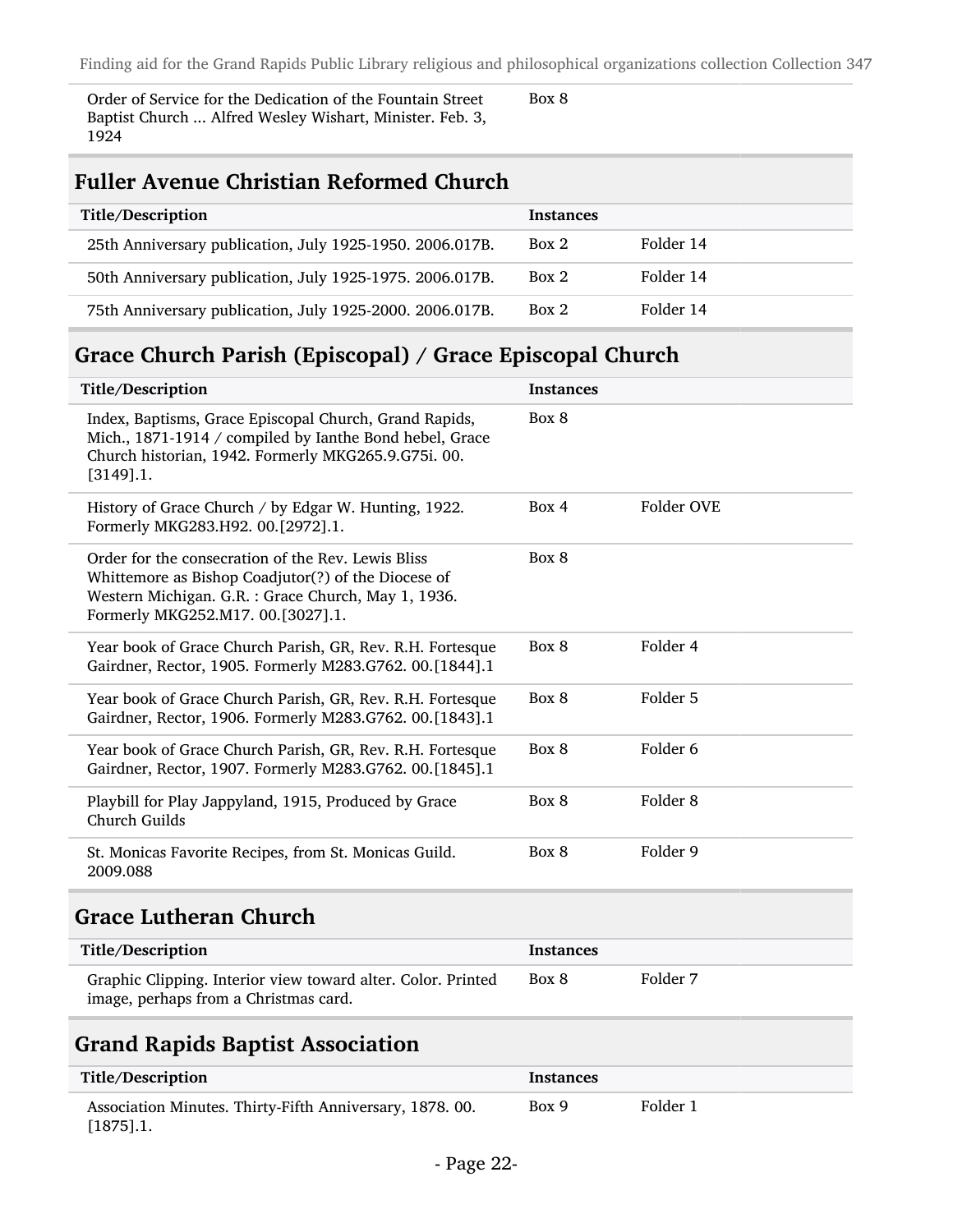| Association Minutes. Forty-Second Anniversary, 1885.00.<br>$[1876]$ .1.  | Box 9 | Folder 2 |
|--------------------------------------------------------------------------|-------|----------|
| Association Minutes. Forty-Third Anniversary, 1886. 00.<br>$[1877]$ .1.  | Box 9 | Folder 3 |
| Association Minutes. Forty-Forth Anniversary, 1887. 00.<br>$[1878]$ .1.  | Box 9 | Folder 4 |
| Association Minutes. Forty-Fifth Anniversary, 1888. 00.<br>$[1879]$ .1.  | Box 9 | Folder 5 |
| Association Minutes. Forty-Ninth Anniversary, 1892. 00.<br>$[1880]$ .1.  | Box 9 | Folder 6 |
| Association Minutes. Fifty-Forth Anniversary, 1897. 00.<br>$[1881]$ .1.  | Box 9 | Folder 7 |
| Association Minutes. Fifty-Eighth Anniversary, 1901. 00.<br>$[1882]$ .1. | Box 9 | Folder 8 |

#### Grandville-Jenison Congregational / United Church of Christ and First Congregational Church of Grandville

| Title/Description                                                                   | <b>Instances</b> |                     |
|-------------------------------------------------------------------------------------|------------------|---------------------|
| Trustees Record Book, 1942-1952. 00.[549].1.                                        | <b>Box 10</b>    | Folder 1            |
| Secretary Report Board of Deacons, 1945-1954. 00.[549].9.                           | <b>Box 10</b>    | Folder 2            |
| Log Book of Pastors, Officers, Members and Baptisms,<br>1939-54. 00. [549]. 13      | <b>Box 10</b>    | Folder 3            |
| Membership Log Book, 1953. 00. [549]. 12.                                           | <b>Box 10</b>    | Folder 4            |
| Membership Roll Book through 1938, 00.[549].2.                                      | <b>Box 10</b>    | Folder 5            |
| Looseleaf financial notes and minutes from 1950-1955.00.<br>$[549]$ .10.            | <b>Box 10</b>    | Folder 6            |
| Book of meeting notes, n.d. 00.[549].3.                                             | <b>Box 10</b>    | Folder 7            |
| Images on newspaper blocks, n.d. 00.[549].3.                                        | <b>Box 11</b>    |                     |
| Trustees meeting minutes, 1916-1923. 00.[549].8                                     | <b>Box 12</b>    | Folder 1            |
| Trustees meeting minutes, 1924-1942. 00.[549].15                                    | <b>Box 12</b>    | Folder 2            |
| Treasurers Log, 1916-1923. 00.[549].4                                               | <b>Box 12</b>    | Folder <sub>3</sub> |
| Treasurers Log, 1917-1923. 00.[549].5                                               | <b>Box 12</b>    | Folder 4            |
| Treasurers Log, 1923-1934. 00.[549].6                                               | <b>Box 12</b>    | Folder 5            |
| Treasurers Log, Treasures Log (many loose pages) n.d.<br>[Check this, rm. 4/2/2008] | <b>Box 12</b>    | Folder <sub>6</sub> |
| Cash Book of the First Congregational Church of Grandville,<br>1897.00.[0549].7     | Box 4            | Folder OVE          |

Membership transfers churches, A-B n.d. 00.[549].10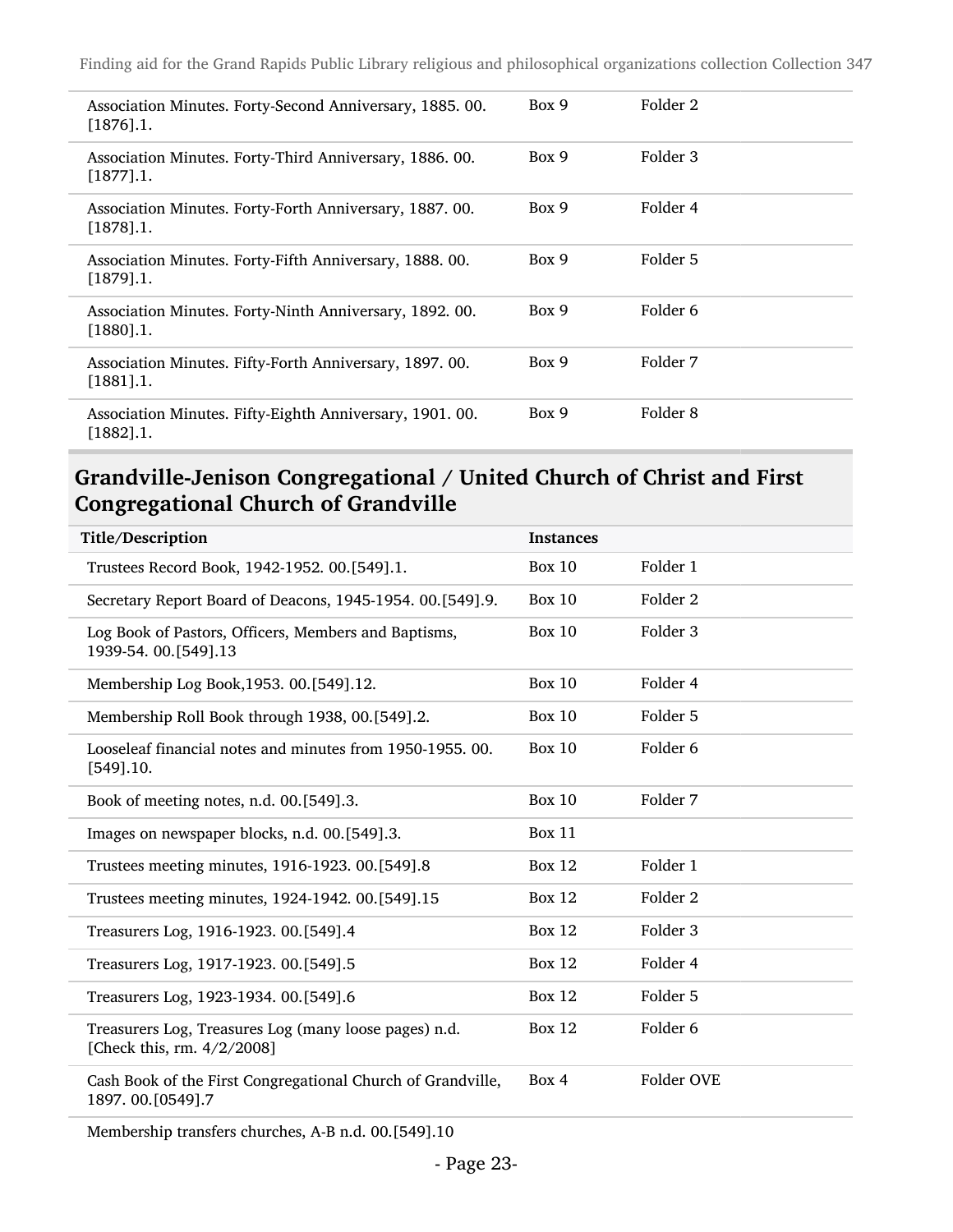|                                                                                      | <b>Box 13</b> | Folder 1 |
|--------------------------------------------------------------------------------------|---------------|----------|
| Membership transfers churches, C-G n.d. 00.[549].10                                  | Box 13        | Folder 2 |
| Membership transfers churches, H-Q n.d. 00.[549].10                                  | Box 13        | Folder 3 |
| Membership transfers churches, R-W n.d. 00. [549]. 10                                | Box 13        | Folder 4 |
| Ladies Aid Society meeting minutes, 1909-1912. 00.<br>[549].14                       | <b>Box 13</b> | Folder 5 |
| Ladies Aid Society meeting minutes, 1929-1929. 00.<br>$[549]$ .11                    | Box $13$      | Folder 6 |
| Service of Installation of Reverend Erwin H. Pegel,<br>December 7th, 1975. 2012.109. | <b>Box 13</b> | Folder 7 |

### Holland Baptist Church

| Title/Description                                                                                                                     | Instances |
|---------------------------------------------------------------------------------------------------------------------------------------|-----------|
| A commemoration of the fifteenth anniversary of the<br>Holland Baptist Church and its pastor, Rev. Douwe<br>Laansma. [2022.037], 1909 | Box 14    |

## Holy Spirit Parish

| Title/Description                                                                       | <b>Instances</b> |          |
|-----------------------------------------------------------------------------------------|------------------|----------|
| Parish of the Holy Spirit 50th Anniversary, 2002. 2002.073.                             | Box 14           | Folder 1 |
| Letter from the Pastor concerning the 50th Anniversary,<br>2002, 2002, 073.             | Box 14           | Folder 2 |
| CD - The Choirs of Holy Spirit Parish, Jeffrey Shaw, Music<br>Director, 2002. 2002.073. | Box 14           | Folder 3 |

### Hope Lutheran Church

| Title/Description                                                                                                                         | <b>Instances</b> |          |
|-------------------------------------------------------------------------------------------------------------------------------------------|------------------|----------|
| Dedication Booklet of the Hope Lutheran Church, 100<br>Packard Ave. at Kellogg St., S.E. Jan., 1930. (2 copies). c. 1<br>P2001.146 / c. 2 | Box 8            | Folder 7 |

## Immaculate Heart Of Mary

| Title/Description            | <b>Instances</b> |          |
|------------------------------|------------------|----------|
| Directory, 1996. 2005.024.3. | Box 14           | Folder 4 |

### Immanuel Lutheran Church

| Title/Description                                                             | <b>Instances</b> |          |
|-------------------------------------------------------------------------------|------------------|----------|
| Black book, seems to be a history, all in German.<br>1856-1906. 00. [2998]. 1 | <b>Box 14</b>    | Folder 5 |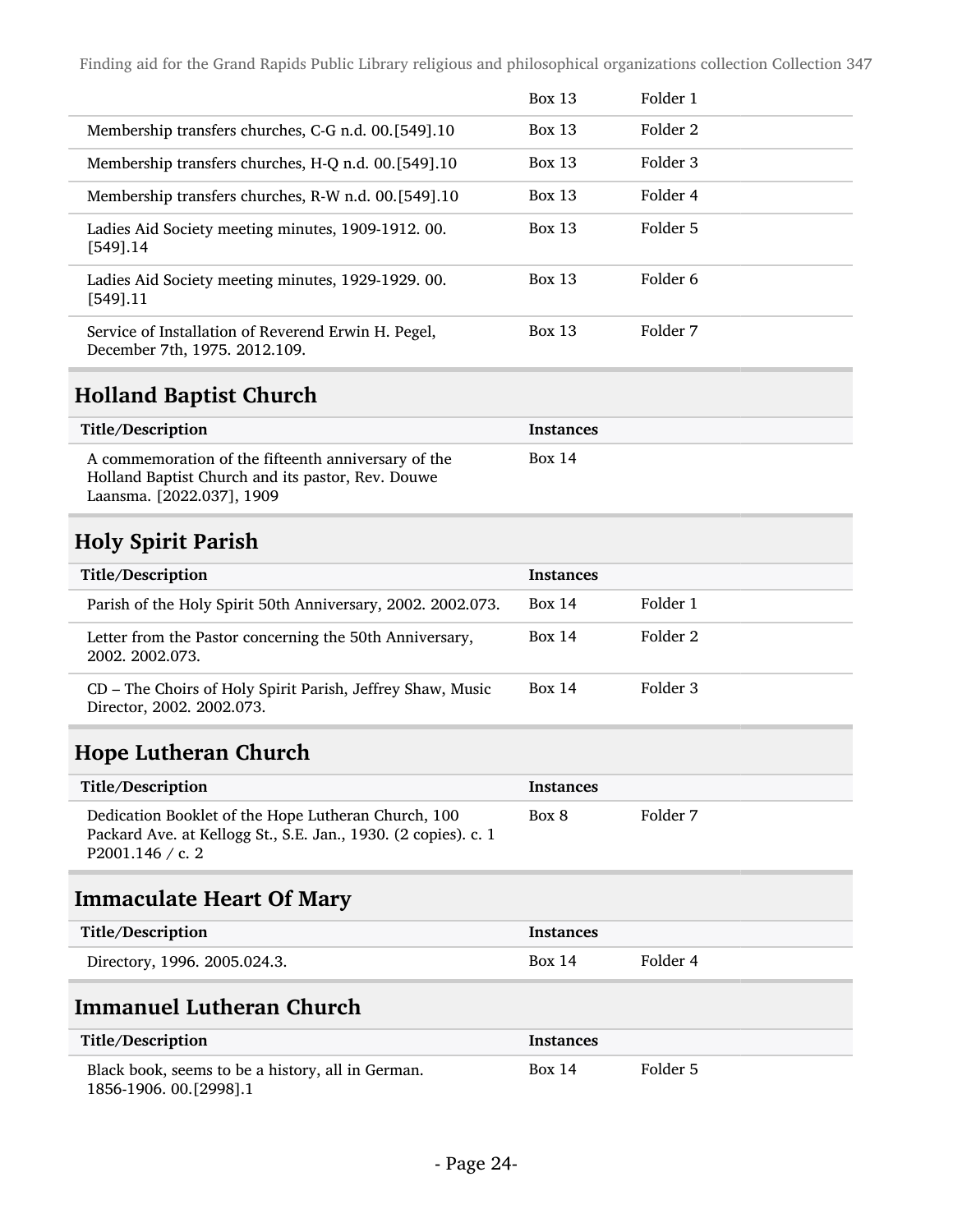| History of Immanuel Evangelical Lutheran Congregational<br>U.A.C. Of Grand Rapids, Michigan / published at the<br>occasions of the Diamond Jubilee of the Congregation<br>$[1856-1931]$ . 00.[3327].1 | Box $14$         | Folder 5.2          |
|-------------------------------------------------------------------------------------------------------------------------------------------------------------------------------------------------------|------------------|---------------------|
| This item has some physical damage including a child's<br>coloring in yellow on a few pages, discoloration in general,<br>and a weakening and separation of the spine from the<br>contents.           |                  |                     |
| Centennial Celebration, June 4, 1939. [program]                                                                                                                                                       | <b>Box 14</b>    |                     |
| <b>Immanuel Presbyterian Church</b>                                                                                                                                                                   |                  |                     |
| Title/Description                                                                                                                                                                                     | <b>Instances</b> |                     |
| Annual, 1926. 00.[2843].                                                                                                                                                                              | <b>Box 14</b>    | Folder 5.1          |
| Dedication Program, Feb. 28, 1954. 00.[2843].                                                                                                                                                         | <b>Box 14</b>    | Folder 5.2          |
| Sixtieth Anniversary. Sept. 11, 1949. 00.[2843].3                                                                                                                                                     | <b>Box 14</b>    | Folder 5.2          |
| Diamond Jubilee, 1889-1964, Church edifice, 1856 to<br>present time. 00.[2843].5                                                                                                                      | Box 14           | Folder 5.3          |
| Immanuel Presbyterian Church Golden Jubilee 1889-1939,<br>c. 1 1939, 00.[2843].2b / c. 2 00.[2843].2a.                                                                                                | Box $14$         | Folder <sub>6</sub> |
| Directory, 1921.                                                                                                                                                                                      | Box $14$         |                     |
| Harvest Home Festival, Oct. 11, no year (pink).                                                                                                                                                       | <b>Box 14</b>    |                     |
| Harvest Home Festival, 4th Annual Sept. 26, 1901 (gold)                                                                                                                                               | Box $14$         |                     |
| Mar. 8, 1900. Program. Evening Press Newsboys Band and<br>Orchestra.                                                                                                                                  | <b>Box 14</b>    |                     |
| Invitation card. Program. Evangelistic Services, Sept. 25,<br>1904.                                                                                                                                   | <b>Box 14</b>    |                     |
| April 11, 1915 services. Program.                                                                                                                                                                     | <b>Box 14</b>    |                     |
| Nov. 7, 1937 services. Program.                                                                                                                                                                       | Box $14$         |                     |
| Sermons, George Reynolds. The Pastor's New Year Greeting<br>to the Members  Jan. 4, 1891                                                                                                              | <b>Box 14</b>    |                     |

## La Grave Avenue Christian Reformed Church

| Title/Description                                                                                                      | <b>Instances</b> |          |
|------------------------------------------------------------------------------------------------------------------------|------------------|----------|
| Souvenir of the Celebration of the Fiftieth Anniversary of<br>the LaGrave Christian Reformed Church, 1937. 00.[2966].1 | <b>Box 14</b>    | Folder 7 |
| Thinking on God's Loving kindness, 1912. 00.[2967].1.                                                                  | <b>Box 14</b>    | Folder 8 |
|                                                                                                                        |                  |          |

## Madison Avenue Reformed Church

| Title/Description | Instances |
|-------------------|-----------|
|                   |           |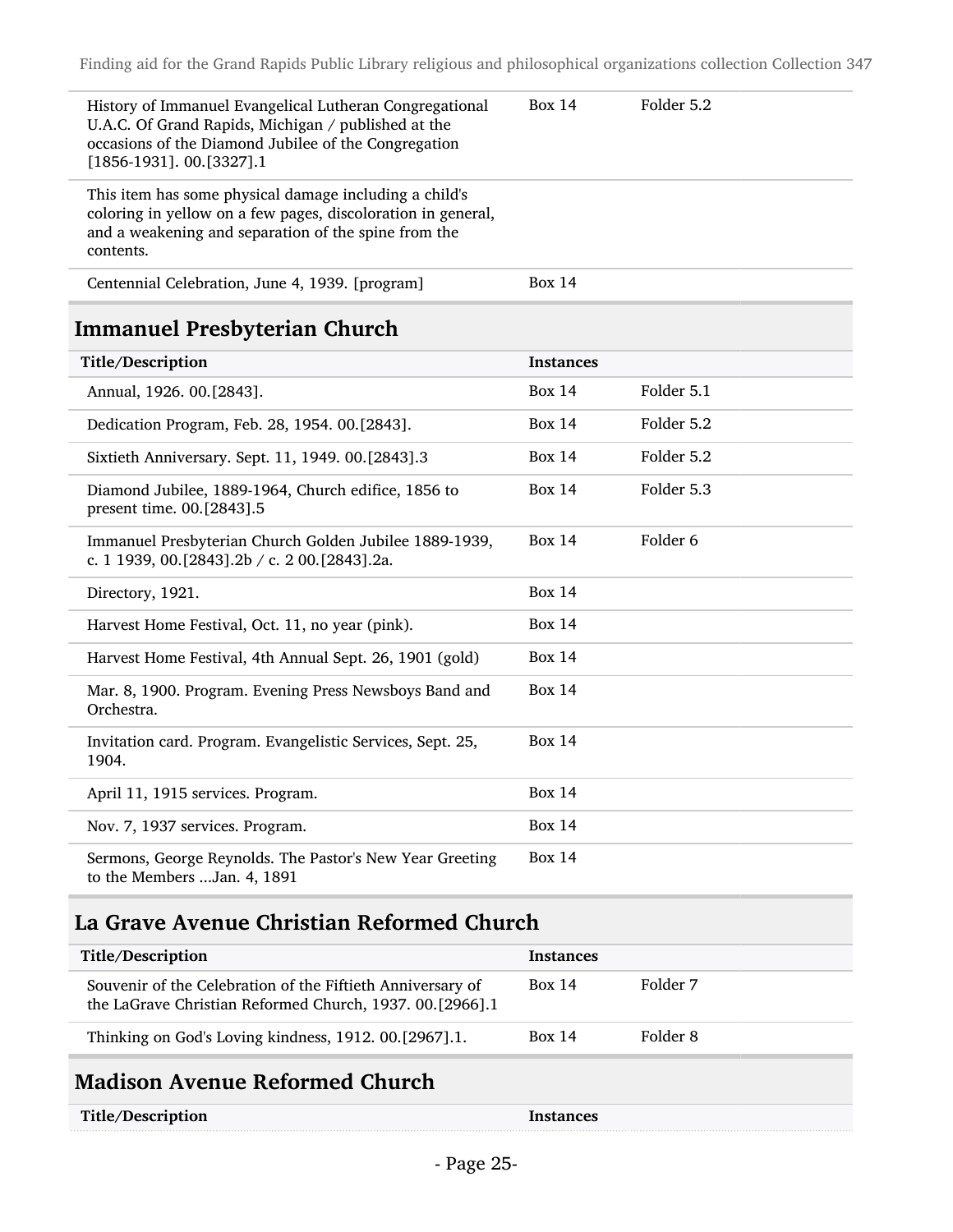| Jan. 29, 1899. "Busy Here and There." Sermon by Pastor<br>Abbott E. Kittredge.         | Box 2 | Folder 15 |
|----------------------------------------------------------------------------------------|-------|-----------|
| Dec. 17, 1899. "The Importunate Mother." Sermon by Pastor<br>Abbott E. Kittredge.      | Box 2 | Folder 15 |
| April 29, 1900. "The Borken Alabaster Vase" Sermon by<br>Pastor Abbott E. Kittredge.   | Box 2 | Folder 15 |
| Dec. 29, 1901. "The Old Year." Sermon by Pastor Abbott E.<br>Kittredge.                | Box 2 | Folder 15 |
| Oct. 19, 1902. "The Soul and Its Tabernacle." Sermon by<br>Pastor Abbott E. Kittredge. | Box 2 | Folder 15 |

### Northlawn United Methodist Church

| Title/Description                                                        | <b>Instances</b> |
|--------------------------------------------------------------------------|------------------|
| Directories, 1993, 2000, 2005, 2009, 2012. All items to date<br>2016.027 | <b>Box 22</b>    |

#### Neland Avenue Christian Reformed Church

| Title/Description                                                  | <b>Instances</b> |                     |
|--------------------------------------------------------------------|------------------|---------------------|
| Annual Report and Directory, 1935/36, 1936/37, 1937/38,<br>1938/39 | Box 14.5         | Folder 1            |
| Annual Report and Directory, 1940/41, 1941/42, 1942/43,<br>1943/44 | Box 14.5         | Folder <sub>2</sub> |
| Annual Report and Directory, 1945                                  | Box 14.5         | Folder <sub>3</sub> |
| Annual Report and Directory, 1946                                  | Box 14.5         | Folder <sub>3</sub> |
| Annual Report and Directory, 1947                                  | Box 14.5         | Folder 3            |
| Annual Report and Directory, 1948                                  | Box 14.5         | Folder <sub>3</sub> |
| Annual Report and Directory, 1949                                  | Box 14.5         | Folder <sub>3</sub> |
| Annual Report and Directory, 1950                                  | Box 14.5         | Folder 4            |
| Annual Report and Directory, 1951                                  | Box 14.5         | Folder 4            |
| Annual Report and Directory, 1952                                  | Box 14.5         | Folder 4            |
| Annual Report and Directory, 1953                                  | Box 14.5         | Folder 4            |
| 1954, Annual Report and Directory for the year 1955.               | Box 14.6         | Folder 1            |
| 1955, Annual Report and Directory for the year 1956                | Box 14.6         | Folder 1            |
| 1956, Annual Report and Directory for the year 1957                | Box 14.6         | Folder 1            |
| 1957, Annual Report and Directory for the year 1958 (2)            | Box 14.6         | Folder <sub>2</sub> |
| 1958, Annual Report and Directory for the year 1959                | Box 14.6         | Folder <sub>2</sub> |
| 1959, Annual Report and Directory for the year 1960 (2)            | Box 14.6         | Folder 2            |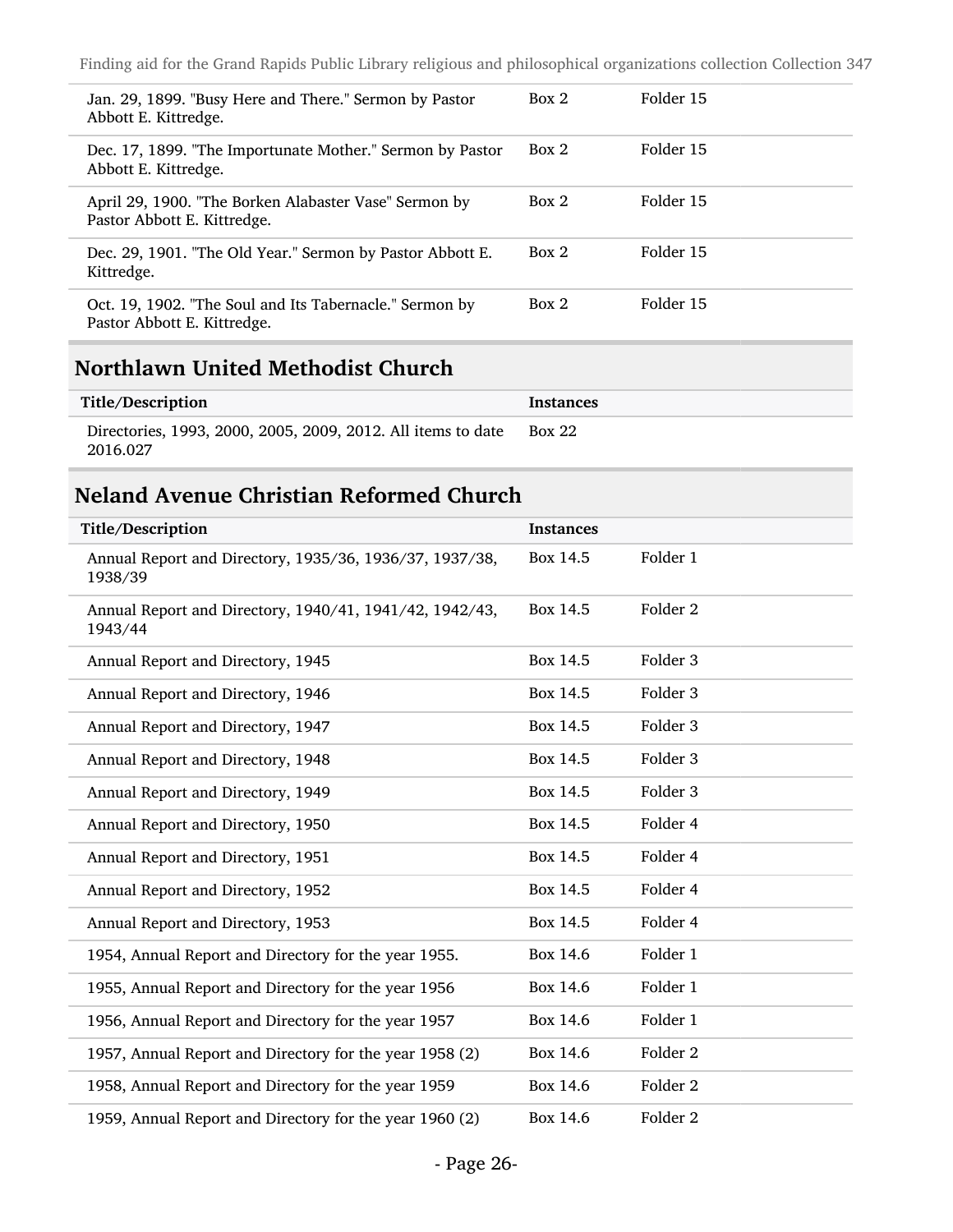| Annual Report for the year 1961 / Directory for the year<br>1962                                                                                                           | Box 14.6 | Folder 3            |
|----------------------------------------------------------------------------------------------------------------------------------------------------------------------------|----------|---------------------|
| Annual Report for the year 1962 / Directory for the year<br>1963                                                                                                           | Box 14.6 | Folder 3            |
| Annual Report for the year 1964 / Directory for the year<br>1965                                                                                                           | Box 14.6 | Folder 3            |
| Annual Report for the year 1965 / Directory for the year<br>1966                                                                                                           | Box 14.6 | Folder 3            |
| Annual Report for the year 1966 / Directory for the year<br>1967                                                                                                           | Box 14.6 | Folder 3            |
| Annual Report for the year 1967 / Directory for the year<br>1968                                                                                                           | Box 14.6 | Folder 3            |
| Annual Report for the year 1977 / Directory for the year<br>1978                                                                                                           | Box 14.6 | Folder 4            |
| Annual Report for the year 1978 / Directory for the year<br>1979                                                                                                           | Box 14.6 | Folder 4            |
| Membership Directory, 1992/93 with 3 accompanied items                                                                                                                     | Box 14.6 | Folder 5            |
| Membership Directory, 1993/94 with 3 accompanying<br>items, including Proposed 1993/94 Budget and proposed<br>1994/95 Budget, plus info on 1991/92 and 1992/93<br>budgets. | Box 14.6 | Folder <sub>6</sub> |
| Membership Directory, 1994/95                                                                                                                                              | Box 14.6 | Folder 7            |
| Membership Directory, 1995/96                                                                                                                                              | Box 14.6 | Folder 7            |
| Membership Directory, 1996/97 (2)                                                                                                                                          | Box 14.6 | Folder 7            |
| Membership Directory, 1997/98                                                                                                                                              | Box 14.6 | Folder 7            |
| Membership Directory, 1998/99                                                                                                                                              | Box 14.6 | Folder 7            |

## Our Lady of Sorrows Parish

| Title/Description                                                                                                                                                                              | Instances |
|------------------------------------------------------------------------------------------------------------------------------------------------------------------------------------------------|-----------|
| Souvenir. 30th Anniversary of Our Lady of Sorrows<br>Parish  and Pastorate of the founder, Rev. Salvatore<br>Cianci, 1908-1938. Folding, including images of Cianci from<br>both time periods. | Box 14    |

## Peoples Church of Grand Rapids / All Souls Church

| Title/Description                                                                                                   | <b>Instances</b> |          |
|---------------------------------------------------------------------------------------------------------------------|------------------|----------|
| Sayings and Sentiments / compiled by the Ladies of All<br>Souls Church, 1899                                        | <b>Box 15</b>    |          |
| Certificate of authenticity attached to photostat, Oct. 27,<br>1938. For Quit-Claim Deed of Nov. 14, 1921. A5:BL5.1 | <b>Box 15</b>    | Folder 1 |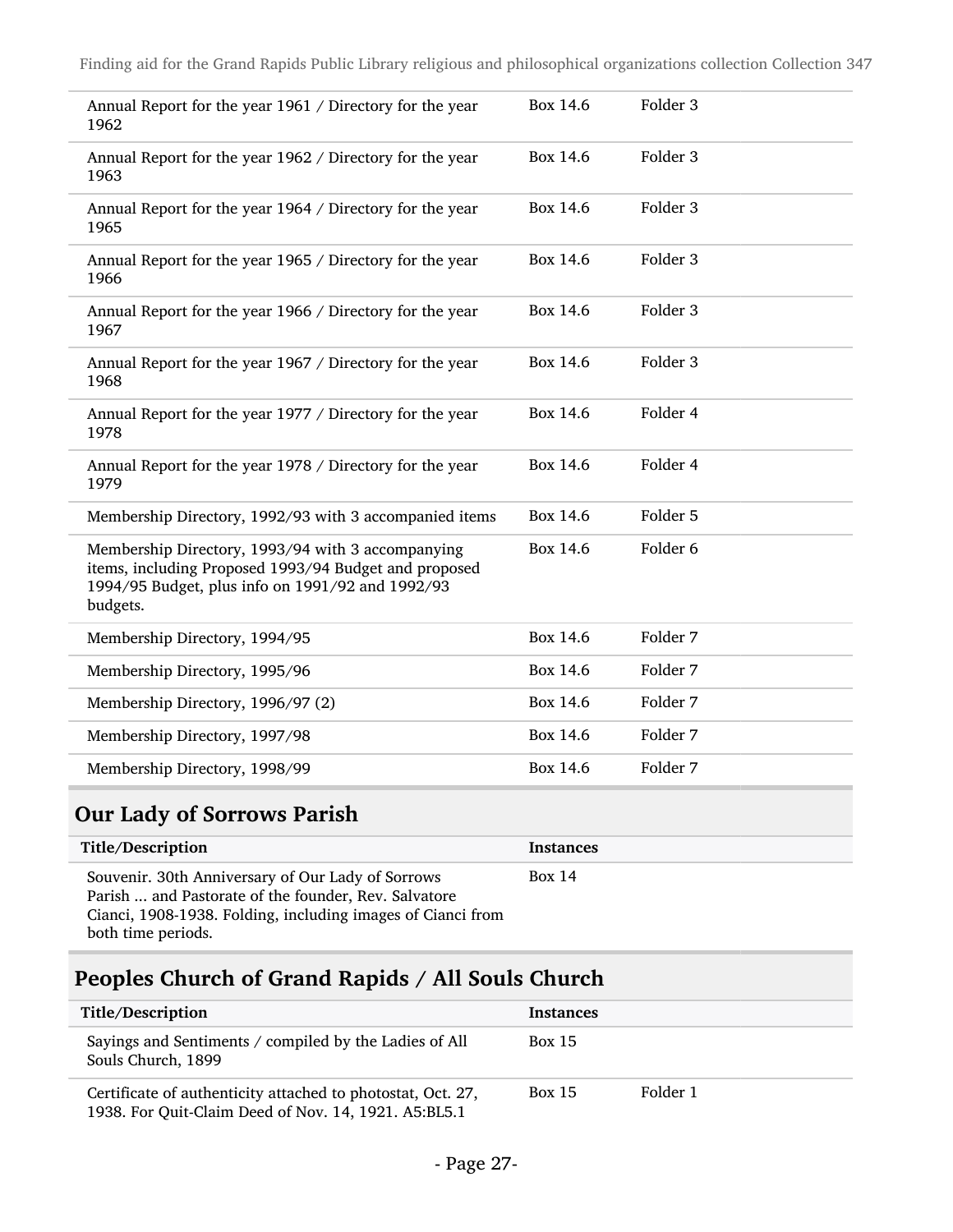| Records of the Ladies Industrial Band, June 1885-1890.<br>A5:BL12.1            | <b>Box 15</b> | Folder <sub>2</sub> |
|--------------------------------------------------------------------------------|---------------|---------------------|
| Records of the Ladies Industrial Band, July 1890-June 1895.<br>A5:BL12.2       | <b>Box 15</b> | Folder 3            |
| Records of the Ladies Industrial Band, Sept. 1895-Dec.<br>1900. A5:BL12.3      | <b>Box 15</b> | Folder 4            |
| Records of the Ladies Industrial Band, Jan. 1901-Jan. 1910.<br>A5:BL12.4       | <b>Box 15</b> | Folder 5            |
| Record of First Church. Grand Rapids v. 1, 1862-1905.<br>A5:BL14.1             | <b>Box 15</b> | Folder 6            |
| All Souls Church, Grand Rapids v. 2, Feb.1906-Oct.1915-<br>fly leaf. A5:BL14.2 | <b>Box 15</b> | Folder 7            |
| Head's Practical Sunday School Record, 1919-1938.<br>A5:BL14.3                 | <b>Box 15</b> | Folder <sub>8</sub> |
| All Souls Church, Board of Trustees minutes, 1915-1928.<br>A5:BL14.4           | <b>Box 15</b> | Folder 9            |
| Women's Industrial Society minutes, 1927-1931. A5:BL14.5                       | <b>Box 15</b> | Folder 10           |
| Missionary Society minutes, 1926-1936. A5:BL14.6                               | <b>Box 15</b> | Folder 11           |
| Women's Guild minutes, 1930-1939. A5:BL14.8                                    | <b>Box 15</b> | Folder 12           |
| Account Book, 1936-1939. A5:BL14.9                                             | <b>Box 15</b> | Folder 13           |
| Account Book, Women's Guild, 1937-1939. A5:BL14.12                             | <b>Box 15</b> | Folder 18           |
| The People's Church minutes, 1936-1939. A5:BL14.10                             | <b>Box 15</b> | Folder 14           |
| Treasurer's Book, Women's Guild? 1924-1937. A5:BL14.11.                        | <b>Box 15</b> | Folder 15           |
| Treasurer's Book, Women's Guild? 1927-1932. A5:BL14.13.                        | <b>Box 15</b> | Folder 16           |
| Treasurer's Book, Women's Guild? 1933-1934. A5:BL14.14.                        | <b>Box 15</b> | Folder 17           |
| Extracts from Grand Rapids Herald, May 31, 1892,<br>cornerstone laying.        | Box 4         | Folder OVE          |
| Misc. programs, 1891-92, 1901-02.                                              | <b>Box 16</b> | Folder 1            |
| Correspondence, 1926.                                                          | <b>Box 16</b> | Folder 2            |
| Women's Guild constitution and by-laws, 1927.                                  | <b>Box 16</b> | Folder 3            |
| Women's Mission Circle booklet, 1928-29.                                       | <b>Box 16</b> | Folder 4            |
| Treasurer and President reports, 1929-32.                                      | <b>Box 16</b> | Folder 5            |
| Reports, Missionary Circle, 1929-33.                                           | Box 4         | Folder OVE          |
| Treasurer's reports, 1929-35.                                                  | <b>Box 16</b> | Folder 6            |
| Misc. programs, 1929-38.                                                       | <b>Box 16</b> | Folder 7            |
| Church Family night, 1934.                                                     | <b>Box 16</b> | Folder 8            |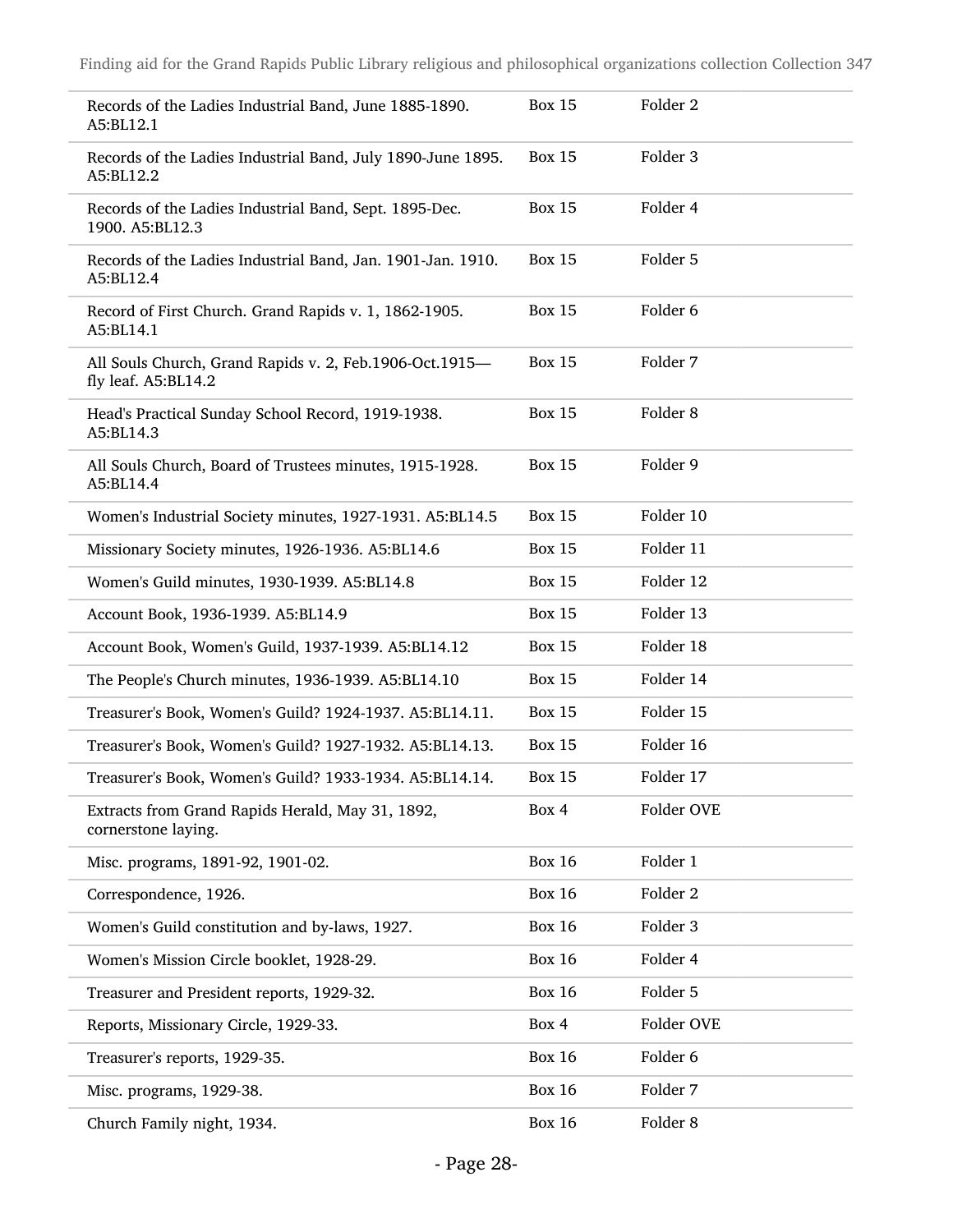| Annual Reports, Secretary Board of Trustees, 1935-36.                                                                                                                                                    | <b>Box 16</b> | Folder 9   |
|----------------------------------------------------------------------------------------------------------------------------------------------------------------------------------------------------------|---------------|------------|
| Record Book, Lillian Crandell, church clerk, 1935-37.                                                                                                                                                    | <b>Box 16</b> | Folder 10  |
| Correspondence, 1937.                                                                                                                                                                                    | <b>Box 16</b> | Folder 11  |
| Reports, Women's Guild and Sunday School, 1933-38.                                                                                                                                                       | Box 4         | Folder OVE |
| Membership list, 1935.                                                                                                                                                                                   | Box 4         | Folder OVE |
| Report of Women's Guild, 1936-37                                                                                                                                                                         | <b>Box 16</b> | Folder 12  |
| Account booklet, 1938-39.                                                                                                                                                                                | <b>Box 16</b> | Folder 13  |
| South Congregational Church programs, 1948.                                                                                                                                                              | <b>Box 16</b> | Folder 14  |
| Poem by Mrs. E.A. Fletcher, image of Mrs. E.A. Fletcher,<br>n.d.                                                                                                                                         | <b>Box 16</b> | Folder 15  |
| Photograph of church, n.d.                                                                                                                                                                               | <b>Box 16</b> | Folder 16  |
| Women's Industrial Band constitution and by-laws, n.d.                                                                                                                                                   | <b>Box 16</b> | Folder 17  |
| Service in Memory of Rev. Charles Fluhrer at All Souls<br>Church, Grand Rapids. January 12, 1902. Formerly<br>M92.F675e6. 00.[2892].1                                                                    | <b>Box 16</b> | Folder 18  |
| A Few Notes on the Living Wage, with Special Reference to<br>Grand Rapids, from talk by Rabbi Frederick Braun, Temple<br>Emanuel at All Souls Church, May 4, 1913. Formerly<br>MKG331.2.B73. 00.[1536].1 | <b>Box 16</b> | Folder 19  |
| Dedication Program, Mar. 29, 1893 [photocopy]. Invitation<br>to Dedication Exercises, March 28 and 29th, for P.C.<br>Campbell and Family. [photocopy] 2009.034                                           | <b>Box 16</b> | Folder 20  |

## Plainfield Avenue Methodist Episcopal Church, Plainfield and Spencer

| Title/Description                                                                                                                                                                                        | <b>Instances</b> |          |
|----------------------------------------------------------------------------------------------------------------------------------------------------------------------------------------------------------|------------------|----------|
| Directory, 1923                                                                                                                                                                                          | Box 14           |          |
| <b>SS Peter and Paul</b>                                                                                                                                                                                 |                  |          |
| Title/Description                                                                                                                                                                                        | <b>Instances</b> |          |
| Financial Report, 1947. 00.[3153].1                                                                                                                                                                      | <b>Box 17</b>    | Folder 1 |
| <b>Sacred Heart</b>                                                                                                                                                                                      |                  |          |
| Title/Description                                                                                                                                                                                        | <b>Instances</b> |          |
| Sacred Heart Story: a history of Sacred Heart Parish in<br>Grand Rapids, Michigan, on the Occasion of its Diamond<br>Jubilee, 1904-1979 / Eduard Adam Skendzel. G.R.:<br>Foremost Press, 1981. P2006.066 | <b>Box 17</b>    |          |

### Second Congregational Church, Plainfield Ave. and Grove St., N.E.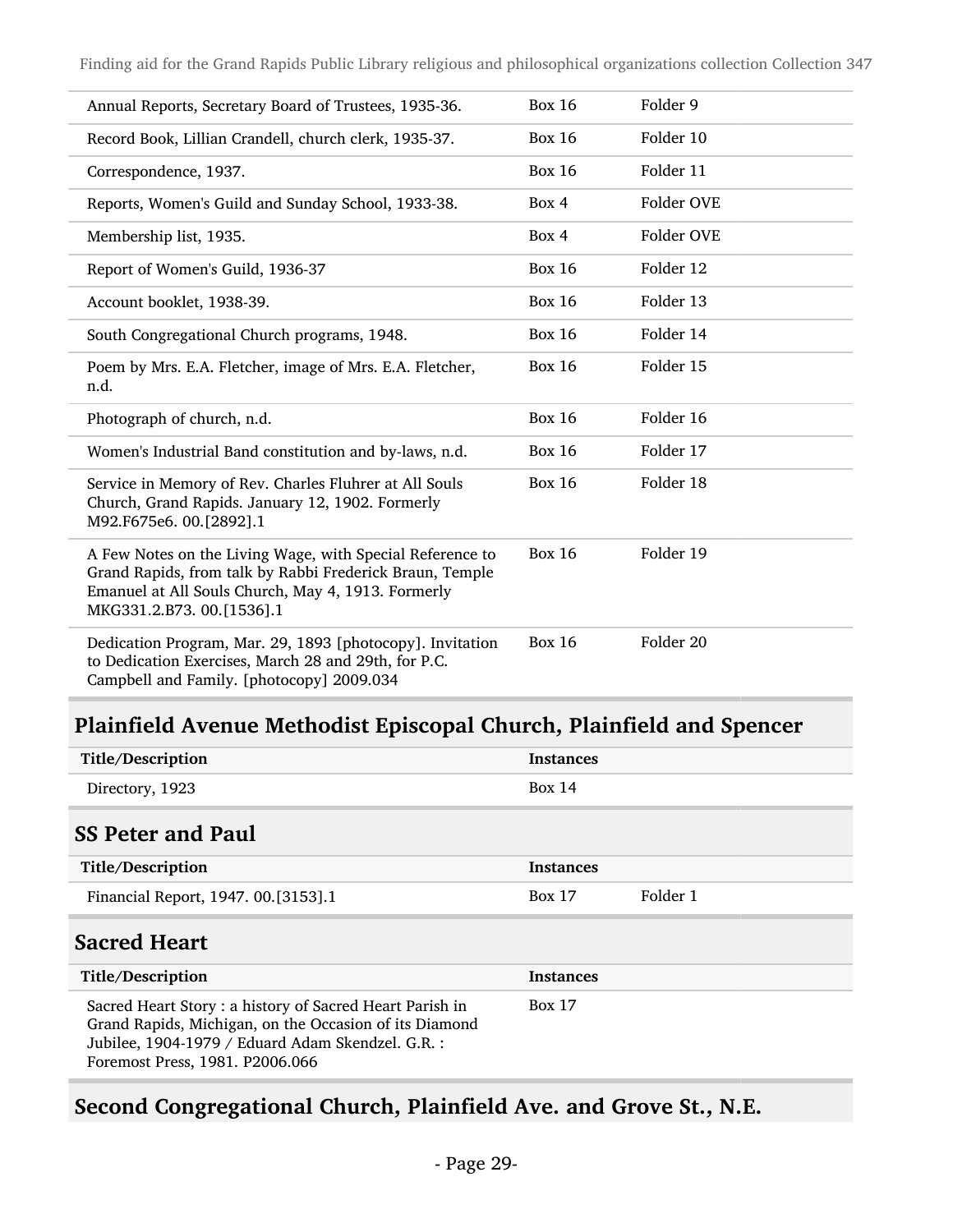| Title/Description                     | <b>Instances</b> |            |
|---------------------------------------|------------------|------------|
| Bulletin / Program, December 22, 1935 | <b>Box 17</b>    | Folder 1.5 |
| Bulletin / Program, March 15, 1936    | <b>Box 17</b>    | Folder 1.5 |
| Bulletin / Program, March 22, 1936    | <b>Box 17</b>    | Folder 1.5 |
| Bulletin / Program, March 29, 1936    | <b>Box 17</b>    | Folder 1.5 |
| Bulletin / Program, May 17, 1936      | <b>Box 17</b>    | Folder 1.5 |

#### Second United Methodist

| Title/Description                                                            | <b>Instances</b> |          |
|------------------------------------------------------------------------------|------------------|----------|
| A short history, drafts and finished, all loose. 1986.015.                   | <b>Box 17</b>    | Folder 2 |
| Correspondence, some referring to the 76th Anniversary in<br>1931, 1986, 015 | <b>Box 17</b>    | Folder 3 |
| A speech and a paper with some original envelopes.<br>1986.015               | <b>Box 17</b>    | Folder 4 |
| Church related newspaper clippings                                           | <b>Box 17</b>    | Folder 5 |
| Copies, housed in clamshell folder. 1986.015                                 | <b>Box 19</b>    |          |

### Smith Memorial Congregational Church

| Title/Description                              | <b>Instances</b> |            |
|------------------------------------------------|------------------|------------|
| Articles of Association, 1887                  | <b>Box 17</b>    | Folder 5.1 |
| List of Subscribers, 1887                      | <b>Box 17</b>    | Folder 5.1 |
| The Triple M Club, June 8, 1912                | <b>Box 17</b>    | Folder 5.1 |
| List of Committees                             | <b>Box 17</b>    | Folder 5.1 |
| Copies of programs, business cards, etc.       | <b>Box 17</b>    | Folder 5.1 |
| I Remember the Days of Old. 34 pgs. (2 copies) | <b>Box 17</b>    | Folder 5.2 |
| Membership Roll, 1912 (2). 00.[5067].1         | <b>Box 17</b>    | Folder 5.3 |

## Snow Methodist Episcopal Church

| Title/Description                                          | Instances     |
|------------------------------------------------------------|---------------|
| Directory of the Snow and Whitneyville Methodist Episcopal | <b>Box 17</b> |
| Churches, 1914.                                            |               |

### South Congregational Church

| Title/Description                                                                                                                                  | <b>Instances</b> |            |
|----------------------------------------------------------------------------------------------------------------------------------------------------|------------------|------------|
| Seventieth Anniversary Sunday. Program. Oct. 17, 1948.<br>Includes rendering of present church on front and proposed<br>church on back. 1986.134.2 | <b>Box 17</b>    | Folder 5.5 |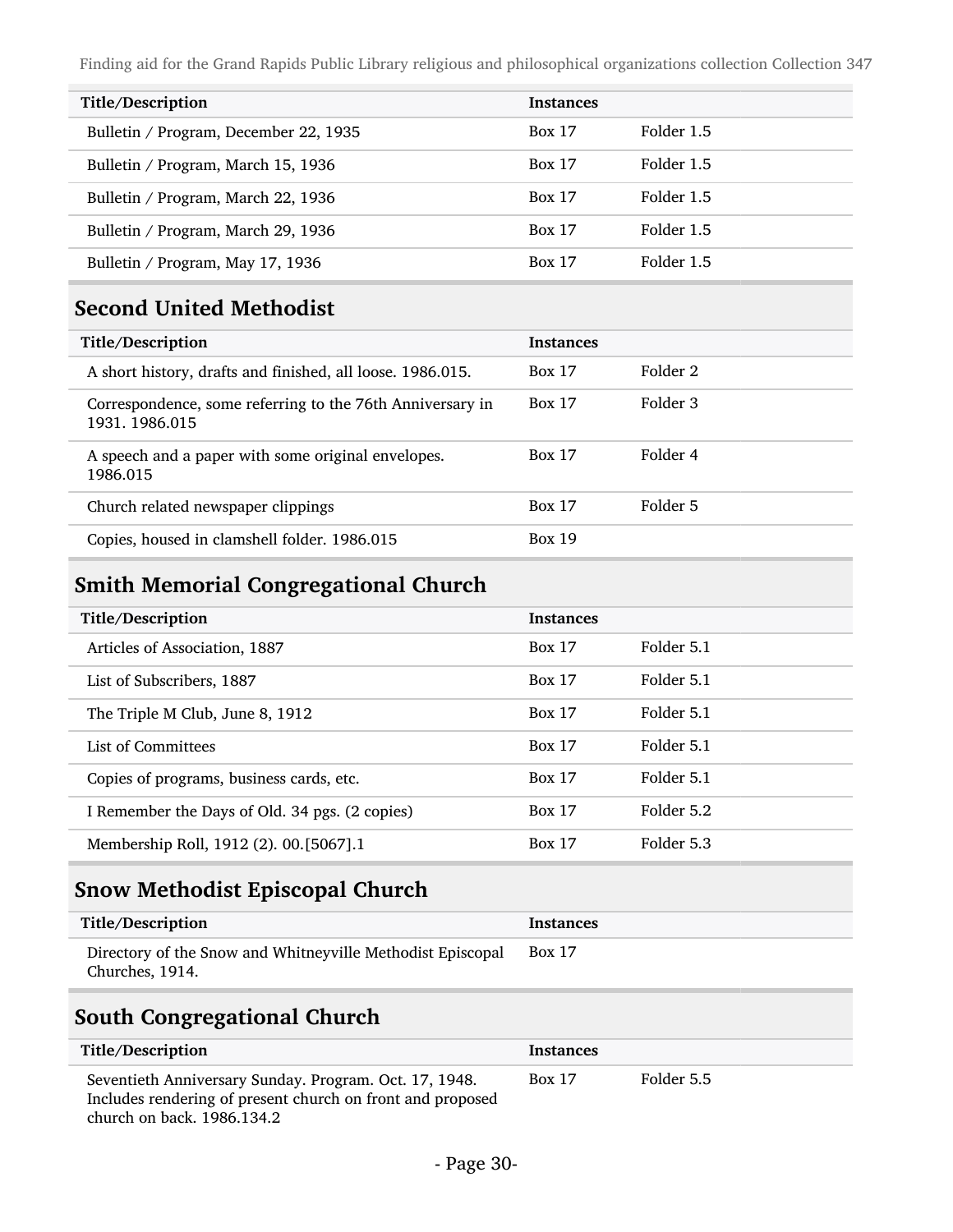| <b>Sparta United Methodist Church</b>                                                                                   |                  |          |
|-------------------------------------------------------------------------------------------------------------------------|------------------|----------|
| Title/Description                                                                                                       | Instances        |          |
| Sparta United Methodist Church : 150 Years. n.p. :<br>Lifetouch Church Directories and Portraits, [2002].<br>2005.024.4 | <b>Box 17</b>    | Folder 6 |
| St. Alphonsus, 224 Carrier St.                                                                                          |                  |          |
| Title/Description                                                                                                       | <b>Instances</b> |          |
| Jubilee Celebration : Saint Alphonsus Parish, G.R. Feb. 15,<br>1914. Silver Jubilee. Formerly MKG282.G76. 00.[2007].1.  | Box 17.5         |          |
| The Art Windows of St. Alphonsus Church. St. Alphonsus<br>Parish 2003 Calendar. Windows installed in 1920, 2007.093     | Box 17.5         |          |
| St. Alphonsus Choir and the Home and School Association.<br>Feb. 17-19, 1952. Program. P2007.059.2.                     | Box 17.5         |          |
| Directory, 1981. 2007.093                                                                                               | Box 17.5         |          |
| Directory, 1997. 2007.093                                                                                               | Box 17.5         |          |
| St. Alphonsus New School: Open House, 1964: Souvenir<br>Booklet. Formerly M377.5.G762sa. 00.[3324].1                    | Box 17.5         |          |
| School Yearbooks [elementary school], 1990-1991.<br>2007.093                                                            | Box 17.5         |          |
| School Yearbooks [elementary school], 1992-1993.<br>2007.093                                                            | Box 17.5         |          |
| Photocopy of sketch of Church, 1888-1988                                                                                | Box 17.5         |          |
| Illustration, interior toward altar. color. 2007.093                                                                    | Box 17.5         |          |
| Program and Invitation, Class of 1896                                                                                   | Box 17.5         |          |
|                                                                                                                         |                  |          |

## St. Andrew's School

| Title/Description                                                          | <b>Instances</b> |            |
|----------------------------------------------------------------------------|------------------|------------|
| Certificate. Thomas Terry. Eighth Grade. June 23, 1916. 00.<br>$[5747] .2$ | Box 17           | Folder 6.5 |

## St. Francis

| Title/Description                                                                          | <b>Instances</b> |          |
|--------------------------------------------------------------------------------------------|------------------|----------|
| St. Francis Folks and Facts: In Memoriam of Rev. John J.<br>McAllister. 1943. P2005.035.30 | <b>Box 17</b>    | Folder 7 |

### St. James

| Title/Description                           | <b>Instances</b> |
|---------------------------------------------|------------------|
| Diamond Jubilee Booklet 1870-1945. 2010.047 | Box 17.5         |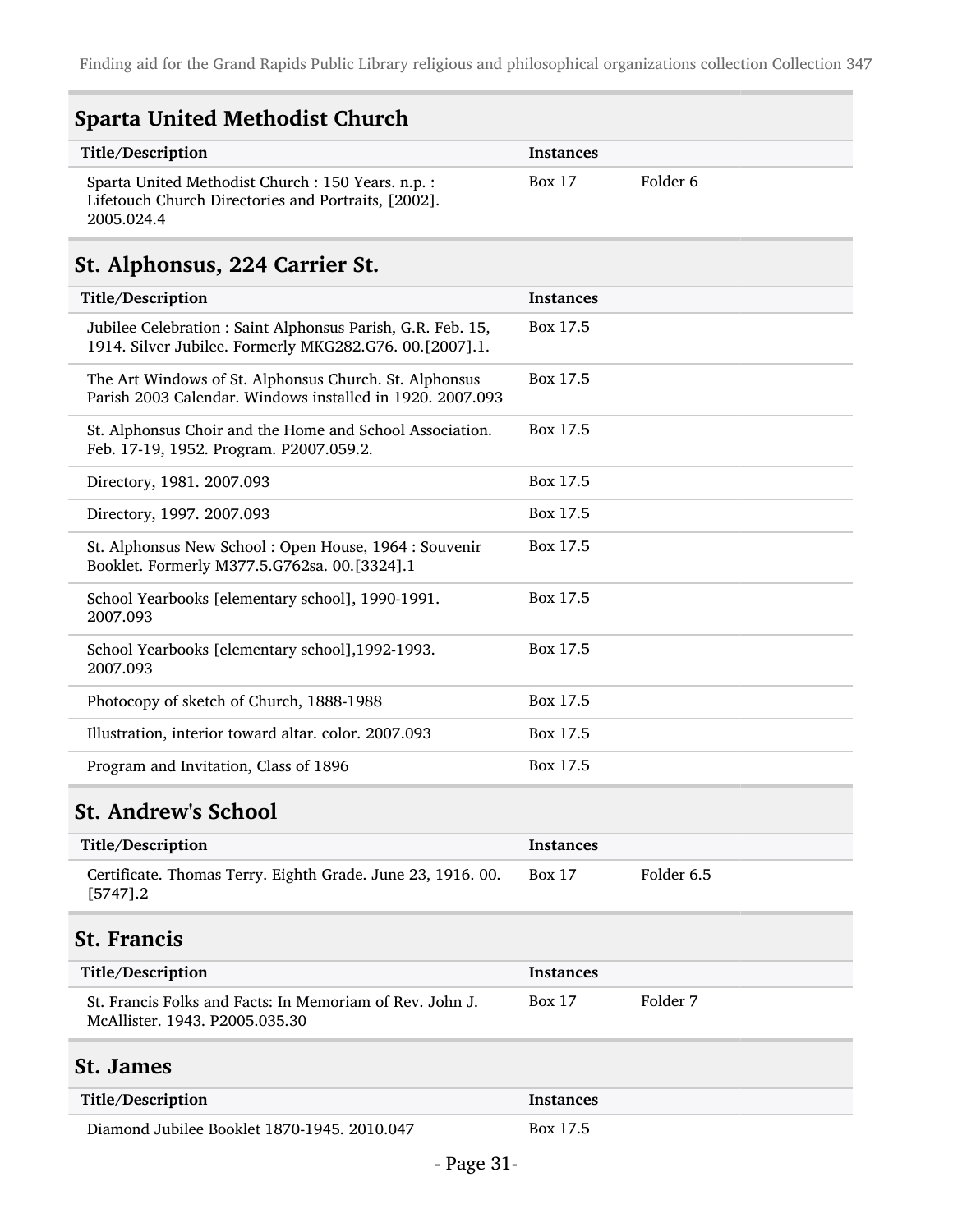## St. Marks Episcopal Church, N. Division at Pearl St.

| Title/Description                                                                                                                                                                                                                        | <b>Instances</b> |                     |
|------------------------------------------------------------------------------------------------------------------------------------------------------------------------------------------------------------------------------------------|------------------|---------------------|
| Bulletin of St. Mark's Church / St. Mark's Pro-Cathedral. v.<br>3, no. 23, March 12, 1905                                                                                                                                                | Box 17.3         | Folder 1            |
| Bulletin of St. Mark's Church / St. Mark's Pro-Cathedral. v.<br>15, no. 34, April 29, 1917                                                                                                                                               | Box 17.3         | Folder 1            |
| The Cathedral Church of Saint Mark: the cathedral of<br>the episcopal Diocese of Western Michigan, 1945 [small<br>brochure]                                                                                                              | Box 17.3         | Folder <sub>2</sub> |
| Correspondence. June 25, 1947 letter to Luella Stoblar<br>from John Dexter, Organist/Choirmaster. On Saint Mark's<br>Cathedral letterhead, with sketch image.                                                                            | Box 17.3         | Folder 3            |
| The Dean's Weekly Newsletter / written by the Very<br>Reverend Charles E. Jackson, Dean of St. Mark's Pro<br>Cathedral, to the Members of the Congregation, Sept. 22,<br>1929 to June 15, 1930. Formerly MKG281.J13. 00.[1253].1         | Box 17.3         | Folder 4            |
| Yearbook St. Mark's Pro-Cathedral, 1919 00.[2992].1                                                                                                                                                                                      | Box 17.3         | Folder 5            |
| Sermon. Prosperity of the Church, promoted by Wardens<br>and Vestrymen, and other members of a Parish : a discourse<br>in 3 parts / Rev. F.H. Cuming, St. Mark's, 2nd. Ed. G.R. :<br>Enquirer, 1856. Formerly M262.C911 185. 00.[1637].1 | Box 17.3         | Folder 6            |
| Sermon Rev. Cuming Jan. 29, 1860, after the Great Fire,<br>on the preceding Monday night. C.1 00.[1213].1 / c.2 00.<br>$[1196]$ .1                                                                                                       | Box 17.3         | Folder 7            |
| Fast Day Sermon on the Death of President Lincoln,<br>delivered in St. Mark's Church, Grand Rapids / by Rev. J.P.<br>Tustin. G.R.: Daily Eagle, 1865.                                                                                    | Box 17.3         | Folder 7.5          |
| Has "Rebecca L. Richmond" handwritten at the bottom of<br>the cover. Rebecca Richmond was an active member of<br>St. Marks's as well as an outstanding donor to the Ryerson<br>Library. Formerly MKG92.L63T. 00.[3738].1                 | Box 17.3         | Folder 7.5          |
| Annual Sermon and Statement, St. Mark's Church, G.R.,<br>Rev. Samuel Earp, Rector. Dec. 1, 1871. GR : Dygert Bros.,<br>1871. Formerly M283.774.Ea76a. 00.[1847].1                                                                        | Box 17.3         | Folder 8            |
| Hitherto. Test: 1 Samuel 7-12. / by John N. McCormick,<br>Bishop of Western Michigan. Formerly MKG270.M13.00.<br>$[1778]$ .1                                                                                                             | Box 17.3         | Folder 9            |
| Whose End is Peace: sermon, St. Mark's Pro-Cathedral,<br>GR, Jan. 24, 1915 / by Rev. Francis S. White. Formerly<br>MKG252.W58. 00.[1956].1                                                                                               | Box 17.3         | Folder 10           |
| "The Church in a Changing Social Order" by Rev. H. Ralph<br>Higgins. Nov. 24, 1940.                                                                                                                                                      | Box 17.3         | Folder 11           |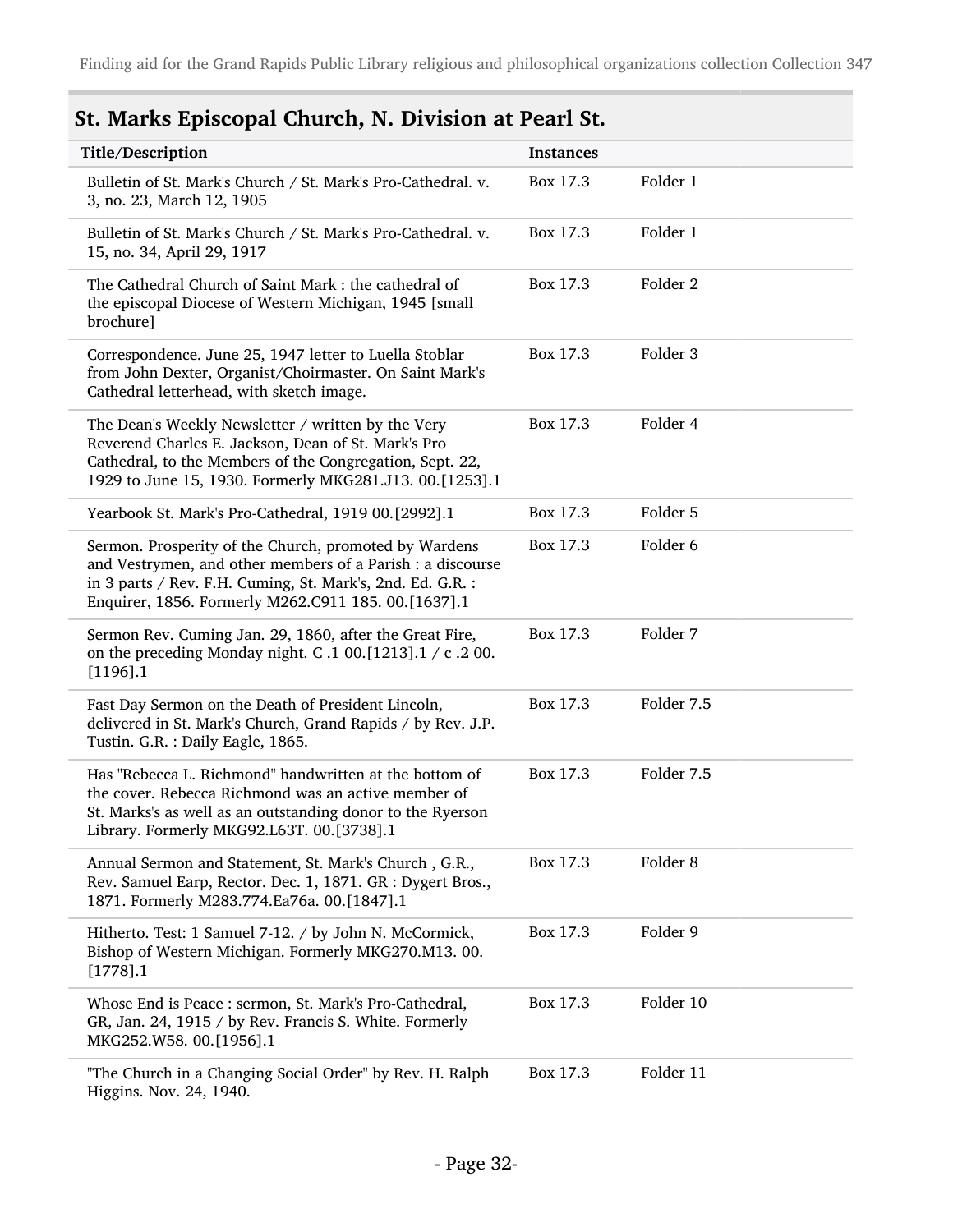| St. Mark's Choir Boys. The Pirates of Penzance. Apr. 30,<br>1932. St. Cecilia Auditorium. Program. Benefit Camp<br>Roger. Flyer, with image of the choir as General Stanley's<br>Daughters | Box 17.3 | Folder 12 |
|--------------------------------------------------------------------------------------------------------------------------------------------------------------------------------------------|----------|-----------|
| National Hymns / prepared for the Cathedral Church<br>of St. Paul, Boston. 10th Ed. St. Mark's Pro-Cathedral,<br>Grand Rapids, Mich. n.d. Libretti. Formerly M245.N21.00.<br>$[2838]$ .1   | Box 17.3 | Folder 13 |

### St. Mary's Church (St. Marys)

| Title/Description                                                           | <b>Instances</b> |
|-----------------------------------------------------------------------------|------------------|
| Annual Report of St. Mary's Church, Grand Rapids,<br>Michigan [serial] 1939 | <b>Box 17</b>    |
| Young Ladies of St. Mary's Church. Program. May 12, 1907.<br>00. [5748] .5  | <b>Box 17</b>    |

#### St. Patrick's Catholic Church, Parnell, Mich. (Kent Co.)

| Title/Description                                                                                     | <b>Instances</b> |
|-------------------------------------------------------------------------------------------------------|------------------|
| St. Patrick's Catholic Church, 1844-1994. Directory.<br>2007.093                                      | Box 17.5         |
| St. Patrick's Parish, Parnell, Michigan, 1844-1994. Ada,<br>Mi.: St. Patrick's Church, 1996. 2007.093 | Box 17.5         |

#### St. Paul's Methodist Episcopal Church

| Title/Description                                                                                          | Instances     |
|------------------------------------------------------------------------------------------------------------|---------------|
| St. Paul's methodist Episcopal Church, 1876-1938 / by<br>Augusta Sleeper. Formerly MKG287.Sl1. 00.[1784].1 | <b>Box 17</b> |

#### St. Thomas the Apostle Church

| Title/Description                                                                                                                                   | Instances     |
|-----------------------------------------------------------------------------------------------------------------------------------------------------|---------------|
| The Golden Jubilee of Saint Thomas the Apostle Parish,<br>1924-1974 : 50 years in review + folded Liturgical<br>Program, Oct. 24, 1974. P2007.094.1 | <b>Box 17</b> |

## Temple Emanual

| Title/Description                                                                                                                                                                         | <b>Instances</b> |
|-------------------------------------------------------------------------------------------------------------------------------------------------------------------------------------------|------------------|
| Seventieth Anniversary, 1871-1941. G.A. Wolf. 1871-1941.<br>Also, includes images, membership roster, and "Our<br>Sisterhood" by Helen R. Gutmann. Formerly MKG296.G762.<br>00. [1777]. 1 | Box 20           |

### Third Reformed Church

| Title/Description | Instances |
|-------------------|-----------|
|-------------------|-----------|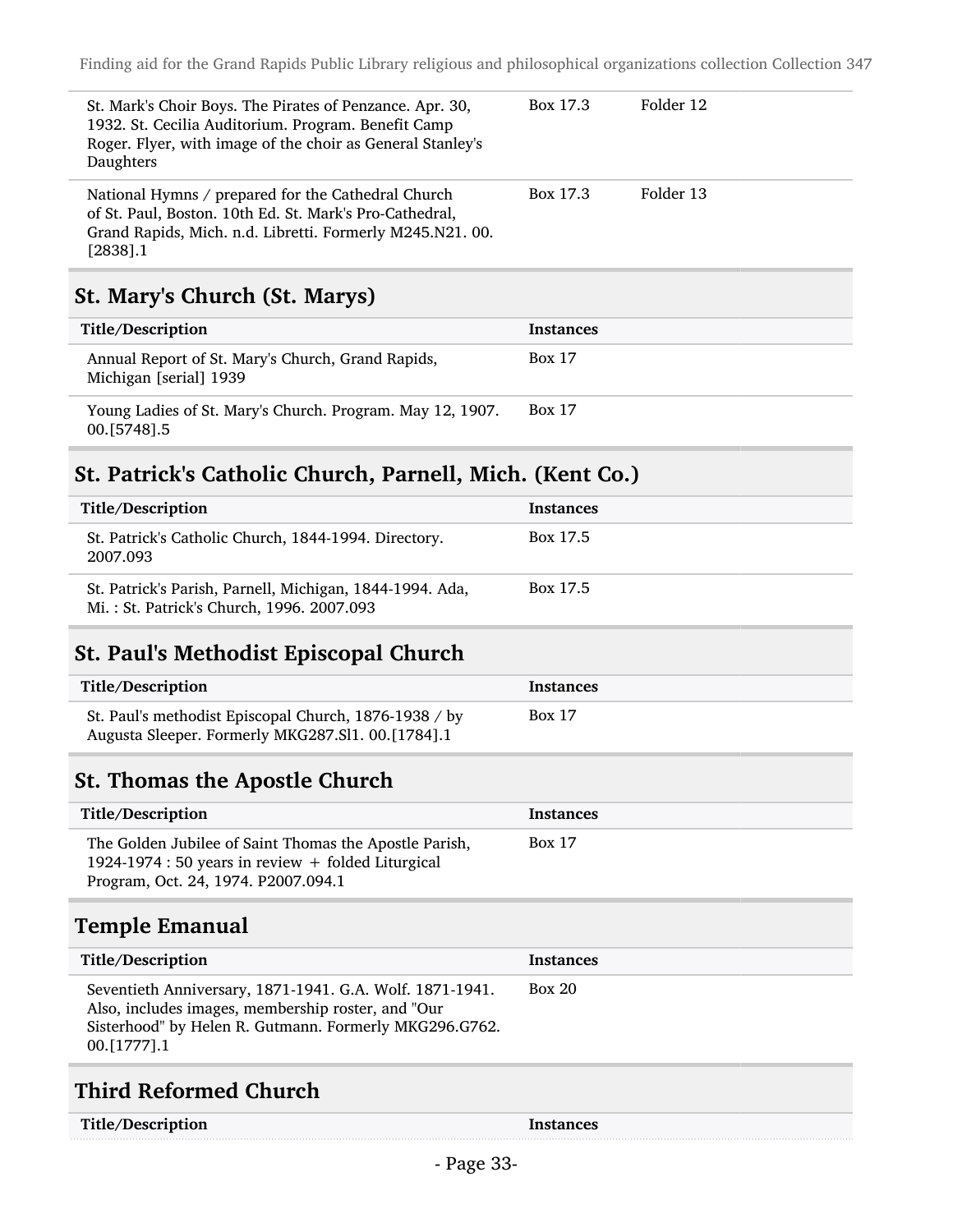Seventy Fifth Anniversary, Historical Booklet. Oct. 1950 + Program for Oct. 3, 1950. Formerly MKG285.7.M471. 00. [1255].1

Box 2

#### Trinity Reformed Church, 1224 Davis NW

| Title/Description                                                                                                            | <b>Instances</b> |
|------------------------------------------------------------------------------------------------------------------------------|------------------|
| 100th Anniversary materials, Colored folded flyer                                                                            | Box 20           |
| 100th Anniversary Devotional program. Apr. 2008 Has<br>different devotionals for different dates, with named<br>contributor. | Box 20           |
| 100th Anniversary materials. Trinity Times Centennial<br>Edition, May 2008                                                   | Box 20           |
| 100th Anniversary materials. Northwest Advance, Apr. 15,<br>2008 "April events help mark year 100 at Trinity Reformed"       | Box 20           |

#### Trinity United Methodist

| Title/Description                                                                     | <b>Instances</b> |
|---------------------------------------------------------------------------------------|------------------|
| Trinity Community Church (Directory), 1928/1929<br>Formerly MKG287.6.T73. 00.[2961].1 | Box 20           |
| Program, Nativity Song Service by the Vested Choir.<br>Christmas Day, 1892 (2)        | Box 20           |
| Program, Easter Echo Musical service by the Vester Choir.<br>April 2, 1893            | Box 20           |
| Program, Easter Day, March 25, 1894. Includes an image of<br>the choir on the cover.  | Box 20           |
| Bulletin, Nov. 18, 1923 00. [5748]. 1                                                 | Box 20           |

#### Trinity Reformed Church

| Title/Description                     | <b>Instances</b> |
|---------------------------------------|------------------|
| Bulletin, v. 2, no. 47, Nov. 25, 1928 | Box 20           |

### True Light Baptist Church

| Title/Description                               | <b>Instances</b> |
|-------------------------------------------------|------------------|
| Souvenir Book, 1922-1962. P2007.070.1-6         | Box 20           |
| Souvenir Book, 1922-1967. P2007.070.1-6         | Box 20           |
| Anniversary book, 1922-1968 46th. P2007.070.1-6 | Box 20           |
| Anniversary book, 1922-1969 47th. P2007.070.1-6 | Box 20           |
| Anniversary book, 1981 59th.P2007.070.1-6       | Box 20           |
| Anniversary book, 1982 69th. P2007.070.1-6      | Box 20           |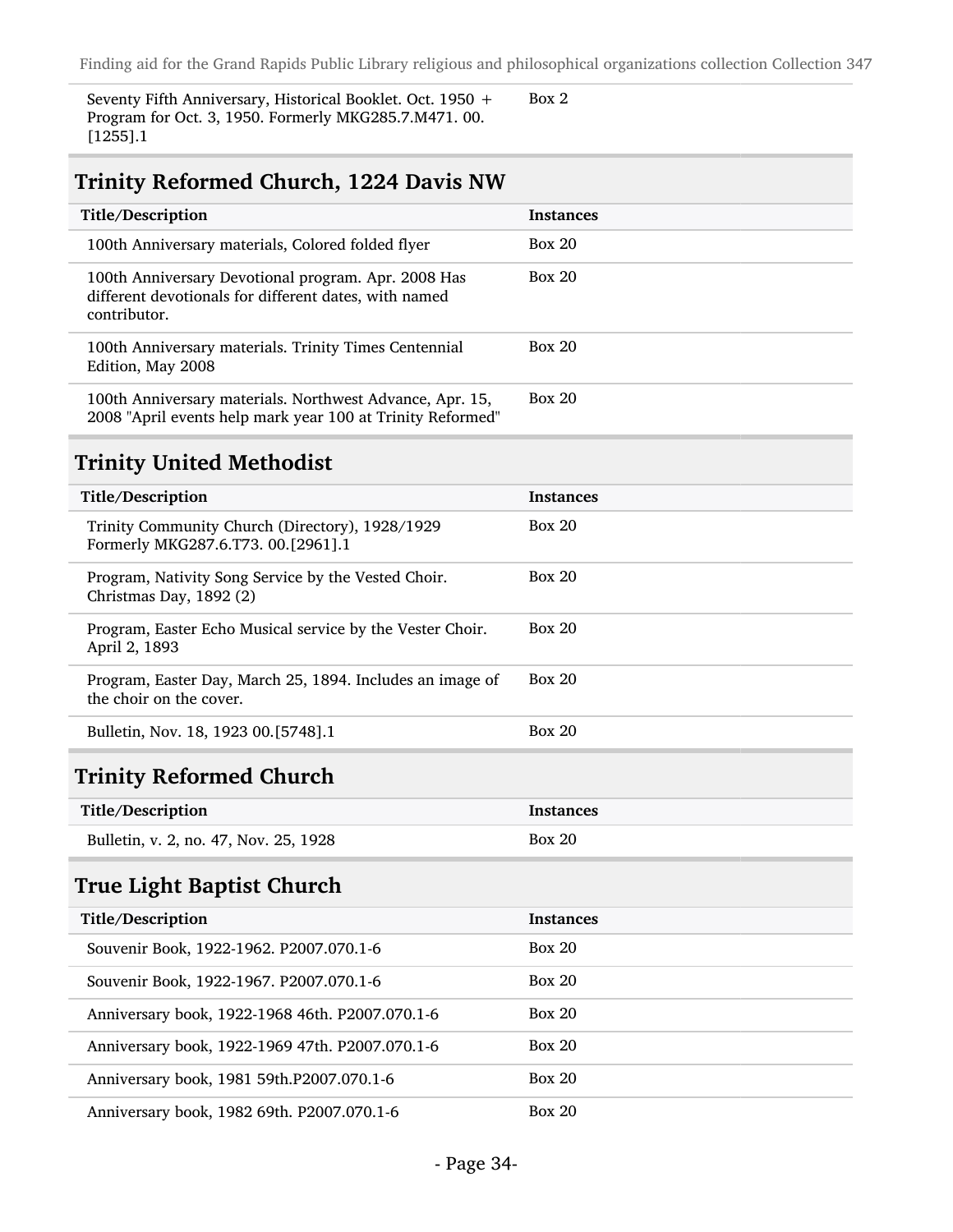| <b>Wealthy Street Baptist Church</b> |  |
|--------------------------------------|--|
|                                      |  |

| Title/Description                                                     | Instances |
|-----------------------------------------------------------------------|-----------|
| Baptist Temple Newsletter, v. 17, no. 9, Dec. 5, 1925.<br>P2006.052.2 | Box 20    |

#### Westminster Presbyterian Church, Island and LaGrave St. or Westin Ave. and LaGrave St.

| Title/Description                                                                                                                                                                                  | <b>Instances</b> |            |
|----------------------------------------------------------------------------------------------------------------------------------------------------------------------------------------------------|------------------|------------|
| Bulletin of Services / Westminster News. January 9, 1910.                                                                                                                                          | <b>Box 18</b>    |            |
| Bulletin of Services / Westminster News. May 12, 1912. Has<br>sketch of church building on cover.                                                                                                  | <b>Box 18</b>    |            |
| Bulletin of Services / Westminster News. Flower Day, Nov.<br>2, 1913                                                                                                                               | <b>Box 18</b>    |            |
| Bulletin of Services / Westminster News. Apr. 30, 1916                                                                                                                                             | <b>Box 18</b>    |            |
| Bulletin of Services / Westminster News. May 18, 1924                                                                                                                                              | <b>Box 18</b>    |            |
| History of Westminister [sic Westminster] Church /<br>by Miss Dickinson. n.d. Also accompanied by 7 sheets<br>of handwritten notes. Formerly MKG285.G76wd. 00.<br>$[1254]$ .1-2                    | <b>Box 18</b>    | Folder 1.5 |
| A History of the Church from June 12, 1861 to 1938 /<br>compiled by Florence McCutcheon McKee. Clippings,<br>handwritten notes, 18th Anniversary Year program.<br>Formerly MKG285.M19. 00.[1242].1 | <b>Box 18</b>    |            |
| A Concise History of Westminster Presbyterian Church,<br>1861-1941. Includes sketch of the church. Formerly<br>MKG285.G761. 00.[2995].1                                                            | <b>Box 18</b>    |            |
| Commemorating the 85th Anniversary of Westminster<br>Presbyterian Church, 1944. Formerly MKG295.G76Wc. 00.<br>$[2994]$ .1                                                                          | <b>Box 18</b>    |            |
| Opening of the Organ  by Mr. Clarence Eddy. Aug. 11,<br>1890 [program]                                                                                                                             | <b>Box 18</b>    |            |
| Westminster Presbyterian Church : the First Hundred Years,<br>1861-1961                                                                                                                            | <b>Box 18</b>    |            |
| Manual of Westminster Presbyterian Church  containing a<br>roll of members and pew holders. Oct. 1912. [Directory]                                                                                 | <b>Box 18</b>    |            |
| Westminster Presbyterian, corner Island and LaGrave St. /<br>John Mayhew Fulton, pastor. Program. Oct. 14, 1900.<br>1987.018.12                                                                    | <b>Box 18</b>    | Folder 3.5 |
| Program, Sunday School Concert, the Great Kind. Christmas<br>1885                                                                                                                                  | <b>Box 18</b>    |            |